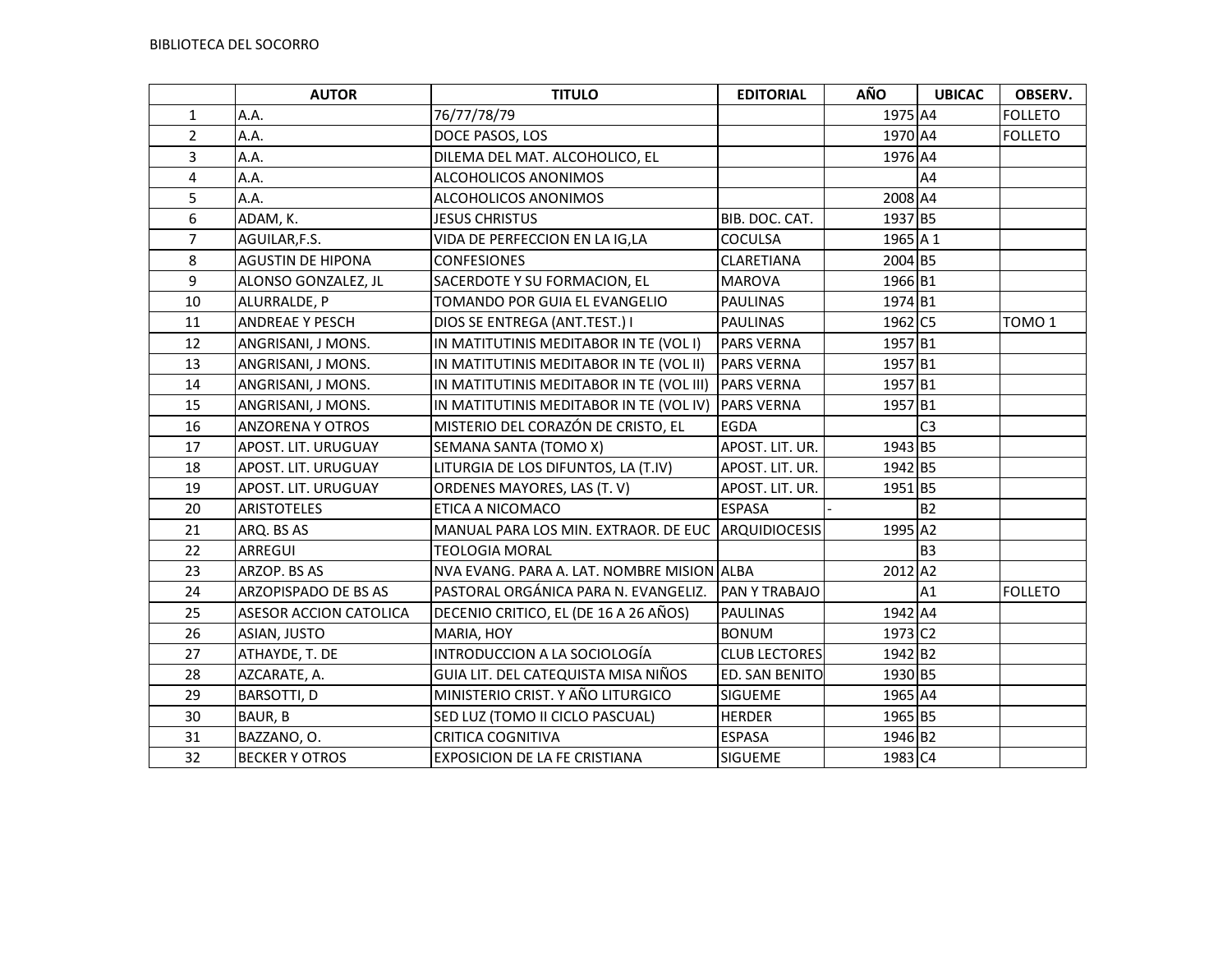| 33 | BERGOGLIO, CARDENAL     | PONERSE LA PATRIA AL HOMBRO             | <b>CLARETIANA</b>  | 2004 C2               |           |                |
|----|-------------------------|-----------------------------------------|--------------------|-----------------------|-----------|----------------|
| 34 | BERGOGLIO, J CARD.      | NOSOTROS COMO CIUDADANOS, NOS           | <b>CLARETIANAS</b> | 2013 B1               |           | <b>FOLLETO</b> |
| 35 | <b>BERNSTEIN.POLITI</b> | SU SANTIDAD (JUAN PABLO II)             | <b>NORMA</b>       | 1996 C3               |           |                |
| 36 | BERTERO, R.A.           | GRACIA DE MARIA Y LOS DONES, LA         |                    | 1986 C2               |           | <b>FOLLETO</b> |
| 37 | BIERBAUM O.F.M.         | PIEDRAS DEL ESCANDALO EN EL A. TEST.    | <b>GUADALUPE</b>   | 1943 C5               |           |                |
| 38 | <b>BILL</b>             | SENDERO DE LA VIDA, EL                  | A.A                | 1967 A3               |           |                |
| 39 | BLESS, H.               | PSIQUIATRIA PASTORAL                    | <b>POBLET</b>      | 1944 B5               |           |                |
| 40 | BOMCHIL, S.             | MARIA, YO Y EL ELEFANTE                 |                    |                       | <b>B5</b> |                |
| 41 | BONAMIN, MONS.V.        | CLAROSCURO DE LA RELIGIOSIDAD ARG.      |                    | 1964 C <sub>2</sub>   |           |                |
| 42 | BONATO, J.              | EVANGELIO CONTADO A LOS NIÑOS, EL       | <b>SAPIENTIA</b>   | 1944 C4               |           |                |
| 43 | BORST, JAMES            | METODO DE ORACION CONTINUA              | <b>STUDIUM</b>     | 1981 A2               |           |                |
| 44 | <b>BOVER</b>            | EPISTOLAS DOMINICALES                   | MENS.CORAZON       | 1923 B5               |           |                |
| 45 | BOYER,                  | <b>CURSUS PHILOSOFIAE</b>               | <b>DEDEBEC</b>     | 1944 B2               |           |                |
| 46 | <b>BRUCKBERGER</b>      | CARTA ABIERTA A JESUCRISTO              | <b>EMECE</b>       | 1974 B5               |           |                |
| 47 | <b>BRUCKBERGER, P</b>   | VALOR HUMANO DE LO SANTO                | <b>PATMOS</b>      | 1953 B1               |           |                |
| 48 | <b>BRUNO AVILA</b>      | ORDEN DE SAN BENITO, LA                 | <b>CEPA</b>        | 1943 A1               |           |                |
| 49 | <b>BUCAY, J</b>         | CAMINO DE LAS LAGRIMAS, EL              | SUDAMER.           | 2001 A2               |           |                |
| 50 | BUCAY, J                | CAMINO DE LA AUTODEPENDENCIA, EL        | SUDAMER.           | 2001 A2               |           |                |
| 51 | <b>BUSCAGLIA, LEO</b>   | VIVIR, AMAR Y APRENDER                  | <b>EMECE</b>       | 1984 C <sub>2</sub>   |           |                |
| 52 | BUSSO, A.               | CRISTALES PARA LA CATEDRAL DEL ALMA     | LUMEN              | 1999 C1               |           |                |
| 53 | <b>BUTTER</b>           | DOCTRINA SOCIAL DE LA IGLESIA           |                    |                       | <b>B3</b> |                |
| 54 | CAGGIANO, MONS          | PROBLEMAS DE LA ACCION CAT., LOS        | <b>DIFUSION</b>    | 1933 A3               |           |                |
| 55 | CAMARA, HELDER          | DESIERTO FERTIL, EL                     | <b>SUIGUEME</b>    | 1972 A2               |           |                |
| 56 | <b>CANOVAI</b>          | MI PADRE CELESTIAL ME ESCUCHA           |                    | $1943$ C <sub>3</sub> |           |                |
| 57 | CARBALLO, F.            | PROTESTENTISMO Y BIBLIA                 | <b>PAULINAS</b>    | 1958 C5               |           |                |
| 58 | <b>CARDENAL RENAR</b>   | CONCILIO Y LAS RELIGIONES, EL           | <b>FAX</b>         | 1968 A1               |           |                |
| 59 | CARRASCAL, JUAN S.J.    | ORIENTACION VOCACIONAL                  | <b>SAL TERRAE</b>  | 1956 B1               |           |                |
| 60 | CARRASCO, J.            | UNGIDOS PARA VIVIR EN LA FE (CAT CONF.) | <b>SIGUEME</b>     | 1968 C4               |           |                |
| 61 | CASARES                 | INTELIGENCIA EN EL CATOLICISMO, LA      |                    | 1942 B <sub>2</sub>   |           |                |
| 62 | CASIELLO, B.            | TESTIGOS DE LA LUZ (CONFIRMACION)       | <b>GUADALUPE</b>   | 1974 C4               |           | <b>FOLLETO</b> |
| 63 | CASTAGNA, D.            | HOMILIAS (DESDE EL CAMP. SAN NICOLAS)   |                    | 2000 C2               |           |                |
| 64 | CASTAÑO, H              | EVANGELIZACION DE LA CULTURA, LA        |                    | 1988 A2               |           |                |
| 65 | CASTELLANI, L.          | ESENCIA DEL LIBERALISMO                 | HUEMUL             | 1961 C <sub>2</sub>   |           |                |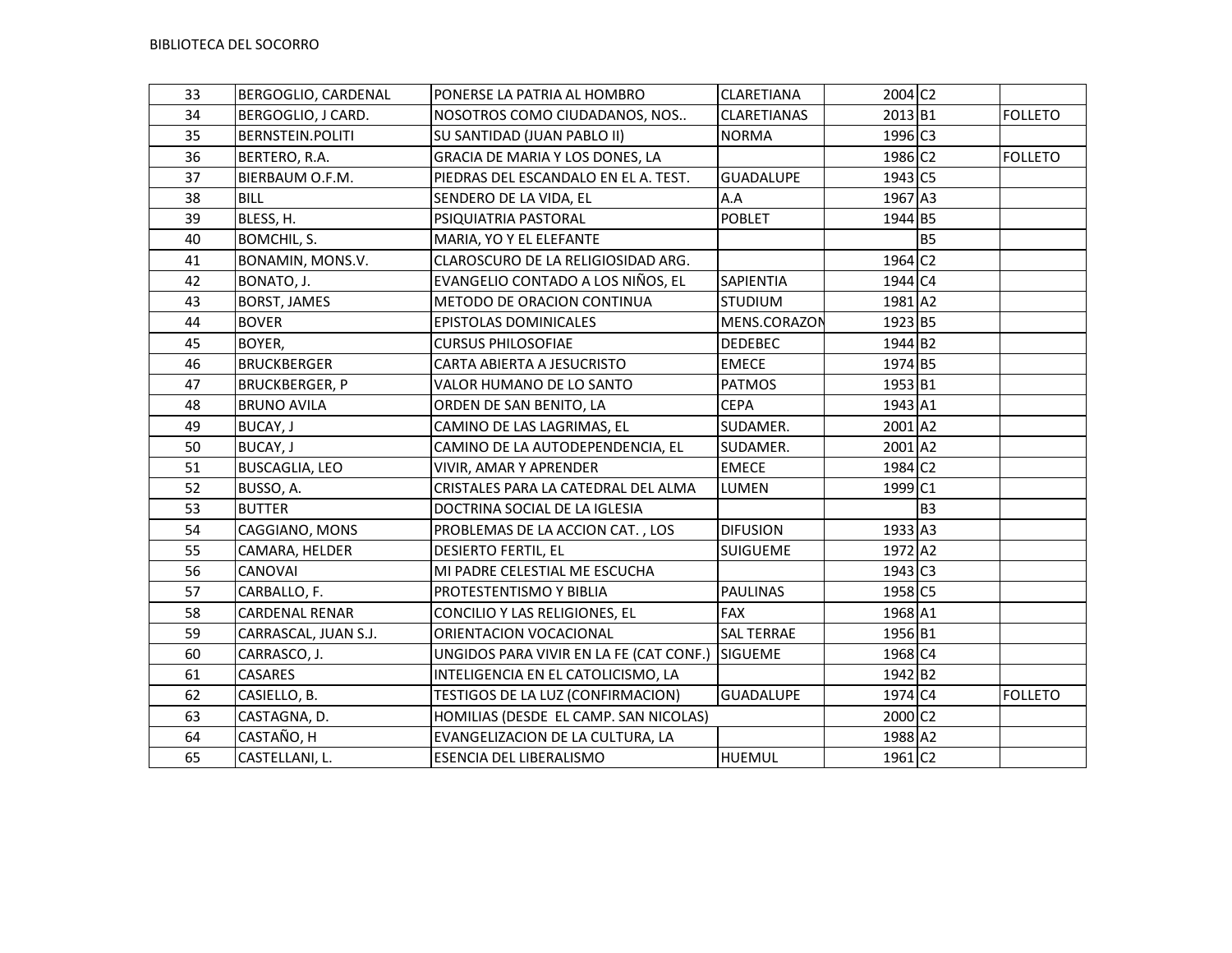| 66 | CASTELLANO, F             | FILOSOFIA DE LA RELIGION                       | <b>DIFUSION</b>  | 1947 B2             |                |                |
|----|---------------------------|------------------------------------------------|------------------|---------------------|----------------|----------------|
| 67 | CASTRO O.P                | VIDA RELIG. A LA LUZ DEL VAT II                | <b>STUDIUM</b>   | 1968 A 1            |                |                |
| 68 | CAVAGNA, ALFREDO          | PIO XII Y LA ACCION CATOLICA                   | <b>DIFUSION</b>  | 1945 A4             |                |                |
| 69 | <b>CEA</b>                | MISA Y ENC. JUAN PABLO II ARGENTINA            |                  | 1987 C <sub>2</sub> |                | <b>FOLLETO</b> |
| 70 | <b>CEA</b>                | CRISTIANOS ANTE LAS ELECCIONES                 | OF. DEL LIBRO    |                     | A1             | <b>FOLLETO</b> |
| 71 | <b>CEA</b>                | DIOS, EL HOMBRE Y LA CONCIENCIA                | <b>CEA</b>       | 1987 A1             |                | <b>FOLLETO</b> |
| 72 | <b>CEA</b>                | ESCUCHA A TUS HIJOS, SEÑOR (DEVOCIONA.)        |                  | 2004 C2             |                | <b>FOLLETO</b> |
| 73 | CEA JUB. AÑO 2000         | Y VOSOTROS QUIEN DESIS QUE SOY YO?             | OFICINA LIBRO    | 1997 C2             |                |                |
| 74 | CENTRO EST. TEOL.ESP.     | ESPIR. PARA TIEMPO DE RENOVACION               | ED DE ESPIR.     | 1978 B5             |                |                |
| 75 | CENTRO ESTUDIOS ESP.      | SANTIFICACION CRIT. EN NUESTRO TIEMPO          | TEOL. ESPIRT.    | 1975 B1             |                |                |
| 76 | CHARMOT, F. S.J.          | HUMANISMO Y LO HUMANO, EL                      | <b>DIFUSION</b>  | 1945 B2             |                |                |
| 77 | <b>CHARRIER Y OTROS</b>   | REVISION DE VIDA SACERDOTAL                    | <b>SIGUEME</b>   | 1967 B1             |                |                |
| 78 | CHASLES, M.               | QUE ES LA BIBLIA (POR QUE LLERLA)              | <b>PAULINAS</b>  | 1958 C5             |                |                |
| 79 | CHAULEUR O.F.M.           | REFLEX. ACTUALES SOBRE UN LIBRO ETERNOPAULINAS |                  | 1953 C5             |                |                |
| 80 | CHENO, E                  | PAPEL SOCILA DE LA IGLESIA, EL                 |                  |                     | B <sub>3</sub> |                |
| 81 | CHRIST, Y.                | NOTRE DAME DE PARIS (TURISMO)                  | <b>VILO</b>      | 1972 B5             |                |                |
| 82 | <b>CLARA Y FRANCISCO</b>  | GRACIAS, CLARA Y FRANCISCO (TEXTOS)            | <b>LUMEN</b>     | 2007 A2             |                |                |
| 83 | <b>COM.PAST LITURGICA</b> | <b>GUIONES LITURGICOS</b>                      | COM.PAST. LIT.   | 1958 B5             |                |                |
| 84 | <b>COM.PAST LITURGICA</b> | LIT. Y PAST. DE LA SMA SANTA                   | COM.PAST. LIT.   | 1959 B5             |                |                |
| 85 | COMIS.EPISC.ARGENTINO     | DIA DE LA BUENA PRENSA                         |                  | 1958 A4             |                |                |
| 86 | CONF. EPISC.ARGT.         | PROGRAMACION DE LA CATEQUESIS                  | <b>PAULINAS</b>  | 1982 C4             |                |                |
| 87 | CONGAR, I                 | SACERDOCIO Y LAICADO                           | <b>ESTELA</b>    | 1964 B1             |                |                |
| 88 | CONGAR, I                 | JALONES PARA UNA TEOL. DEL LAICADO             | <b>ESTELA</b>    | 1961 B1             |                |                |
| 89 | CONGREGACION SALESIANA    | REVISTA DIDASCALIA (ALGUNOS N*)                |                  |                     | A <sub>5</sub> |                |
| 90 | <b>COSTA Y BORRÁS</b>     | AÑO CRISTIANO ENERO                            | <b>BARCELONA</b> | 1882 C3             |                |                |
| 91 | <b>COSTA Y BORRÁS</b>     | AÑO CRISTIANO FEBRERO                          | <b>BARCELONA</b> | 1882 C3             |                |                |
| 92 | <b>COSTA Y BORRÁS</b>     | AÑO CRISTIANO MARZO                            | BARCELONA        | 1882 C3             |                |                |
| 93 | <b>COSTA Y BORRÁS</b>     | AÑO CRISTIANO ABRIL                            | <b>BARCELONA</b> | 1882 C3             |                |                |
| 94 | <b>COSTA Y BORRÁS</b>     | AÑO CRISTIANO MAYO                             | <b>BARCELONA</b> | 1882 C3             |                |                |
| 95 | <b>COSTA Y BORRÁS</b>     | AÑO CRISTIANO JUNIO                            | <b>BARCELONA</b> | 1882 C3             |                |                |
| 96 | <b>COSTA Y BORRÁS</b>     | AÑO CRISTIANO JULIO                            | <b>BARCELONA</b> | 1882 C3             |                |                |
| 97 | <b>COSTA Y BORRÁS</b>     | AÑO CRISTIANO AGOSTO                           | <b>BARCELONA</b> | 1882 C3             |                |                |
| 98 | <b>COSTA Y BORRÁS</b>     | AÑO CRISTIANO SEPTIEMBRE                       | <b>BARCELONA</b> | 1882 C3             |                |                |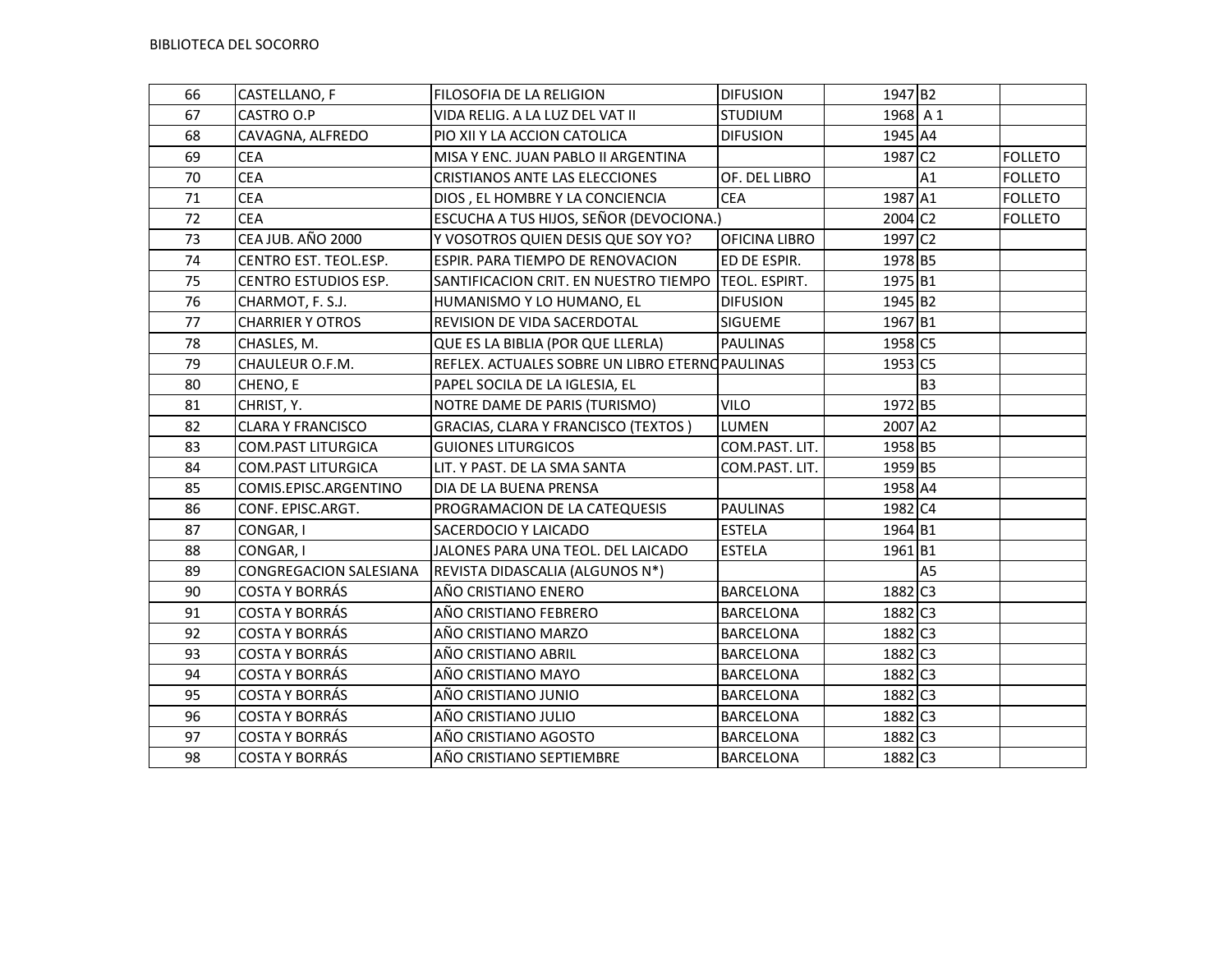| 99  | <b>COSTA Y BORRÁS</b> | AÑO CRISTIANO OCTUBRE                               | BARCELONA              | 1882 C3             |                |                   |
|-----|-----------------------|-----------------------------------------------------|------------------------|---------------------|----------------|-------------------|
| 100 | <b>COSTA Y BORRÁS</b> | AÑO CRISTIANO NOVIEMBRE                             | BARCELONA              | 1882 C3             |                |                   |
| 101 | <b>COSTA Y BORRÁS</b> | AÑO CRISTIANO DICIEMBRE                             | BARCELONA              | 1882 C3             |                |                   |
| 102 | D ÁUBIGNY             | INICIACION RELIGIOSA DE LOS NIÑOS                   | <b>DIFUSION</b>        | 1945 C4             |                |                   |
| 103 | D'AGOSTINO            | HE VISTO EL ROSTRO DE LA IGLESIA                    | <b>PAULINAS</b>        | 1965 C3             |                |                   |
| 104 | DAWSON, CHISTOPHER    | CRISIS DE LA EDUCACION OCCIDENTAL, LA               | <b>EMECE</b>           | 1963 C4             |                |                   |
| 105 | DE LA HERRAN, P.      | DIOS NUESTRO SALVADOR                               | <b>MAGISTERIO ESI</b>  | 1969 C4             |                |                   |
| 106 | DE LA VAISSIERE, J.   | PUDOR INSTINTIVO, EL                                | <b>RAZON Y FE</b>      | 1940 B5             |                |                   |
| 107 | DE PAPIOL, R.         | PROTESTENTISMO ANTE LA BIBLIA, EL                   | <b>DIFUSION</b>        | 1942 C5             |                |                   |
| 108 | DE SORA, NILO         | MEMORIA DE DIOS (GUIA PARA ORAR)                    | <b>NARCEA</b>          | 1991 C3             |                |                   |
| 109 | DEL VALLE, F.A.       | LIBRO DEL ACOLITO, EL                               |                        | 1944 B5             |                |                   |
| 110 | DELLA FIORE, F.       | IL NUOVO CATECHISMO                                 | SOCIETA EDITR          | 1972 C4             |                |                   |
| 111 | DEMAL, W.             | PSICOLOGIA PAST. PRACTICA                           | <b>RELIG Y CULT.</b>   | 1953 B5             |                |                   |
| 112 | DENTIN, PY EQUIPO     | FICHAS CULT. RELIGIOSA JOVENES                      | APOST. PRENSA          | 1968 C4             |                |                   |
| 113 | <b>DERISI Y OTROS</b> | HACIA LA NUEVA UNIVERSIDAD                          | <b>HOMBRE VIDA</b>     | 1966 C4             |                |                   |
| 114 | DERISI, O.            | PSICASTENIA, LA                                     | <b>GLADIUM</b>         | 1940 B1             |                |                   |
| 115 | DEWITT, JONES         | CALIFORNIA                                          |                        |                     | <b>MESITA</b>  |                   |
| 116 | DI GENARO, BEBA       | <b>SOLO DE MUJER</b>                                |                        | 1971 C <sub>2</sub> |                | <b>FOLLETO</b>    |
| 117 | DIEGO DE JESÚS        | SOLO EL ASOMBRA ADORA (MED. ADV Y NAVMON. CRISTO O  |                        | 2009 C3             |                |                   |
| 118 | DILLENSCHNEIDER, C    | TEOLOGIA Y ESP. DEL SACERDOTE                       | <b>SIGUEME</b>         | 1962 B1             |                |                   |
| 119 | DOBRACZYNSKI, J.      | MAGDALENA                                           | <b>ARCADUZ</b>         | 1992 C1             |                |                   |
| 120 | D'OISY, E.            | CATECISMO ESPIRITUAL                                | P.C.                   | 1932 B5             |                |                   |
| 121 | DOSSIN, A             | CREER EN CRISTO                                     | <b>PAULINAS</b>        | 1963 C4             |                |                   |
| 122 | DOSSIN, A             | SEGUIR A CRISTO                                     | <b>PAULINAS</b>        | 1963 C4             |                |                   |
| 123 | DOSSIN, A             | <b>VIVIR CON CRISTO</b>                             | <b>PAULINAS</b>        | 1963 C4             |                |                   |
| 124 | DOSSIN, A             | PARA UNA CAT. DE LA ADOLESCENCIA                    | <b>PAULINAS</b>        | 1964 C4             |                |                   |
| 125 | DOTRO, HELDER         | DICCIONARIO DE LA LITURGIA                          | <b>INST. SALECIANA</b> | 2002 A2             |                |                   |
| 126 | DUMERY, HENRY         | TRES TENTAC. DEL APOST. MODERNO                     | <b>FAX</b>             | 1951B1              |                |                   |
| 127 | DURKA, G.             | ALEGRIA DE SER CATEQUISTA, LA                       | <b>SAN PABLO</b>       | 2002 C4             |                |                   |
| 128 | EHL, A.               | DIRECCION ESP. DE LAS RELIGIONES                    | <b>HECHOS Y DICHO</b>  | 1953 A1             |                |                   |
| 129 | ENNIS, A.             | COMP. PSYCHOGIAE RAT.                               |                        | 1945 B5             |                |                   |
| 130 | ENRIQUE Y TARACÓN, V. | COMENTARIOS Y APLIC. DEL EVANGELIO T.II J. VILAMALA |                        |                     | C <sub>5</sub> | TOMO <sub>2</sub> |
| 131 | EPISC LATIN.          | DOC. DE PUEBLA                                      | CONF. EPISC AR         | 1979 A3             |                |                   |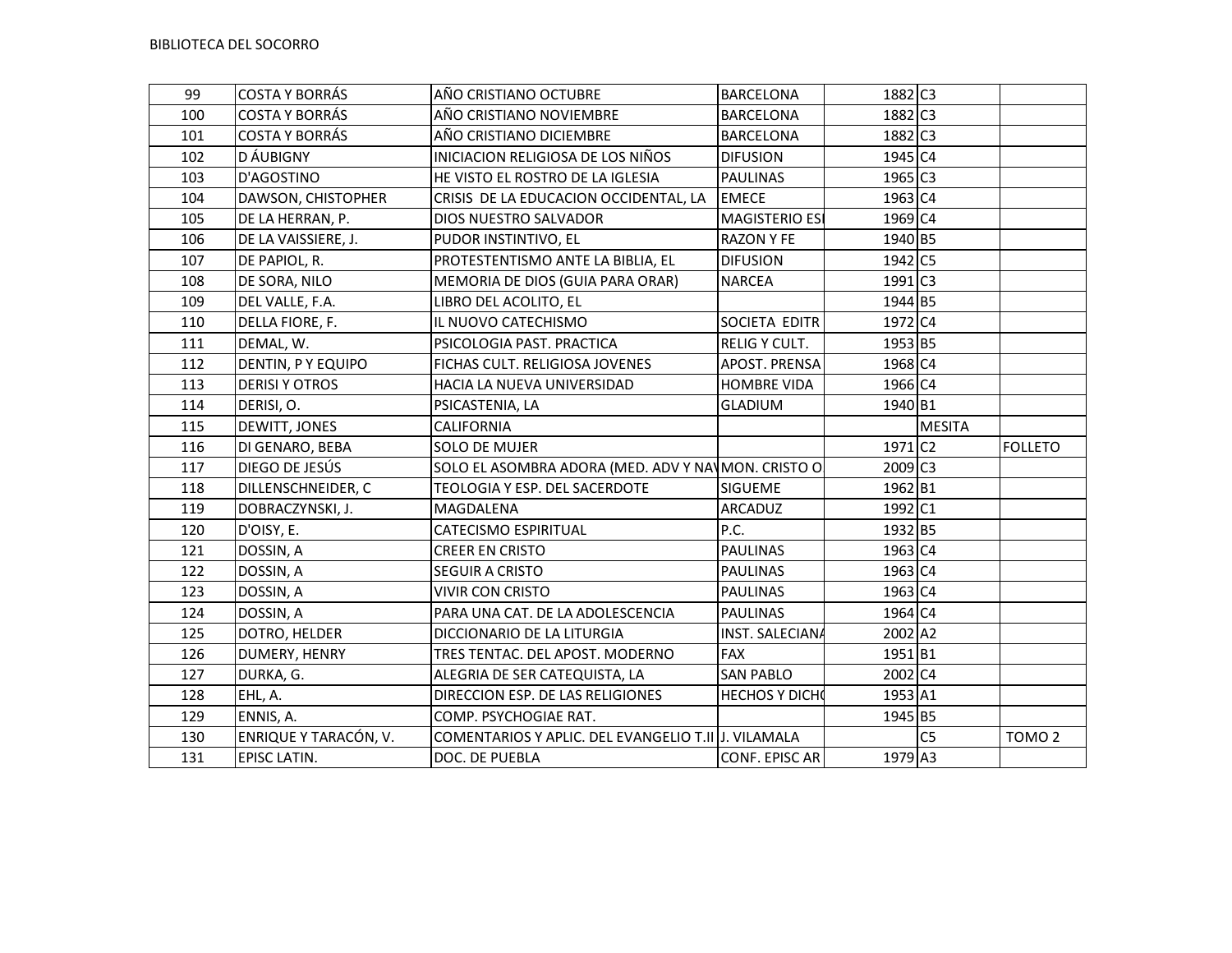| 132 | EPISC LATIN.               | DOC. DE MEDELLIN                                | <b>PAULINAS</b>   | 1968 A3 |                |                |
|-----|----------------------------|-------------------------------------------------|-------------------|---------|----------------|----------------|
| 133 | <b>EPISC LATIN.</b>        | ELEMENTOS REFLEXION IV CONF.                    | CELAM             | 1992 A3 |                |                |
| 134 | <b>EQUIP EL DOMINGO</b>    | GUIONES LITURGICOS SANTA MISA C.A               | <b>SAN PABLO</b>  | 2005 C1 |                |                |
| 135 | <b>EQUIP EL DOMINGO</b>    | GUIONES LITURGICOS SANTA MISA C.B               | <b>SAN PABLO</b>  | 2007 C1 |                |                |
| 136 | <b>EQUIP EL DOMINGO</b>    | GUIONES LITURGICOS SANTA MISA C.C               | <b>SAN PABLO</b>  | 2007 C1 |                |                |
| 137 | <b>EQUIP EL DOMINGO</b>    | GUIONES LITURGICOS DIST. CIRCUNST.              | <b>SAN PABLO</b>  | 2005 C1 |                |                |
| 138 | EQUIP EPISC EDUC. CAT.     | EDUCACION Y PROYECTO DE VIDA                    | OFICINA LIBRO     |         | C <sub>4</sub> |                |
| 139 | <b>EQUIPO</b>              | POR QUE ERES CRISTIANO                          | DON BOSCO         | 1975 C4 |                |                |
| 140 | <b>EQUIPO</b>              | <b>CATECISMO JUNIOR</b>                         | <b>HERDER</b>     |         | C <sub>4</sub> |                |
| 141 | <b>EQUIPO</b>              | LE HABLO DE DIOS A MI HIJO                      | <b>PAULINAS</b>   | 1974 C4 |                |                |
| 142 | EQUIPO EL DOMINGO          | COMO PREPARAR PASCUA Y PENTECOSTES              | <b>SAN PABLO</b>  | 1998 A2 |                |                |
| 143 | <b>ESCRIVA DE BALAGUER</b> | ES CRISTO QUE PASA                              | <b>RIALP</b>      | 1974 C3 |                |                |
| 144 | <b>ESCRIVA DE BALAGUER</b> | <b>SURCO</b>                                    | LOGOS             | 2016 C5 |                |                |
| 145 | <b>ESCRIVA DE BALAGUER</b> | <b>VIA CRUCIS</b>                               | <b>RIALP</b>      | 1981 C2 |                |                |
| 146 | <b>ESQUERDA BIFET</b>      | VIRGEN DE NUESTRO SI MISIONERO                  | <b>GUADALUPE</b>  | 1982 A1 |                | <b>FOLLETO</b> |
| 147 | <b>ESTEPA LLAURENS</b>     | PRIMEROS PASOS HACIA EL SEÑOR (5 A 7 A.) MAROVA |                   | 1963 C4 |                |                |
| 148 | <b>ESTEPA LLAURENS</b>     | IGLESIA NOS DA LA VIDA DE DIOS, LA              | <b>MAROVA</b>     | 1962 C4 |                |                |
| 149 | <b>ESTEPA LLAURENS</b>     | DIOS NOS SALVA                                  | <b>MAROVA</b>     | 1962 C4 |                |                |
| 150 | EUDES, SAN JUAN            | <b>GRANDEZAS Y DEBERES DEL SACERDOCIO</b>       |                   | 1941 B1 |                |                |
| 151 | EVELY, L                   | UNA RELIGION PARA NUESTRO TIEMPO                | <b>HINNENI</b>    | 1973 C1 |                |                |
| 152 | FABING, SJ                 | VERDADERA COMIDA, LA (EUCARISTIA)               | <b>PAULINAS</b>   | 2003 A2 |                |                |
| 153 | FALOLA, HNA ANA            | SER VOLUNTARIO, UN ESTADO DE VIDA               | <b>SAN PABLO</b>  |         | A2             |                |
| 154 | <b>FARNES, PEDRO</b>       | <b>COMUNION DISTRIB POR LAICOS</b>              | <b>REGINA</b>     | 1973 A3 |                |                |
| 155 | FATONE, V.                 | HOMBRE Y DIOS, EL                               | <b>COLUMBA</b>    | 1963 C3 |                |                |
| 156 | FERNANDEZ CARVAJAL         | HABLAR DE DIOS t. 1 ADV. NAVIDAD                | PALABRA           | 1988 C1 |                |                |
| 157 | FERNANDEZ CARVAJAL         | HABLAR DE DIOS t. 1 ADV. NAVIDAD                | PALABRA           | 1989 C1 |                |                |
| 158 | <b>FERNANDEZ CARVAJAL</b>  | HABLAR DE DIOS T. 3 SMA I/XII                   | PALABRA           | 1990 C1 |                |                |
| 159 | <b>FERNANDEZ CARVAJAL</b>  | HABLAR DE DIOS T. V SMA XXIV/XXXIV              | PALABRA           | 1991 C1 |                |                |
| 160 | FERNANDEZ POUSO, M         | SALARIO FAMILIAR                                | <b>APIS</b>       | 1940 A4 |                |                |
| 161 | FERNANDEZ VEGA, J.         | <b>FRANCISCO Y BENEDICTO</b>                    | FCE               | 2016 C1 |                |                |
| 162 | FERNANDEZ, V.M.            | ENCUENTROS CON EL ESP. SANTO                    | <b>PAULINAS</b>   | 1998 C1 |                |                |
| 163 | FERNANDEZ, VICTOR          | <b>MIRADAS DE JESUS</b>                         | <b>SAN BENITO</b> |         | A2             |                |
| 164 | FERNANDEZ, VICTOR          | FE, LA                                          | <b>PAULINAS</b>   | 2012 A2 |                |                |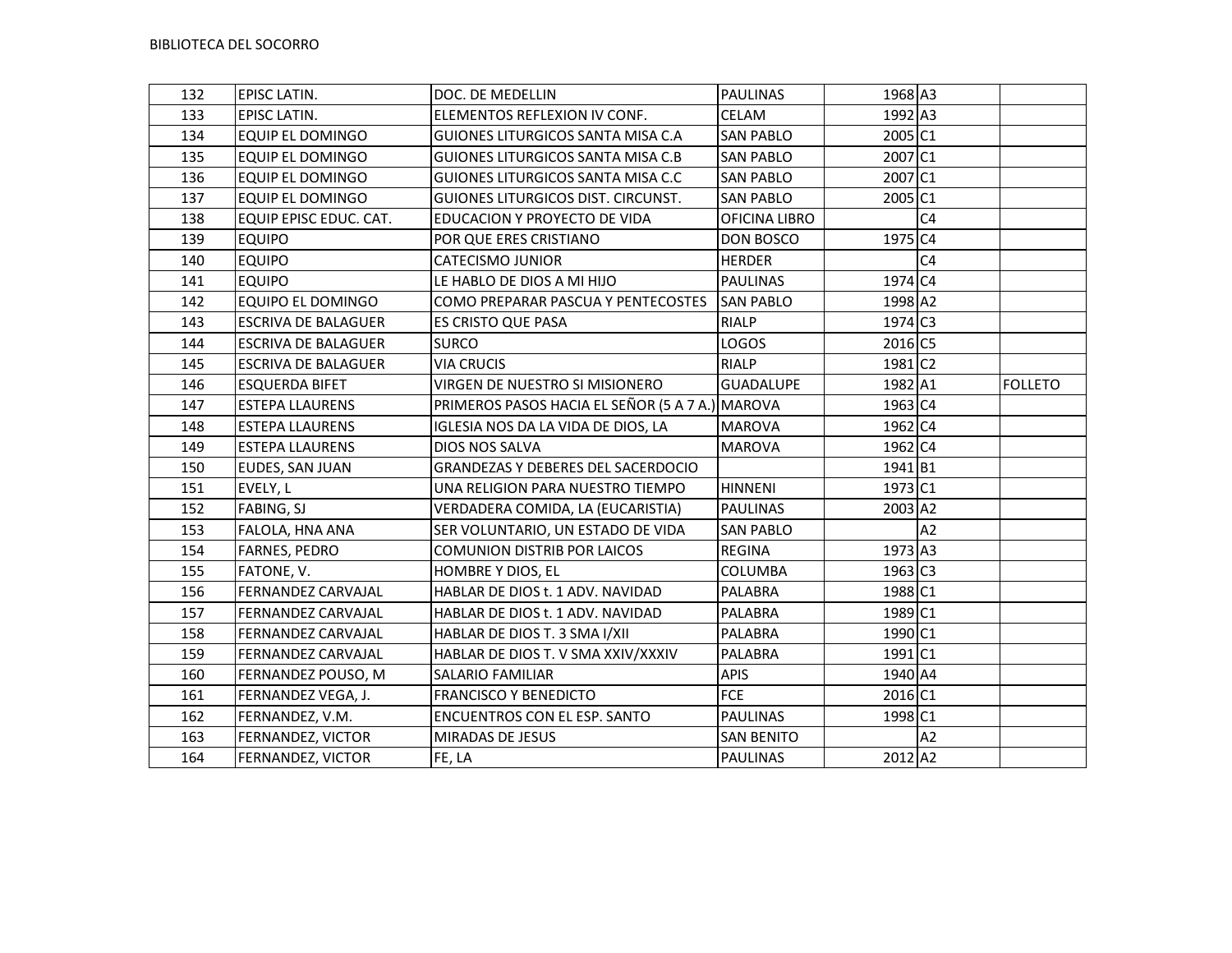| 165 | FERNANDEZ, VICTOR         | TEOLOGIA ESP. ENCARNADA                      | <b>SAN PABLO</b>    | 2006 A2               |           |                  |
|-----|---------------------------|----------------------------------------------|---------------------|-----------------------|-----------|------------------|
| 166 | FISCHER, B.               | LO QUE NO ESTABA EN EL CATECISMO             | <b>SAN GREGORIO</b> | $\overline{1}$ 957 C4 |           |                  |
| 167 | FISHER,R                  | REGRESO DEL CABALLERO DE LA ARMAD.           | <b>OBELISCO</b>     | 2010 A2               |           |                  |
| 168 | FORESI, PASCUAL           | LUZ EN EL CAMINO                             | <b>CIUDAD NUEVA</b> | 1967 C5               |           |                  |
| 169 | FRAT. SAC SANJ DE AVILS   | EN SINTONIA CON EL PAPA (JUAN PAB II)        | <b>ESTEL FORJA</b>  | 1985 B1               |           |                  |
| 170 | <b>FREEMAN OSB</b>        | <b>MEDITACION CRISTIANA</b>                  | <b>BONUM</b>        | 2007 A2               |           | <b>FOLLETOS</b>  |
| 171 | FROSSARD, A.              | DIOS EXISTE, YO LO ENCONTRÉ                  | PLANETA             | 1995 C1               |           |                  |
| 172 | <b>GALBIATI, MONS E.</b>  | IGLESIA EN LOS ORIGENES HECHOS APOST.        | GAETANO             | 1972 C <sub>2</sub>   |           |                  |
| 173 | GALINDO, V.               | TREINTA CARTAS SIN REMITE (cursillo)         |                     | 1966 C <sub>2</sub>   |           |                  |
| 174 | <b>GAMBARI, HELIO</b>     | ECLESIOLGIA DE LA VIDA RELIG.                |                     |                       | A1        |                  |
| 175 | GANCHEGUI, O              | FUNDAMENTOS DE LA JOC                        |                     | 1953 A3               |           |                  |
| 176 | GARAY, F.                 | LIT. Y ARTE FUNERARIO                        | ED SAN BENITO       | 1941 B5               |           |                  |
| 177 | <b>GARCIA BAYON, CMF</b>  | <b>MEDICINA Y MORAL</b>                      |                     | 1941 B2               |           |                  |
| 178 | GARCIA CARRASCO, F.S.C    | POLITICA DOCENTE A LA LUZ CONC.VAT II        | <b>BAC</b>          | 1969 C5               |           |                  |
| 179 | <b>GARCIA-SALVE</b>       | STA MARIA DE LA JUV. (MES DE MAYO)           | <b>MENSAJERO</b>    | 1968 B5               |           |                  |
| 180 | GARDEIL, A                | ESP. STO EN LA VIDA CRISTIANA, EL            | <b>PATMOS</b>       | 1998 B5               |           |                  |
| 181 | GERA, L.                  | <b>RELIGION Y CULTURA</b>                    | SEDOI               |                       | <b>B2</b> |                  |
| 182 | <b>GERLERO, JOSE LUIS</b> | <b>CARDENAL PIRONIO</b>                      | <b>GUADALUPE</b>    | 2007 A2               |           |                  |
| 183 | GIBERTI, EVA              | <b>ESCUELA PARA PADRES 1</b>                 | CAMPANA             | 1964 C5               |           |                  |
| 184 | GIBERTI, EVA              | <b>ESCUELA PARA PADRES 2</b>                 | <b>CAMPANA</b>      | 1964 C5               |           |                  |
| 185 | GIBERTI, EVA              | <b>ESCUELA PARA PADRES 3</b>                 | CAMPANA             | 1964 C5               |           |                  |
| 186 | GIL ATRIO, C.             | TESTIMONIO, EXIGENCIA FUNDAMENTAL            | SIGUEME             | 1968 C <sub>2</sub>   |           |                  |
| 187 | <b>GONZALEZ LEON</b>      | HOGUERAS MAS ALTAS, LAS (CUENTOS)            | <b>GOYANARTE</b>    | 1957 B5               |           |                  |
| 188 | <b>GONZALEZ RONDA</b>     | FRAY MARTIN DE PORRES                        | <b>CANTABRICA</b>   | 1967 B5               |           |                  |
| 189 | <b>GONZALEZ Y MALLO</b>   | JUAN PABLO II, LAGRIMAS Y SILENCIO           | ED. SAN MA          | 2007 A2               |           | <b>FOLLLETOS</b> |
| 190 | <b>GRABMANN</b>           | SANTO TOMAS DE AQUINO                        | <b>CEPA</b>         | 1942 B <sub>2</sub>   |           |                  |
| 191 | GRUN, A                   | NUESTRO DIOS CERCANO                         | <b>AGAPE</b>        | 2005 A2               |           |                  |
| 192 | GRUN, A                   | MATRIMONIO, EL                               | <b>SAN PABLO</b>    | 2005 A2               |           |                  |
| 193 | <b>GUARDINI, R</b>        | ACEPTACION DE SI MISMO, EDADES               | LUMEN               | 1994 C1               |           |                  |
| 194 | <b>GUARDINI, R</b>        | VIDA DE LA FE                                | LUMEN               | 1992 C1               |           |                  |
| 195 | <b>GUARDINI, ROMANO</b>   | IMAGEN DE CRISTO EN ESC. PAULINOS            | AGAPE               | 2014 A2               |           |                  |
| 196 | GUICHOU, P.               | SALMOS COMENTADOS POR LA BIBLIA, LOS SIGUEME |                     | 1966 C5               |           |                  |
| 197 | <b>GUITTON, JEAN</b>      | SABIDURIA COTIDIANA                          | SUDAMERICANA        | 2002 C3               |           |                  |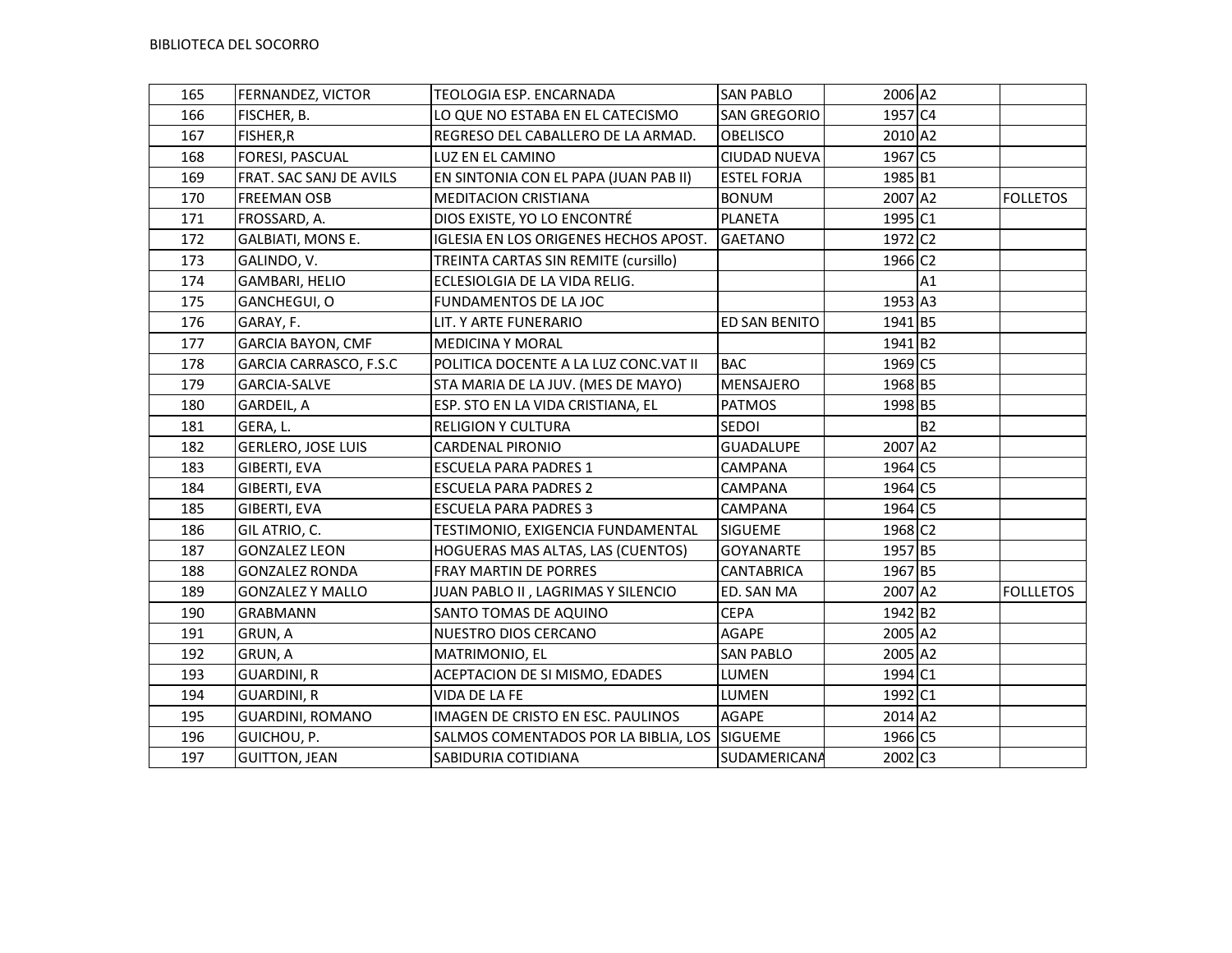| 198 | <b>GURY FERRERES</b>  | COMPENDIUM THEOLOGIAE MORALIS T.1                |                      |                       | B <sub>3</sub> |                 |
|-----|-----------------------|--------------------------------------------------|----------------------|-----------------------|----------------|-----------------|
| 199 | <b>GURY FERRERES</b>  | COMPENDIUM THEOLOGIAE MORALIS T. 2               |                      |                       | <b>B3</b>      |                 |
| 200 | HAECKER, T.           | ESPIRITU DEL HOMBRE Y LA VERDAD, EL              | <b>CEPA</b>          | 1937 B2               |                |                 |
| 201 | HAGMAIER, G.          | ORIEN. ACTUALES DE PSICOLOGIA PASTORAISAL TERRAE |                      | 1961 B5               |                |                 |
| 202 | <b>HAMON</b>          | <b>MEDITACIONES (T.I)</b>                        | <b>GUADALUPE</b>     | 1962 C3               |                |                 |
| 203 | <b>HAMON</b>          | <b>MEDITACIONES (T.II)</b>                       | <b>GUADALUPE</b>     | $1962$ C3             |                |                 |
| 204 | <b>HARING</b>         | PREDIC. DE MORAL DESP. CONCILIO                  | <b>PAULINAS</b>      | 1966 B5               |                |                 |
| 205 | HARING, B             | LEY DE CRISTO, LA                                |                      |                       | <b>B3</b>      |                 |
| 206 | HARING, B.            | BIENAVENTURANZAS, VIDA Y TESTIMONIO              | PAULINAS             | 1979 C <sub>2</sub>   |                |                 |
| 207 | HERRERO, R.           | JESUS, CAMINO, VERDAD Y VIDA 4                   | <b>HNOS MARISTAS</b> | 1978 C4               |                |                 |
| 208 | HOLTZ, LEON           | RELIGIOSOS EN POS DE CRISTO I                    | <b>EDIT PAULINAS</b> | 1967 A 1              |                |                 |
| 209 | HOLTZ, LEON           | RELIGIOSOS EN POS DE CRISTO II                   | <b>EDIT PAULINAS</b> | 1967 A1               |                |                 |
| 210 | <b>HUEC DOHERTY</b>   | PUSTINI (REFELXION DE UNA RUSA)                  | <b>NARCEA</b>        | 1986 C3               |                |                 |
| 211 | HURTADO, A. S.J.      | UN FUEGO QUE ENCIENDE OTRO FUEGO                 | PAULINAS             | 2009 C1               |                |                 |
| 212 | I.P.A                 | DIOS VIVIENTE, PADRE DE NTRO SR. JESUC.          | <b>STELLA</b>        | 1991?                 | C <sub>4</sub> | $2*$ AÑO        |
| 213 | IRIATE, GOMI          | ENSEÑANZA SOCIAL DEL EVANGELIO                   | CLAR.                | 1985 B1               |                |                 |
| 214 | <b>ISAAC BONEO, E</b> | INICIACION AL EST. DE LA BIBLIA                  |                      | 1942 C5               |                |                 |
| 215 | JALICS, FRANCISCO     | APRENDIENDO A ORAR CON LA FE                     | <b>SAN PABLO</b>     | 2001 A2               |                |                 |
| 216 | JAMUT, G.             | VEINTE ENCUENTROS CON FRANCISCO                  | <b>MATER</b>         | $2014$ C <sub>2</sub> |                |                 |
| 217 | JOSE DE STA TERESA    | FLORES DEL CARMELO II                            |                      | 1950 A 1              |                |                 |
| 218 | JOSE DE STA TERESA    | FLORES DEL CARMELO III                           |                      | 1952 $A1$             |                |                 |
| 219 | <b>JUAN PABLO II</b>  | CRUZANDO EL UMBRAL DE LA ESPERANZA               | <b>PLAZA JANES</b>   | 1994 A2               |                |                 |
| 220 | <b>JUAN PABLO II</b>  | <b>ORAR</b>                                      | PLANETA              | 1998 C1               |                |                 |
| 221 | JUNTA CAT. CENTRAL    | DIOS NOS LLAMA A CRECER (1* COMUN.)              | <b>PAULINAS</b>      | 1987 C4               |                |                 |
| 222 | <b>JUNTA CENTRAL</b>  | 20 AÑOS DE ACCION CAT. (1931/51)                 |                      | 1951 A4               |                |                 |
| 223 | <b>JUNTA CENTRAL</b>  | 30 AÑOS DE ACCION CAT.                           |                      | 1961 A4               |                |                 |
| 224 | KEATRING, JAMES       | SANTA TERESA DE LISIEUX                          | LUMEN                | 2005 A2               |                | <b>FOLLETOS</b> |
| 225 | KELLER, W.            | Y LA BIBLIA TENÍA RAZÓN                          | <b>OMEGA</b>         | 1957 C4               |                |                 |
| 226 | <b>KEMPIS</b>         | <b>IMITACION DE CRISTO</b>                       | LUMEN                | 1999 A2               |                |                 |
| 227 | KEMPIS, T             | DE LA IMITACION DE CRISTO                        | <b>POBLET</b>        | 1951 C3               |                |                 |
| 228 | KEMPIS, TOMAS DE      | <b>IMITACION DE CRISTO</b>                       | <b>SAN PABLO</b>     | 2001 C2               |                |                 |
| 229 | <b>KENTENICH</b>      | TU Y TU DIOS                                     | <b>SINOPSIS</b>      | 2008 C2               |                |                 |
| 230 | LACHAPELLE, P.        | PSIQUIATRIA PASTORAL                             | <b>DIFUSION</b>      | 1933 B5               |                |                 |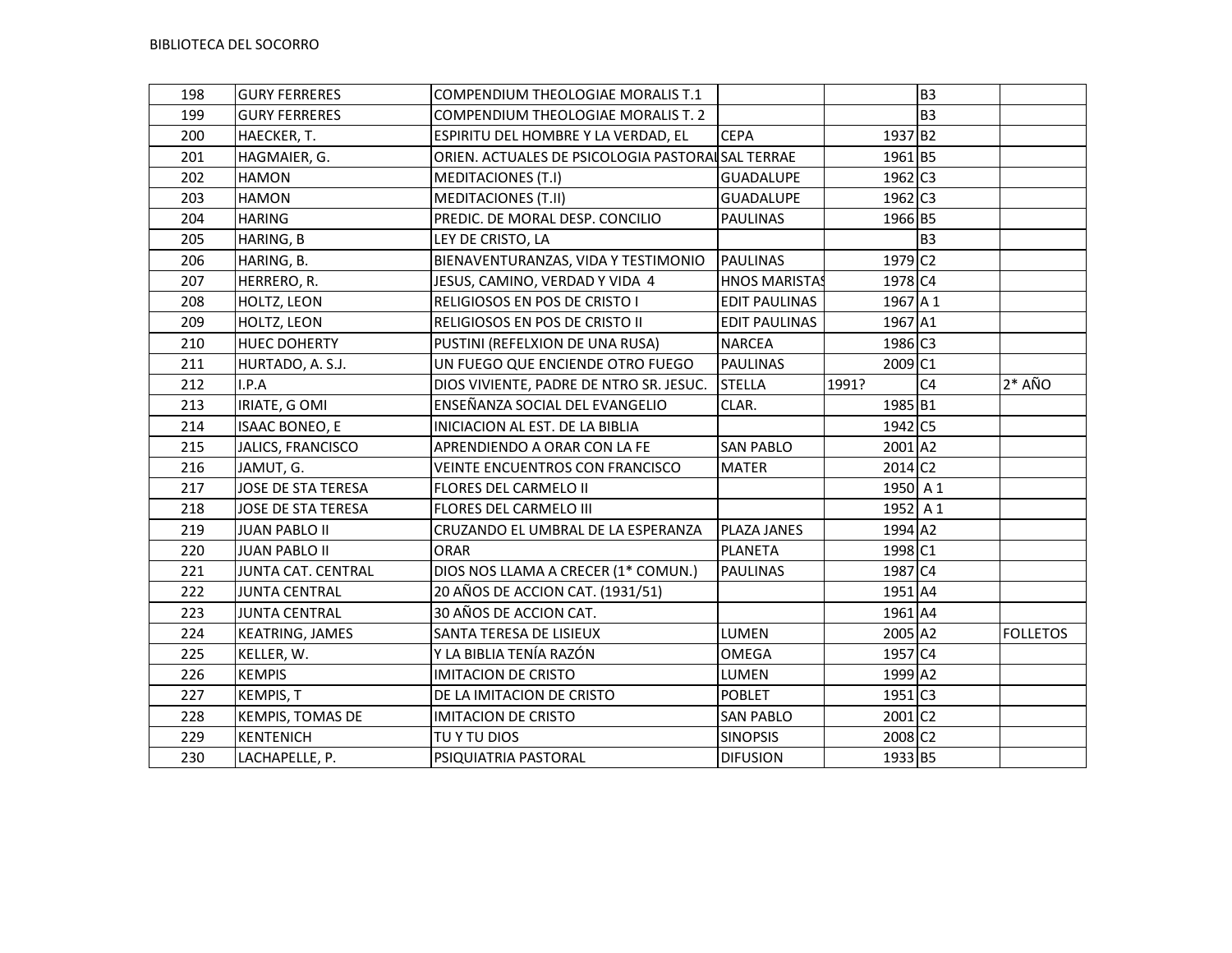| 231 | LARRAÑAGA, I           | <b>SUBE CONMIGO</b>                                 | <b>PAULINAS</b>    | 1979 A2               |                |                |
|-----|------------------------|-----------------------------------------------------|--------------------|-----------------------|----------------|----------------|
| 232 | LARRAÑAGA, I           | SALMOS PARA LA VIDA                                 | <b>SAN PABLO</b>   | 2007 A2               |                |                |
| 233 | LARRAÑAGA, I           | POBRE DE NAZARET, EL                                | <b>SAN PABLO</b>   | 1994 A2               |                |                |
| 234 | LARRAÑAGA, I           | MUESTRAME TU ROSTRO                                 | <b>PAULINAS</b>    | 2000 A2               |                |                |
| 235 | LARRAÑAGA, I.          | HERMAN DE ASIS, EL                                  | <b>PAULINAS</b>    | 1993 B5               |                |                |
| 236 | LARRAÑAGA, I.          | DEL SUFRIMIENTO A LA PAZ                            | LUMEN              | 1984 C3               |                |                |
| 237 | LARRAÑAGA, I.          | SUBE CONMIGO                                        | <b>SAN PABLO</b>   | $1995$ C <sub>3</sub> |                |                |
| 238 | LARRAÑAGA, I.          | <b>ENCUENTRO (MANUAL ORACION)</b>                   | <b>MULTIPLE</b>    | 2009 C <sub>2</sub>   |                |                |
| 239 | LARRAÑAGA, I.          | ROSA Y EL FUEGO, LA                                 | OBRA BNA P.        | 1998 C <sub>2</sub>   |                |                |
| 240 | LEFEBVRE, DOM OSB      | LITURGIA Y ACCION CATOLICA                          | <b>GLADIUM</b>     | 1940 A4               |                |                |
| 241 | LEGRAND, LUCIA         | DOCTRINA BIBLICA DE LA VIRGEN, LA                   | <b>EDV</b>         | 1967 A1               |                |                |
| 242 | LEGUINECHE, M.         | DESTRUCCION DE GANDHI, LA                           | ARGOS VERG.        | 1983 C2               |                |                |
| 243 | LEHMKUHL               | <b>THEOLOGIA MORALIS</b>                            |                    |                       | <b>B3</b>      |                |
| 244 | LEHMKUHL               | <b>THEOLOGIA MORALIS</b>                            |                    |                       | B <sub>3</sub> |                |
| 245 | LEPP, I.               | PSICOANALISIS DE LA AMISTAD                         | LOHLE              | 1965 B5               |                |                |
| 246 | LEWIS, C.S.            | GRAN DIVORCIO, EL UN SUEÑO                          | ANDRES BELLO       | 1995 C1               |                |                |
| 247 | LIGORIO, SAN A. MA     | <b>GLORIAS DE MARIA, LAS</b>                        | APOST. PRENSA      | 1978 C1               |                |                |
| 248 | LLORENTE, TOMAS        | QUIERO QUE CREAN EN MI                              | <b>SAN PABLO</b>   | 2010 A2               |                |                |
| 249 | LLOVERA                | TRATADO DE SOCIOLOGIA CRISTIANA                     | GILI               | 1952 B2               |                |                |
| 250 | LOPEZ AREVALO          | TAMBIEN LOS LAICOS HACEN IGLESIA                    | <b>STUDIUM</b>     | 1964 B1               |                |                |
| 251 | LOPEZ MARTIN, J        | AÑO LITURGICO                                       | <b>BAC POPULAR</b> | 1984 A3               |                |                |
| 252 | LOPEZ QUINTAS, Y OTROS | PSICOLOGIA Y PENSAMIENTO EXIST. (T. II)             | <b>GUADARRAMA</b>  | 1963 B5               |                |                |
| 253 | LOPEZ, A.M.            | GUIA DIDACT. DEL CATECISMO ESC.                     | <b>ITER</b>        | 1970 C4               |                |                |
| 254 | LORENZI, J.L.S.J       | CUAD. BIBLICOS 3 TIERRA PROMETIDA                   | <b>SAN PABLO</b>   | 1959 C5               |                | <b>FOLLETO</b> |
| 255 | LUBICH, G.             | <b>JUAN XXIII</b>                                   | <b>LA NACION</b>   | 2003 C1               |                |                |
| 256 | LUBICH, Y OTROS        | QUÉ SIGNIFICA LA EUC. PARA NTRO TIEMPO CIUDAD NUEVA |                    | 1984 A4               |                |                |
| 257 | LUCHIA PUIG, A.        | MEDIA SOTANA Y UN SIGLO                             | <b>ESQUIU</b>      | 1986 C2               |                |                |
| 258 | LUCIANI, A (JUAN P. I) | ILUSTRISIMOS SEÑORES                                | <b>BAC</b>         | 1978 A2               |                |                |
| 259 | MADRE ABADESA STA ESC. | EN TORNO A LA EVANGELICA TESTIFICATIO               |                    | 1971 B1               |                |                |
| 260 | MADRE TERESA DE CALC.  | VEN, SE LUZ (CARTAS PRIVADAS)                       | <b>BOOKET</b>      | 2011 C2               |                |                |
| 261 | MADRE TERESA DE CALC.  | CAMINO DE SENCILLEZ                                 | PLANETA            | 1995 C <sub>2</sub>   |                |                |
| 262 | MAÑAS, RAFAEL          | QUEREMOS BAUTIZAR A NUESTRO HIJO                    | DON BOSCO          | 1979 A4               |                | <b>FOLLETO</b> |
| 263 | MARECHAL, ALBERT       | REVISION DE VIDA, LA                                | <b>NOVA TERRA</b>  | 1960 A1               |                |                |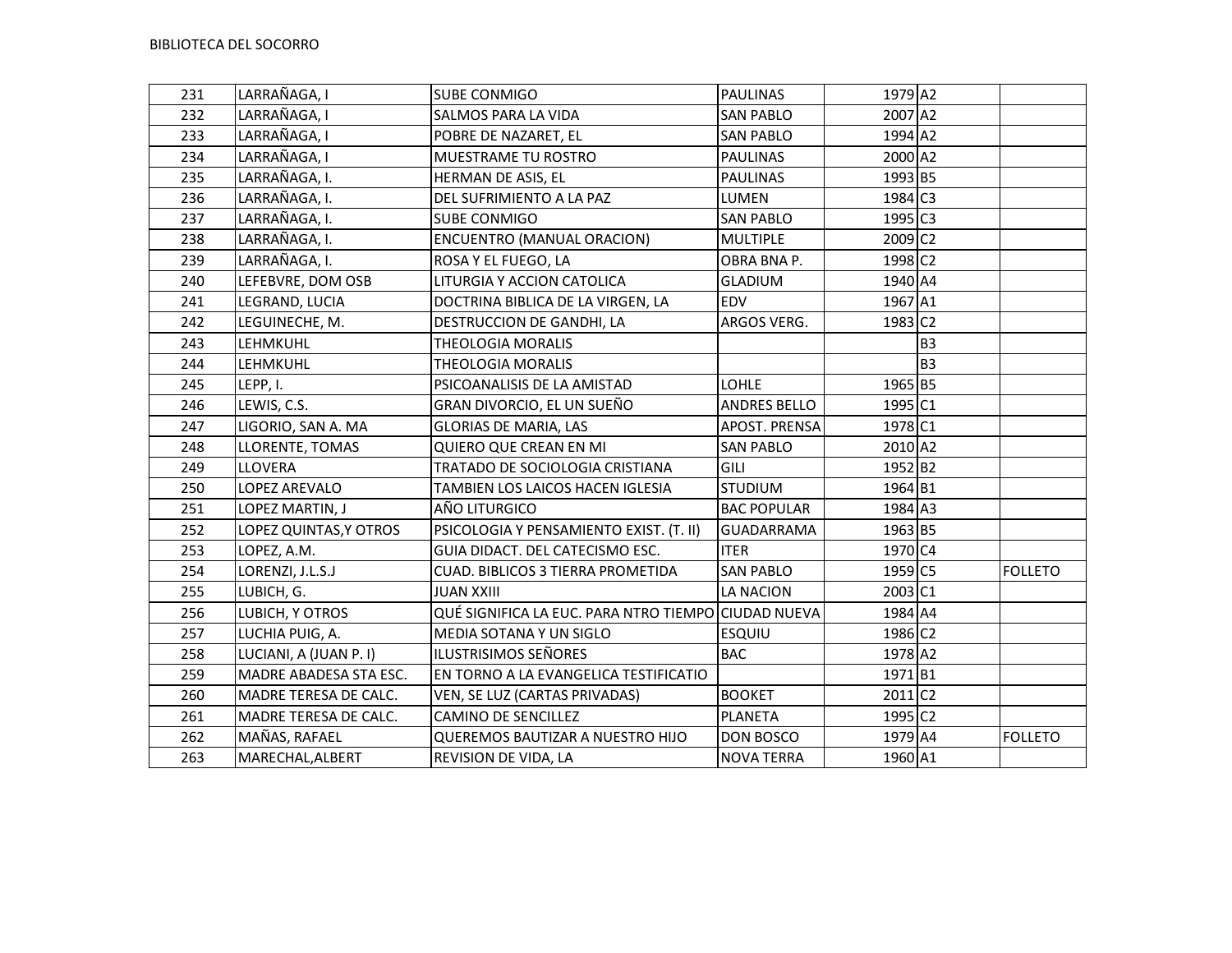| 264 | MARMION, DOM COL.      | JESUCRISTO, IDEAL DEL MONJE                         | <b>ELE</b>           | 1945 A1               |                |       |
|-----|------------------------|-----------------------------------------------------|----------------------|-----------------------|----------------|-------|
| 265 | MARTI, V.              | JESUS CAMINO, VERDAD Y VIDA                         | <b>BALMES</b>        | 1954 B5               |                |       |
| 266 | MARTIN, JAMES          | MI VIDA CON LOS SANTOS                              | LUMEN                | 2009 C <sub>2</sub>   |                |       |
| 267 | MARTIN, R.             | COMENTARIOS PARA CAT. BIBLICO HOGAR                 | <b>BONUM</b>         | 1962 C4               |                |       |
| 268 | MARTINEZ GUERRA CMF    | CREO EN EL ESP. SANTO 1 CONSOLADOR                  | <b>COCULSA</b>       | $1961$ C <sub>4</sub> |                |       |
| 269 | MARTINEZ GUERRA CMF    | CREO EN EL ESP. SANTO 2 PENTECOSTÉS                 | <b>COCULSA</b>       | 1962 C4               |                |       |
| 270 | MARTINI, C.M.          | PRESIDENCIA DE LA CARIDAD (HOMILIAS)                | <b>PAULINAS</b>      | 1987 B5               |                |       |
| 271 | MAURER, AA             | FILOSOFIA MEDIEVAL t.II                             | <b>EMECE</b>         | 1967 B2               |                |       |
| 272 | MEDICOS CATOL.         | PROBLEMAS DE HIGIENE SEXUAL                         | <b>CRITERIO</b>      | 1954 A4               |                |       |
| 273 | MENAPACE, M.           | <b>SUFRIR: PASA</b>                                 | PATRIA GRANDE        | 2005 C1               |                |       |
| 274 | MENAPACE, M.           | <b>CATEQUESIS YERBIADAS III</b>                     | PATRIA GRANDE        | 2012 C1               |                |       |
| 275 | MENAPACE, M.           | <b>EXIGENCIAS DEL AMOR</b>                          | PATRIA GRANDE        | 1988 C1               |                |       |
| 276 | <b>MERLIN</b>          | DOC. PONTIFICIO SOBRE VIDA PERFECTA                 |                      | 1959 A1               |                | VOL.3 |
| 277 | MEYER, FULG. OFM       | HABLEMOS FRANC. SOBRE EL MATRIMONIO GUADALUPE       |                      | 1945 A4               |                |       |
| 278 | MEZZACASA, SDB         | VIDA DE JESUCRISTO                                  | <b>ED. DON BOSCO</b> | 1958 A2               |                |       |
| 279 | MILAGRO, A.            | CINCO MINUTOS CON DIOS, LOS                         | CLARETIANA           | 1979 C <sub>2</sub>   |                |       |
| 280 | MISSER, S.             | CATEQUIZAR                                          | <b>ESTELA</b>        | 1965 C4               |                |       |
| 281 | MONDOLFO, R            | PENSAMIENTO ANTIGUO, EL                             | LOSADA               | 1942 B <sub>2</sub>   |                |       |
| 282 | MONDOLFO, R            | PENSAMIENTO ANTIGUO, EL                             | LOSADA               | 1942 B2               |                |       |
| 283 | MONSCHNER, F.          | PARABOLAS DEL REINO DE LOS CIELOS, LAS              |                      | 1957 C4               |                |       |
| 284 | <b>MONTANCHEZ</b>      | <b>TEOLOGIA MORAL</b>                               |                      |                       | B <sub>3</sub> |       |
| 285 | MONTAÑA, C.            | DIMENSIONES DEL DIREC. CATEQ. GRAL                  | <b>CLARETIANA</b>    | 1974 C4               |                |       |
| 286 | MONTEAGUDO, A.         | VOLVIENDO A LAS FUENTES (CURSILLOS)                 | IDE COLORES          | 1997 C <sub>2</sub>   |                |       |
| 287 | MONTEVIDEO, A. (CAPCH) | TIENDE TU ARCO                                      | JUNTA NAC URU        | 1935 A4               |                |       |
| 288 | MOROZZO DELLA R.       | <b>OSCAR ROMERO</b>                                 | <b>TALITAKUM</b>     | 2015 C1               |                |       |
| 289 | MUÑOZ CANTOS           | MES DE MARIA                                        | <b>INS PIO X</b>     | 1974 B5               |                |       |
| 290 | MUÑOZ, HECTOR          | CONT. BASICOS DE CAT. LITURGICA                     | <b>SAN BENITO</b>    | 2001 A4               |                |       |
| 291 | NEGROMONTE, A.         | PEDAGOGIA DEL CATECISMO                             | <b>DIFUSION</b>      | 1945 C4               |                |       |
| 292 | NIERDERMEYER           | COMPENDIO DE MEDICINA PASTORAL                      |                      |                       | <b>B2</b>      |       |
| 293 | <b>NOLDIN SCHIMTT</b>  | SUMA TEOLOGICA MORALIS (SAC. TOMO III)              |                      |                       | <b>B2</b>      |       |
| 294 | <b>NOLDIN SCHIMTT</b>  | SUMA TEOLOGICA MORALIS (PRE. TOMO II)               |                      |                       | <b>B2</b>      |       |
| 295 | NOUGUES, M.A           | FUNDADORES, LOS PROP. DE SAN PABLO (TUCLUB LECTORES |                      | 1976 C2               |                |       |
| 296 | NOUWEN, H              | CAMINO DEL CORAZON, EL                              | GUADALUPE            | 1981 B1               |                |       |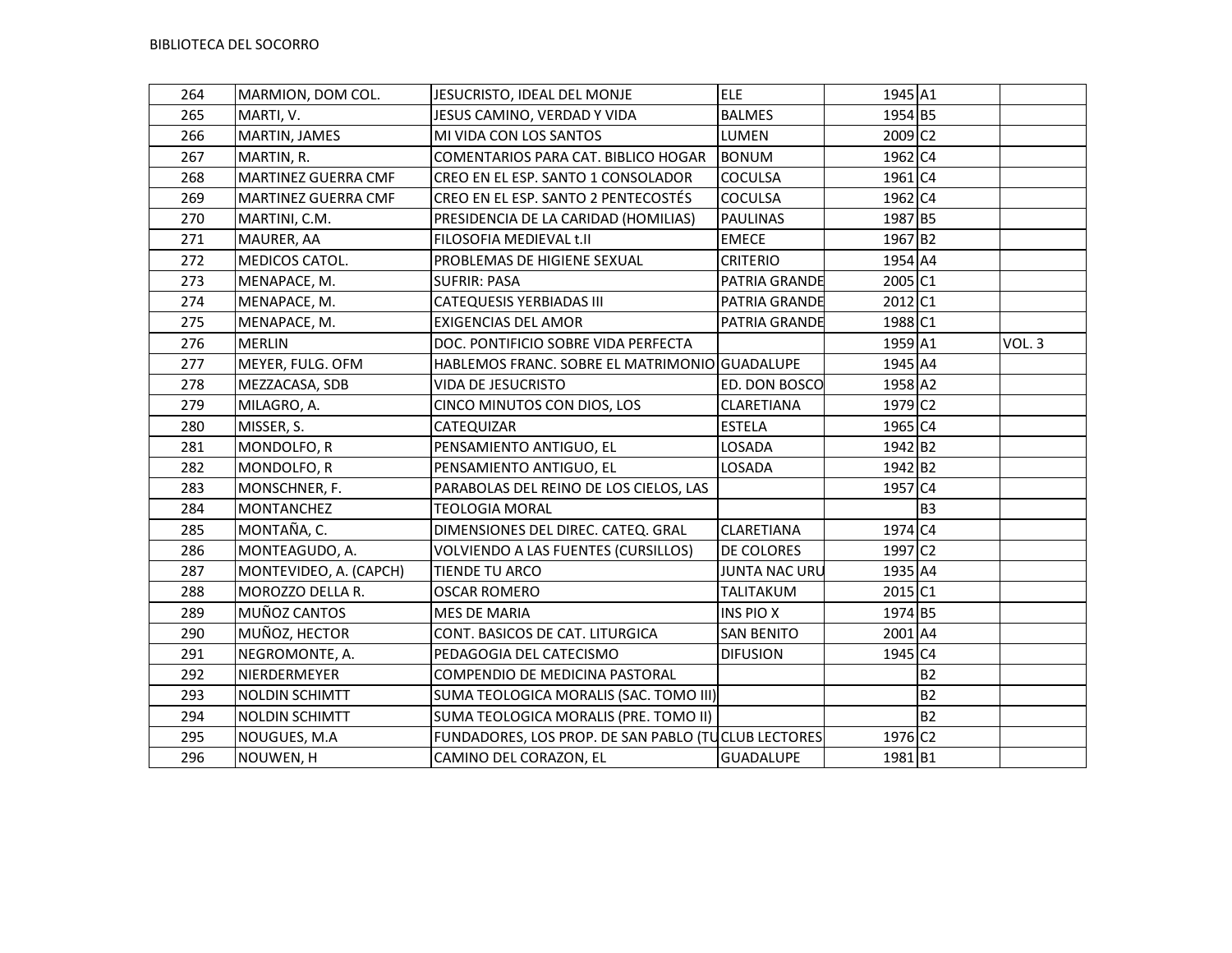| 297 | NOUWEN, H.            | CORAZON COMO MORADA, EL                         | LUMEN              | 2001 B5             |                | <b>FOLLETO</b> |
|-----|-----------------------|-------------------------------------------------|--------------------|---------------------|----------------|----------------|
| 298 | NOUWEN, H.            | PAN PARA EL VIAJE                               | <b>PAULINAS</b>    | 1984 C <sub>3</sub> |                |                |
| 299 | NOUWEN, H.            | INTIMIDAD EN NTRAS RELACIONES CON DIO GUADALUPE |                    | 1986 C2             |                |                |
| 300 | NOUWEN, H.            | TRES ETAPAS EN LA VIDA ESPIRITUAL               | <b>PPC</b>         | 1996 C2             |                |                |
| 301 | NOUWEN, H.            | REGRESO DEL HIJO PRÓDIGO, EL                    | <b>PPC</b>         |                     | C <sub>2</sub> |                |
| 302 | NOUWEN, H.            | CON LAS MANOS ABIERTAS                          | LUMEN              | 1998 C1             |                |                |
| 303 | NOUWEN, H.            | PUEDES BEBER ESTE CALIZ?                        | <b>PPC</b>         | 1996 C1             |                |                |
| 304 | <b>OBISPOS</b>        | SACERDOCIO MIN. JUST. EN EL MUNDO               | <b>AICA</b>        | 1973 B1             |                | <b>FOLLETO</b> |
| 305 | OEYEN, P.             | CRECIENDO EN LA FE CON NUESTRO HIJO             | PAULINAS           | 1975 C4             |                |                |
| 306 | OF. DE QUEBEC         | CELEBREMOS SUS MARAVILLAS (F. PADRES)           | <b>BONUM</b>       | 1965 C4             |                |                |
| 307 | OFIC. DEL LIBRO       | SERVIDORES DE LA PALABRA                        | <b>CEA</b>         | 2010 C <sub>2</sub> |                |                |
| 308 | OLIVERA, B.           | PARA CRISTO PARTE 1                             | SOLEDAD MAR.       | 1986 C1             |                |                |
| 309 | OLIVERA, B.           | EN MARIA (CAT. MARIANO)                         | <b>CLARETIANA</b>  | 1983 C2             |                |                |
| 310 | ORSI, HUGO PBRO       | ELEMENT DE TEOL. Y PAST. LITURGICA              | CONF. EPIS ARG.    | 1981 A3             |                |                |
| 311 | ORTEGA RIQUELME, M.   | JESUS EVANGELIZADOR Y PEREGRINO                 | CELAM              | 1996 C <sub>2</sub> |                |                |
| 312 | PABLO VI              | SIERVOS DEL PUEBLO                              | <b>SIGUEME</b>     | 1971B1              |                |                |
| 313 | PABLO VI              | EVANGELIZACION MUNDO CONTEMPORANE CLARETIANA    |                    | 1976 C <sub>2</sub> |                |                |
| 314 | PAOLI, ARTURO         | ENCUENTRO, EL                                   | LATINO             | 1964 C4             |                |                |
| 315 | PAOLI, ARTURO         | ENCUENTRO CON EL EVANGELIO, EL                  | LATINO             | 1968 C4             |                |                |
| 316 | PAOLI, ARTURO         | ENCUENTRO CON EL EVANGELIO, EL                  | LATINO             | 1964 C4             |                |                |
| 317 | PAOLI, ARTURO         | CONSTRUCCION DEL REINO, LA                      | LATINO             | 1968 C4             |                |                |
| 318 | PARAMIO, R.           | REFLEXIONANDO DESDE LA VIDA                     | <b>CLARETIANA</b>  | 1978 C2             |                |                |
| 319 | PARAMIO, REMIGIO      | LOS QUE CAMINAN POR LA VIDA                     | <b>CLARETIANAS</b> | 1980 A2             |                |                |
| 320 | PARAVANO, P.          | BREVE RELACION VIDA CURA BROCHERO               | <b>CRISOL</b>      | 1972 C <sub>2</sub> |                |                |
| 321 | PARIS, DIANA          | PAPA FRANCISCO                                  | <b>AGUILAR</b>     | 2013 C2             |                |                |
| 322 | PARSCH, DON PIO       | AÑO LITURGICO, EL 1                             | DESCLEÉ DE B.      | 1948 A4             |                |                |
| 323 | PARSCH, DON PIO       | AÑO LITURGICO, EL II                            | DESCLEÉ DE B.      | 1948 A4             |                |                |
| 324 | PARSCH, DON PIO       | AÑO LITURGICO, EL III                           | DESCLEÉ DE B.      | 1948 A4             |                |                |
| 325 | PARSCH, DON PIO       | AÑO LITURGICO, EL IV                            | DESCLEÉ DE B.      | 1948 A4             |                |                |
| 326 | PARSCH, DON PIO       | AÑO LITURGICO, EL V                             | DESCLEÉ DE B.      | 1948 A4             |                |                |
| 327 | PAST.LIT LO DE ZAMORA | CELEBRACION COM. BAUTISMO                       |                    | 1960 A4             |                | <b>FOLLETO</b> |
| 328 | PEREZ DE URBEL, FRAY  | <b>ITINERIO LITURGICO</b>                       | <b>POBLET</b>      | 1945 A4             |                |                |
| 329 | PERO SANZ             | HORA SEXTA, LA                                  | <b>PATMOS</b>      | 1978 C1             |                |                |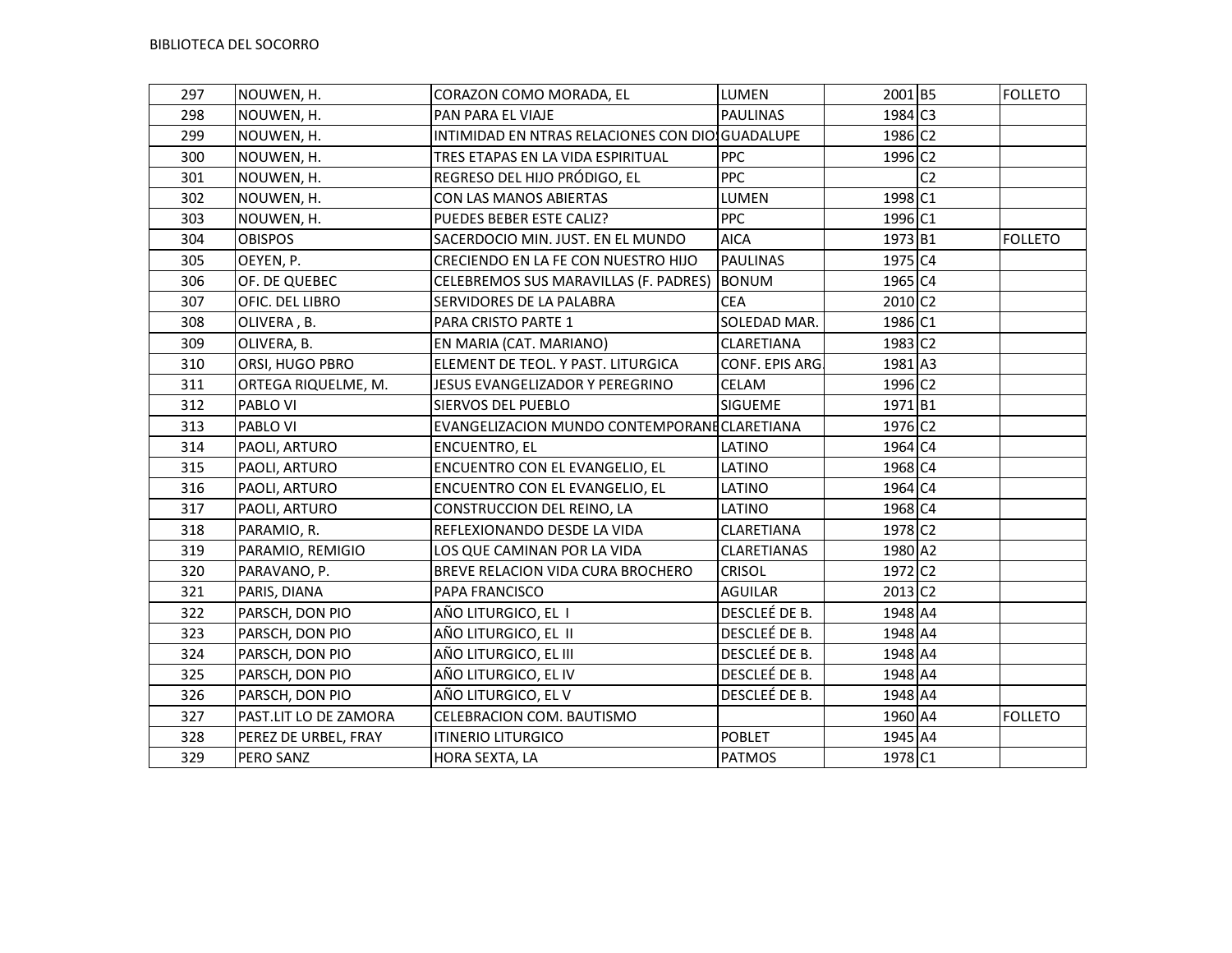| 330 | PFIRTER, E.               | A TRAVES DE MARIA (NIÑOS)                       |                       |                       | C <sub>2</sub> | <b>FOLLETO</b> |
|-----|---------------------------|-------------------------------------------------|-----------------------|-----------------------|----------------|----------------|
| 331 | PHILIPPE, J               | TIEMPO PARA DIOS (GUIA DE ORACION)              | <b>SAN PABLO</b>      | 2009 C3               |                |                |
| 332 | PHILIPS, G                | MISION DE LOS SEGLARES EN LA IGL.               | PRISMA                | 1956 B1               |                |                |
| 333 | PIERDAT                   | REZO ECLESIATICO, EL                            | ED. BENEDICT.         | 1946 A1               |                |                |
| 334 | PIQUÉ, ELIZ               | <b>FRANCISCO</b>                                | <b>EL ATENEO</b>      | $2013$ C <sub>3</sub> |                |                |
| 335 | PIRONIO, CARDENAL         | HOMBRE NUEVO EN AM. LAT., EL                    | <b>ED.PATRIA GRAN</b> | 1974 A2               |                |                |
| 336 | PLUS, RAUL SJ             | MI ORACION PARA LOS SACERDOTES                  | <b>EXCELSA</b>        | 1945 B1               |                |                |
| 337 | POLLET, VICENTE           | ACCION CAT. Y FILOSOFIA TOMISTA, LA             | <b>GLADIUM</b>        | 1939 A4               |                |                |
| 338 | PONT CONS.JUST. Y PAZ     | COMPENDIO DOC. SOC. DE LA IGLESIA               | CONF. EPI. AR         | 2005 A4               |                |                |
| 339 | POVIÑA, A.                | <b>CURSO DE SOCIOLOGIA</b>                      | <b>ASSANDRI</b>       | 1950 B2               |                |                |
| 340 | PRIERE, FRANCISCO         | EN DEFENSA DEL CLERO                            |                       | 1948 B1               |                |                |
| 341 | PROHASZKA, MONS.          | AÑO LITURGICO                                   | <b>POBLET</b>         | 1947 A4               |                |                |
| 342 | QUILES, I.                | COMO SER SI MISMO                               | <b>DEPALMA</b>        | 1991 B2               |                |                |
| 343 | QUOIST, M                 | <b>TRIUNFO</b>                                  | <b>ESTELA</b>         | 1969 A2               |                |                |
| 344 | QUOIST, M                 | <b>CITA CON JESUCRISTO</b>                      | SIGUEME               | 1977 C3               |                | $6*ED.$        |
| 345 | RAHNER, K.                | SIERVOS DE CRISTO                               | <b>HERDER</b>         | 1970 B1               |                |                |
| 346 | RAU, E. MONS              | TEOLOGIA DEL CELIB. VIRGINAL                    | <b>PLANTIN</b>        | 1949 B1               |                |                |
| 347 | RIVAS,                    | <b>QUE ES UN EVANGELIO</b>                      | CLARETIANAS           |                       |                |                |
| 348 | RIVAS, L.H.               | SAN PABLO, VIDA, CARTAS, TEOLOGIA               | SAN BENITO            | 2008 B5               |                |                |
| 349 | ROCHA Y OTROS             | MASCARAS DE LA VIOLENCIA, LAS                   | <b>SAN PABLO</b>      | 2006 A2               |                |                |
| 350 | ROCHA Y OTROS             | ESTRÉS: UN MAL DE NUESTRO TIEMPO                | <b>SAN PABLO</b>      | 2006 A2               |                |                |
| 351 | ROCHA Y OTROS             | EN QUE DIOS CREEMOS?                            | <b>SAN PABLO</b>      | 2006 B5               |                |                |
| 352 | <b>ROCHA Y OTROS</b>      | VALORES, LA OTRA LÓGICA                         | <b>SAN PABLO</b>      | 2006 A1               |                | <b>FOLLETO</b> |
| 353 | RODRIGUEZ AMENABAR        | ADOLESCENCIA Y RELIGION                         | UNIV.SALVADOR         | 1986 C1               |                |                |
| 354 | ROJO, AGUST.              | VIDA EN LA PAZ DEL CLAUSTRO, LA                 | LUZ                   | 1946 A1               |                |                |
| 355 | ROPS, DANIEL              | SANTA MISA, LA                                  | <b>CARALT EDITOR</b>  | 1953 A4               |                |                |
| 356 | <b>ROUSTANG Y OTROS</b>   | ENSAYOS SOBRE AUT. Y OBEDIENCIA                 | <b>HEROICA</b>        | 1964 B1               |                |                |
| 357 | RUBI, SEBASTIAN           | PRIMERA COMUNION (GUIA)                         |                       |                       |                |                |
| 358 | <b>RUBIN Y AMBROGETTI</b> | JESUITA, EL                                     | VERGARA               | 2002 C2               |                |                |
| 359 | RUBIN, S Y OTRA           | JESUITA, EL                                     | VERGARA               | 2010 A2               |                |                |
| 360 | <b>RUHAMA</b>             | <b>VOCES DE MEDITACION</b>                      |                       |                       | C <sub>2</sub> | <b>FOLLETO</b> |
| 361 | RUSSO, A.                 | MANUAL PARA MINIST COMUNION (EDI. ACTCLARETIANA |                       | 2004 C <sub>2</sub>   |                |                |
| 362 | <b>RUTTEN</b>             | DOCT. SOCIAL DE LA IGLESIA                      |                       |                       | C <sub>4</sub> |                |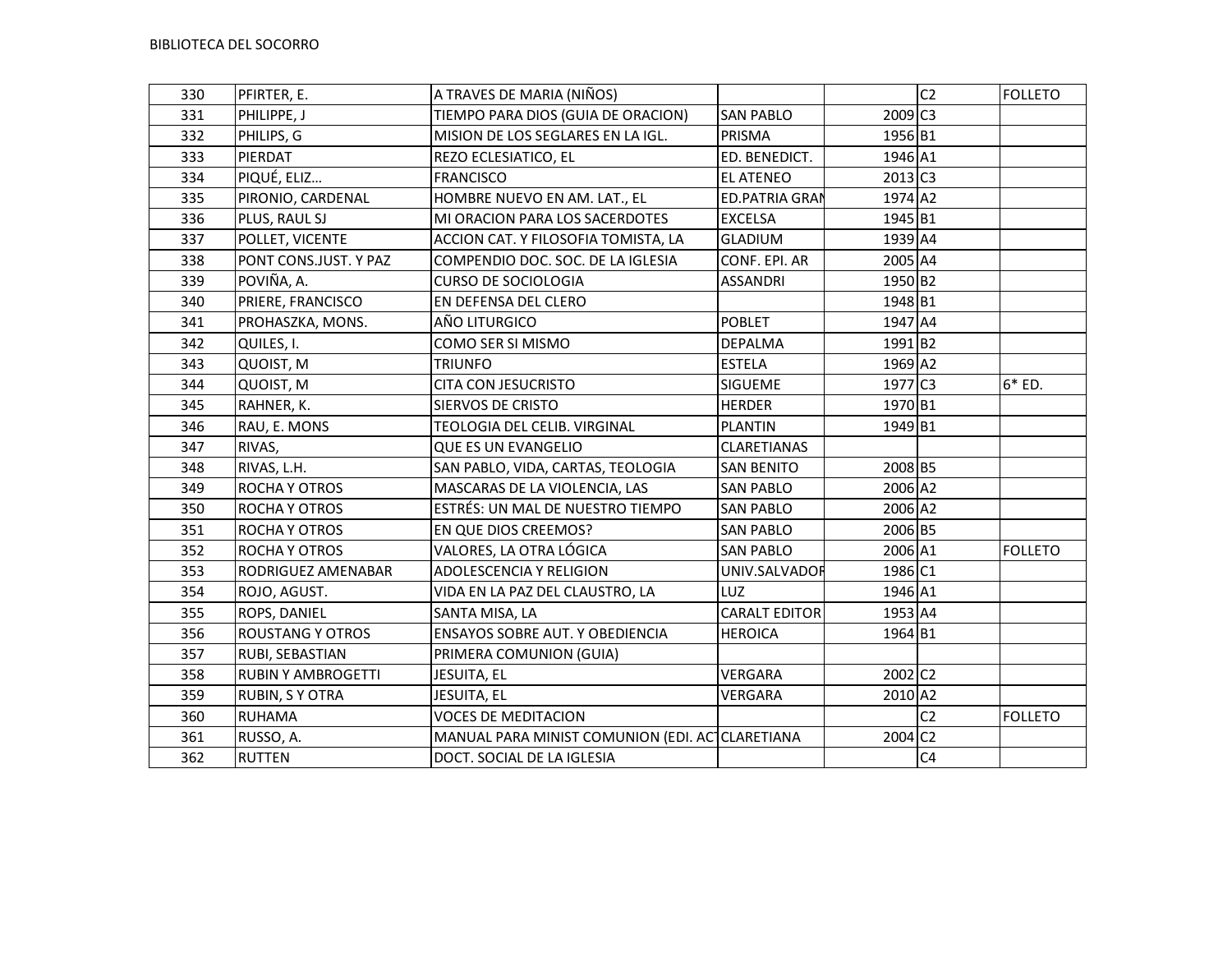| 363 | SACHERI, C.            | IGLESIA Y LO SOCIAL, LA (NOTAS DIARIO)             |                      | 1972 C <sub>2</sub> |                |                |
|-----|------------------------|----------------------------------------------------|----------------------|---------------------|----------------|----------------|
| 364 | SADA-MONROY            | MANUAL DE LOS SACRAMENTOS                          | PALABRA              | 1989 C1             |                |                |
| 365 | SAIZ MENESES, MONS.    | <b>CURSILLOS DE CRISTIANDAD</b>                    | <b>EDIBESA</b>       | 2006 C <sub>2</sub> |                |                |
| 366 | SALES, SAN FRANCISCO   | INTRODUCCION A LA VIDA DEVOTA                      | PALABRA              | 1990 C1             |                |                |
| 367 | SALGADO, PLINIO        | VIDA DE JESUS                                      | <b>POBLET</b>        | 1945 A2             |                |                |
| 368 | <b>SAN AGUSTIN</b>     | <b>CONFESIONES</b>                                 | <b>SAN PABLO</b>     | 2010 A2             |                |                |
| 369 | <b>SAN AGUSTIN</b>     | <b>CONFESIONES</b>                                 | LONGSELLER           | 2000 A2             |                |                |
| 370 | <b>SAN AGUSTIN</b>     | <b>CONFESIONES</b>                                 | <b>PAULINAS</b>      | 1984 A2             |                |                |
| 371 | SAN ALFSO DE LIGORIO   | TRATO FAMILIAR CON DIOS, EL                        | <b>REDENTORISTAS</b> | 1981 C3             |                |                |
| 372 | SAN FRANCISCO DE ASIS  | FLORECILLAS DE SAN FRANCISCO                       | CLARETIANA           | 1978 C3             |                |                |
| 373 | SAN J CRISOSTOMO       | SACERDOCIO, EL                                     | <b>PAULINAS</b>      | 1985 B1             |                |                |
| 374 | SAN JUAN DE LA CRUZ    | OBRAS DE SAN JUAN DE LA CRUZ                       | MONTE CARM.          | 1940 C3             |                |                |
| 375 | <b>SAN MARCOS</b>      | EVANGELIO SEGÚN S. MARCOS (4 IDIOMAS) COM. JORNADA |                      | 2000 A2             |                |                |
| 376 | SANCHEZ GUERRA, J.S.J. | CUAD. BIBLICOS 4 ORIGEN Y DEST. DEL HBRE SAN PABLO |                      | 1959 C5             |                | <b>FOLLETO</b> |
| 377 | SANCHEZ RUIZ SJ        | MARTIRIOLOGIO ROMANO                               | APOST. PRENSA        | 1953 A3             |                |                |
| 378 | <b>SANTA SEDE</b>      | CATECISMO DE LA IG. CAT.                           | CONF. EPI. AR        | 2012 A3             |                |                |
| 379 | <b>SANTA SEDE</b>      | CATECISMO DE LA IG. CAT.                           | ASOC ED. CATED       | 1992 A3             |                |                |
| 380 | <b>SANTA SEDE</b>      | CATECISMO DE LA IG. CAT.                           | ASOC ED. CATEC       | 1992 A3             |                |                |
| 381 | <b>SANTA SEDE</b>      | CATECISMO DE LA IG. CAT.                           | CONF. EPI. AR        | 1993 A3             |                |                |
| 382 | <b>SANTA SEDE</b>      | CONC. VAT II DOCUMENTOS                            | <b>BAC</b>           | 1975 A3             |                |                |
| 383 | <b>SANTA SEDE</b>      | CONC. VAT II DOCUMENTOS                            | <b>PAULINAS</b>      | 1996 A3             |                |                |
| 384 | <b>SANTA SEDE</b>      | CREDO DEL PUEBLO DE DIOS, EL                       | <b>BAC</b>           | 1975 A3             |                |                |
| 385 | SANTA SEDE             | YOUCAT                                             | <b>ENCUENTRO</b>     | 2011 A3             |                |                |
| 386 | SANTA TERESITA         | HISTORIA DE UN ALMA                                | LUMEN                | 2004 A2             |                |                |
| 387 | SANTA TERESITA         | HISTORIA DE UN ALMA                                | CARM.DESCAL.         | 1925 C1             |                |                |
| 388 | SANTOS GOMEZ,          | VALLE DE LA ESPERANZA                              | <b>PAULINAS</b>      | 1990 A2             |                |                |
| 389 | SATO, NESTOR           | DESCUBRIENDO A SAN JOSE                            |                      | 2006 A2             |                |                |
| 390 | SAUVAGE                | <b>ESCUCHANDO AL PAPA</b>                          |                      |                     | B <sub>3</sub> |                |
| 391 | SCANDROGLIO, CARLOS    | MATRIMONIO Y DIVORCIO, EL                          | DON BOSCO            | 1958 A3             |                |                |
| 392 | SCANDROGLIO,C (DON B)  | ARS ARTIUM VADEMECUM                               | DON BOSCO            | 1971 B1             |                |                |
| 393 | SCHULTE, C. O.F.M      | SACERDOTE DE HOY, EL                               | PAX ET BONUM         | 1946 B1             |                |                |
| 394 | SCHULZ, A              | DISCIPULOS DEL SEÑOR                               | <b>HERDER</b>        | 1967 B1             |                |                |
| 395 | SCHUTZ (P. DE TAIZE)   | VIVIR EN EL HOY DE DIOS                            | <b>ESTELA</b>        | 1964 C3             |                |                |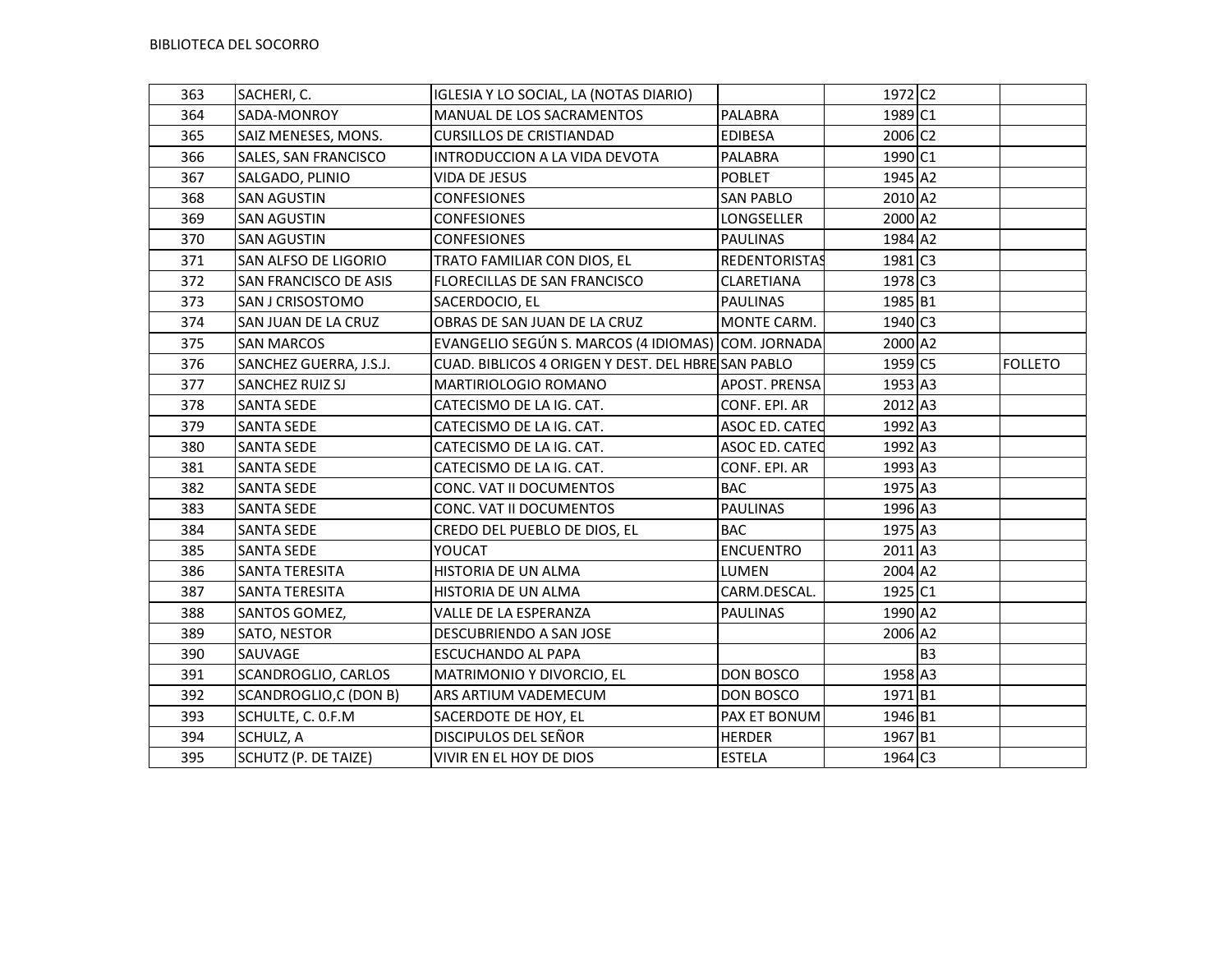| 396 | SEAGE, A. S.D.B.            | CATEQUESIS ANTIGUA, LA                       | <b>APIS</b>          | 1953 C4 |           |                   |
|-----|-----------------------------|----------------------------------------------|----------------------|---------|-----------|-------------------|
| 397 | SEC NAC. DE LITURGIA        | EUCARISTIA EN LA VIDA DE LA RELIG, LA        | <b>PPC</b>           | 1971 A1 |           |                   |
| 398 | <b>SEC PERM FLIA</b>        | ANTES QUE SE CASEN (CURS PREMAT.)            | <b>PAULINAS</b>      | 1983 A4 |           | <b>FOLLETO</b>    |
| 399 | SEC.NAC.CATEQUESIS          | GUIA PARA COMPRENDER LA SDA ESCRIT.3         | <b>HEROES</b>        | 1977 C5 |           | TOMO <sub>3</sub> |
| 400 | SEGURA, ERNESTO             | EDUC. CAT. EN LA LITURGIA                    | <b>SURCO</b>         | 1947 A4 |           | <b>FOLLETO</b>    |
| 401 | SHEEN, F                    | FILOSOFIA RELIGIOSA                          | <b>EMECE</b>         | 1956 B2 |           |                   |
| 402 | SILVEYRA, JESUS M.          | ABRIENDO EL CORAZON (MEJUDGORE)              | <b>MIR</b>           |         | A2        |                   |
| 403 | <b>SOR EMMANUEL</b>         | MEDJUGORJE, TRIUNFO DEL CORAZON              | <b>PAULINAS</b>      | 1996 A2 |           |                   |
| 404 | <b>SOR EMMANUEL</b>         | MEDJUGORJE, TRIUNFO CORAZON                  | <b>PAULINAS</b>      | 1999 C1 |           |                   |
| 405 | <b>SORENSEN Y OTROS</b>     | TRES ENFOQUES DE LITERATURA                  | <b>CARLOS PEREZ</b>  | 1968 B5 |           |                   |
| 406 | SOSA, ROSA E                | CANTO Y MUSICA EN CEL. LITURGICA             | <b>SAN BENITO</b>    | 2001 A4 |           |                   |
| 407 | SPIAZZI, RO.P.              | FUNDAMENTOS TEOL.DEL MINISTERIO PASTISTUDIUM |                      | 1962 B1 |           |                   |
| 408 | SPIAZZI, RO.P.              | LAICADO EN LA IGLESIA, EL                    | <b>HERDER</b>        | 1964 B1 |           |                   |
| 409 | STORNI, F. S.J.             | CUAD. BIBLICOS 2 LA BIBLIA; LIBROS Y PLAN    | COL. MAXIMO          | 1957 C5 |           | <b>FOLLETO</b>    |
| 410 | STRADA, A.                  | PROPUESTA PEDAGOGICA                         | <b>PATRIS</b>        | 1992 B5 |           |                   |
| 411 | <b>STRAUBINGER (COMENT)</b> | NUEVO TESTAMENTO, EL                         | <b>CLUB LECTORES</b> | 1948 A2 |           |                   |
| 412 | STRAUBINGER, MON.           | <b>IGLESIA Y BIBLIA, LA</b>                  | <b>GUADALUPE</b>     | 1944 C4 |           |                   |
| 413 | STRAUBINGER, MON.           | JOB, EL LIBRO DEL CONSUELO                   | <b>GUADALUPE</b>     | 1944 C5 |           |                   |
| 414 | STRAUBINGER, MON.           | ESTER Y EL MISTERIO DEL PUEBLO JUDIO         | <b>DEDEBEC</b>       | 1943 C5 |           |                   |
| 415 | SUAREZ, CINTHIA             | PEREGRINA DE LOS ESTADOS (ANTONIA PAZ        |                      | 2015 A2 |           |                   |
| 416 | SUAREZ, FED.                | SACERDOTE Y SU MINISTERIO, EL                | <b>RIALP</b>         | 1969 B1 |           |                   |
| 417 | TALTAVULL, J.               | HABITA ENTRE NOSOTROS                        | <b>BONUM</b>         | 1975 C4 |           |                   |
| 418 | TALTAVULL, J.               | HABITA ENTRE NOSOTROS                        | <b>BONUM</b>         | 1975 C4 |           |                   |
| 419 | <b>TERESA DE JESUS</b>      | SE TRATA DE AMAR MUCHO                       | <b>PAULINAS</b>      | 1985 C2 |           |                   |
| 420 | TERRIEN, JB. S.J.           | GRACIA Y LA GLORIA, LA (TOMO II)             |                      |         | <b>B2</b> |                   |
| 421 | TERRIEN, JB. S.J.           | GRACIA Y LA GLORIA, LA (TOMO I)              |                      |         | <b>B2</b> |                   |
| 422 | THILS, G                    | NATZA Y ESPIRITUALIDAD DEL CLERO DIOC.       | DESCLEÉ DE B.        | 1947 B1 |           |                   |
| 423 | TILLARD                     | VOCACION RELIG. VOCACION DE IGLESIA          | DESCLEÉ DE B.        | 1970 A1 |           |                   |
| 424 | TILLICH, P                  | ETERNO PRESENTE, EL (PERFIL ESP. DEL H.)     | <b>DIANA</b>         | 1980 C3 |           |                   |
| 425 | TOMASELLI, DON J. S.D.B     | SITIO (MEDIT. PARA SACERDOTES)               |                      | 1984 B1 |           |                   |
| 426 | TONIOLO, G                  | CONCEPTO CRISTANO DE LA DEMOCRACIA           | CLUB DE LECT.        | 1959 B1 |           |                   |
| 427 | TOTH, DR                    | EUGENESIA Y CATOLICISMO                      | SOC.ED. ATENAS       | 1951 A3 |           |                   |
| 428 | TOTH, TIHAMER               | <b>EUCARISTIA</b>                            | <b>POBLET</b>        | 1943 B6 |           |                   |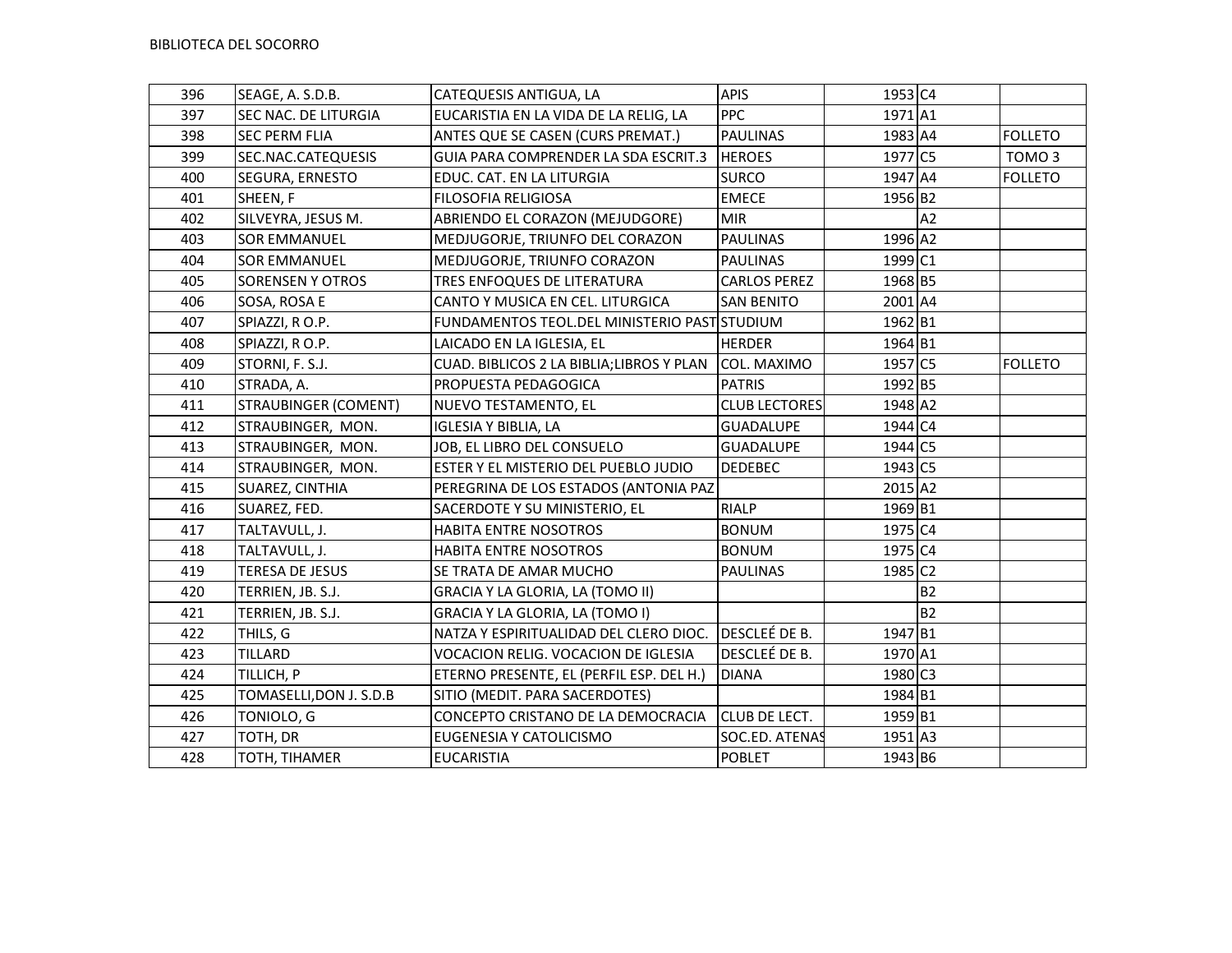| 429 | TOTH, TIHAMER         | PRENSA Y CATEDRA                                   | POBLET            | 1944 B6             |                |                |
|-----|-----------------------|----------------------------------------------------|-------------------|---------------------|----------------|----------------|
| 430 | TOTH, TIHAMER         | VENGA A NOS EL TU REINO                            | <b>POBLET</b>     | 1944 B6             |                |                |
| 431 | TOTH, TIHAMER         | LOS DIEZ MANDAMIENTOS                              | <b>POBLET</b>     | 1942 B6             |                |                |
| 432 | TOTH, TIHAMER         | CREO EN JESUCRISTO EL REDENTOR                     | POBLET            | 1944 B6             |                |                |
| 433 | TOTH, TIHAMER         | TRIUNFO DE CRISTO, EL                              | <b>POBLET</b>     | 1944 B6             |                |                |
| 434 | TOTH, TIHAMER         | PADRE NUESTRO                                      | <b>POBLET</b>     | 1944 B6             |                |                |
| 435 | TOTH, TIHAMER         | MATRIMONIO CRISTIANO, EL                           | <b>POBLET</b>     | 1942 B6             |                |                |
| 436 | TOTH, TIHAMER         | CREO EN LA VIDA PERDURABLE                         | <b>POBLET</b>     | 1943 B6             |                |                |
| 437 | TOTH, TIHAMER         | CREO EN JESUCRISTO EL MESIAS                       | <b>POBLET</b>     | 1942 B6             |                |                |
| 438 | TOTH, TIHAMER         | JOVEN OBSERVADOR, EL                               | <b>POBLET</b>     | 1940 B6             |                |                |
| 439 | TOTH, TIHAMER         | JOVEN CREYENTE, EL                                 | <b>POBLET</b>     | 1940 B6             |                |                |
| 440 | TOTH, TIHAMER         | JOVEN RICO, EL                                     | <b>POBLET</b>     | 1940 B6             |                |                |
| 441 | TOTH, TIHAMER         | JOVEN DE CARÁCTER, EL                              | <b>POBLET</b>     | 1940 B6             |                |                |
| 442 | TOTH, TIHAMER         | CREO EN LA IGLESIA                                 | <b>POBLET</b>     | 1943 B6             |                |                |
| 443 | TOTH, TIHAMER         | <b>CRISTO REY</b>                                  | POBLET            | 1942 B6             |                |                |
| 444 | TOTH, TIHAMER         | JOVEN DE PORVENIR, EL                              | <b>POBLET</b>     | 1940 B6             |                |                |
| 445 | TOTH, TIHAMER         | SÉ SOBRIO                                          | <b>POBLET</b>     | 1943 B6             |                |                |
| 446 | TOTH, TIHAMER         | JOVEN Y CRISTO, EL                                 | <b>POBLET</b>     | 1940 B6             |                |                |
| 447 | TOTH, TIHAMER         | CREO EN DIOS                                       | <b>POBLET</b>     | 1942 B6             |                |                |
| 448 | TRUCCO, EDG.          | MINISTROS DE LA EUCARISTIA                         | <b>BONUM</b>      | 1986 A4             |                |                |
| 449 | <b>TURHAN CAN</b>     | TURQUIA, PUERTA DE ORIENTE (TURISMO)               | <b>ORIENT</b>     | 1994 B5             |                |                |
| 450 | URBEL, FRAY JUSTO OSB | SANTORAL DE CADA DIA                               | <b>POBLET</b>     | 1939 A4             |                |                |
| 451 | URTEAGA, J            | VALOR DIVINO DE LO HUMANO, EL (17* ED.) RIALP      |                   | 1970 C <sub>2</sub> |                |                |
| 452 | URTEAGA, J            | DEFECTOS DE LOS SANTOS, LOS                        | <b>PATMOS</b>     | 1980 C2             |                |                |
| 453 | VACA, CESAR O.E.S.A   | <b>GUIA DE ALMAS</b>                               | RELIG Y CULT.     | 1953 B1             |                |                |
| 454 | VADELL, EDUARDO       | <b>CUENTOS BREVES PARA LARGAS NOCHES</b>           | <b>PROSA</b>      | 2015 A2             |                |                |
| 455 | VALADEZ GIMENEZ, A.   | <b>FUNDAMENTOS CRISTIANOS</b>                      |                   |                     | C <sub>4</sub> | <b>FOLLETO</b> |
| 456 | VALLA, H              | <b>MENSAJE CRISTINO</b>                            | <b>DIDASCALIA</b> | 1991 A2             |                |                |
| 457 | VALLÉS, C             | BUSCO TU ROSTRO (SALMOS MED.)                      | <b>SAL TERRAE</b> | 1994 C3             |                | 9* ED.         |
| 458 | VALLÉS, C             | SABER ESCOGER                                      | <b>SAL TERRAE</b> | 1986 C3             |                |                |
| 459 | VALLES, C.            | GUSTAD Y VED (DONES ESP. SANTO) (6*ED.) SAL TERRAE |                   | 1998 C <sub>2</sub> |                |                |
| 460 | VALLES, C.            | DEJAR A DIOS SER DIOS                              | <b>SAN PABLO</b>  | 1994 C2             |                |                |
| 461 | VALSECCHI             | SILABARIO SOCIAL (t.1)                             |                   | 1939 C4             |                |                |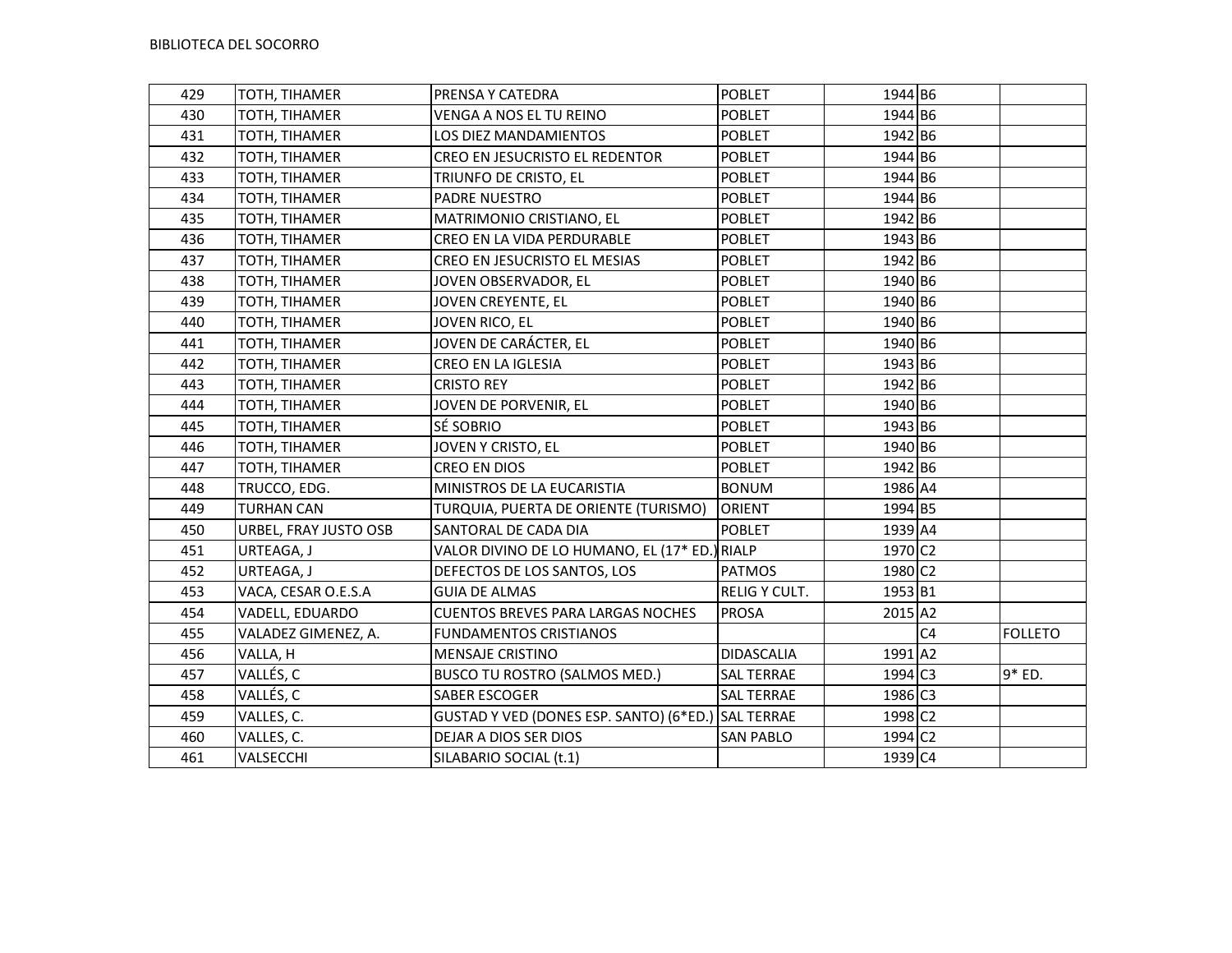| 462 | VALSECCHI, F.         | SILABARIO SOCIAL                                |                      |                     | B <sub>3</sub> |                |
|-----|-----------------------|-------------------------------------------------|----------------------|---------------------|----------------|----------------|
| 463 | VAN THUAN, N          | TESTIGOS DE LA ESPERANZA (5*EDIC.)              | <b>CIUDAD NUEVA</b>  | 2000 C <sub>2</sub> |                |                |
| 464 | VARELA, J. SDB        | CATEQUESIS DE LA INICIACION CRISTIANA           | <b>FUND PEREZ CO</b> | 1984 C4             |                |                |
| 465 | <b>VARIOS AUTORES</b> | DISCERNIMIENTO DE LAS VOC. DE RELIGIOSAPAULINAS |                      | 1961 B1             |                |                |
| 466 | VENIARD, JUAN M.      | MUSICA EN LA IGLESIA, LA                        | <b>CIAFIC</b>        | 2011 A4             |                |                |
| 467 | <b>VERNEAUX, R</b>    | LECCIONES SOBRE EXISTENCIALISMO                 | <b>CLUB LECTORES</b> | 1952 B <sub>2</sub> |                |                |
| 468 | VINELLI, ANDREA       | <b>VOCES</b>                                    |                      |                     | C <sub>2</sub> |                |
| 469 | VIOLA, R.S.J          | <b>CUAD. BIBLICOS 1 JESUCRISTO</b>              | <b>SAN PABLO</b>     | 1958 C5             |                |                |
| 470 | VOILLAUME, R          | POR LOS CAMINOS DEL MUNDO (TOMO I)              | <b>MAROVA</b>        | 1962 B1             |                |                |
| 471 | VOLPI, A.S.J.         | CUAD. BIBLICOS 3 PEDAGOGIA DIVINA               | COL. MAXIMO          | 1957 C5             |                | <b>FOLLETO</b> |
| 472 | VON BRANDENSTEIN, B   | PROBLEMAS DE UNA ETICA FILOSOFICA               | <b>HERDER</b>        | 1983 B2             |                |                |
| 473 | <b>WATRIGANT SJ</b>   | ESTANDARTER DE LA MUJER (MAMA ANTULAPPC         |                      | 2016 A2             |                |                |
| 474 | WEIGL                 | REVOLUCION EN EL ESPIRITU SANTO                 | MIS DEL V. DIV       | 1979 A2             |                |                |
| 475 | WILL, JOSE            | PROBLEMAS DE LA ACCION CAT., LOS                | <b>GLADIUM</b>       | 1937 A4             |                |                |
| 476 | WITTGESTEIN, L        | TRACTATUS LOGICO-PHILOS.                        | <b>ALIANZA</b>       | 1973 B2             |                |                |
| 477 | WOLF, HANS            | ANTROPOLOGIA DEL ANT. TEST.                     |                      |                     | C <sub>5</sub> | <b>FOLLETO</b> |
| 478 | ZEDDA, S.             | PARA LEER A SAN PABLO                           | <b>SIGUEME</b>       | 1965 C5             |                |                |
| 479 | ZENKLUSSEN, H.        | TALLER DE NAZARET, EL                           |                      | 1976 B5             |                |                |
| 480 | ZILBOORG, G.          | PSICOANALISIS Y RELIGION                        | <b>TROQUEL</b>       | 1964 B5             |                |                |
| 481 | ZORLEIN, J            | DIRECTORIO DE CONFESORES                        | <b>HERDER</b>        | 1952 B1             |                |                |
| 482 | ZUNDEL, MAURICE       | POEMA EN LA SANTA LITURGIA, EL                  | DESCLEÉ DE B.        | 1947 A3             |                |                |
| 483 |                       | 58/59/60/61/63/64/65/                           |                      |                     | A <sub>5</sub> |                |
| 484 |                       | 67/68/69/70/71/72/75/                           |                      |                     | A <sub>5</sub> |                |
| 485 |                       | 1889/1939 AÑOS DORADOS                          |                      |                     | <b>MESITA</b>  |                |
| 486 |                       | <b>ESTANCIAS ARGENTINAS</b>                     |                      |                     | <b>MESITA</b>  |                |
| 487 |                       | <b>IGLESIAS DE BS AS</b>                        |                      |                     | <b>MESITA</b>  |                |
| 488 |                       | CAT. BASILICA SGO DEL ESTERO                    |                      |                     | <b>MESITA</b>  |                |
| 489 |                       | ARGENTINA TIERRA DE PAISAJES                    |                      |                     | <b>MESITA</b>  |                |
| 490 |                       | RELIGION EN LA IG. Y EN EL M. ACTUAL            |                      |                     | A1             |                |
| 491 |                       | DIOS LES BASTA                                  | <b>PATMOS</b>        | 1965 A1             |                |                |
| 492 |                       | <b>BOLETIN ECLESIASTICO</b>                     | <b>AICA</b>          | J/AG2016            | A1             |                |
| 493 |                       | <b>BOLETIN ECLESIASTICO</b>                     |                      | MA/2018             | A1             |                |
| 494 |                       | <b>BOLETIN ECLESIASTICO</b>                     |                      | E/AB2018            | A1             |                |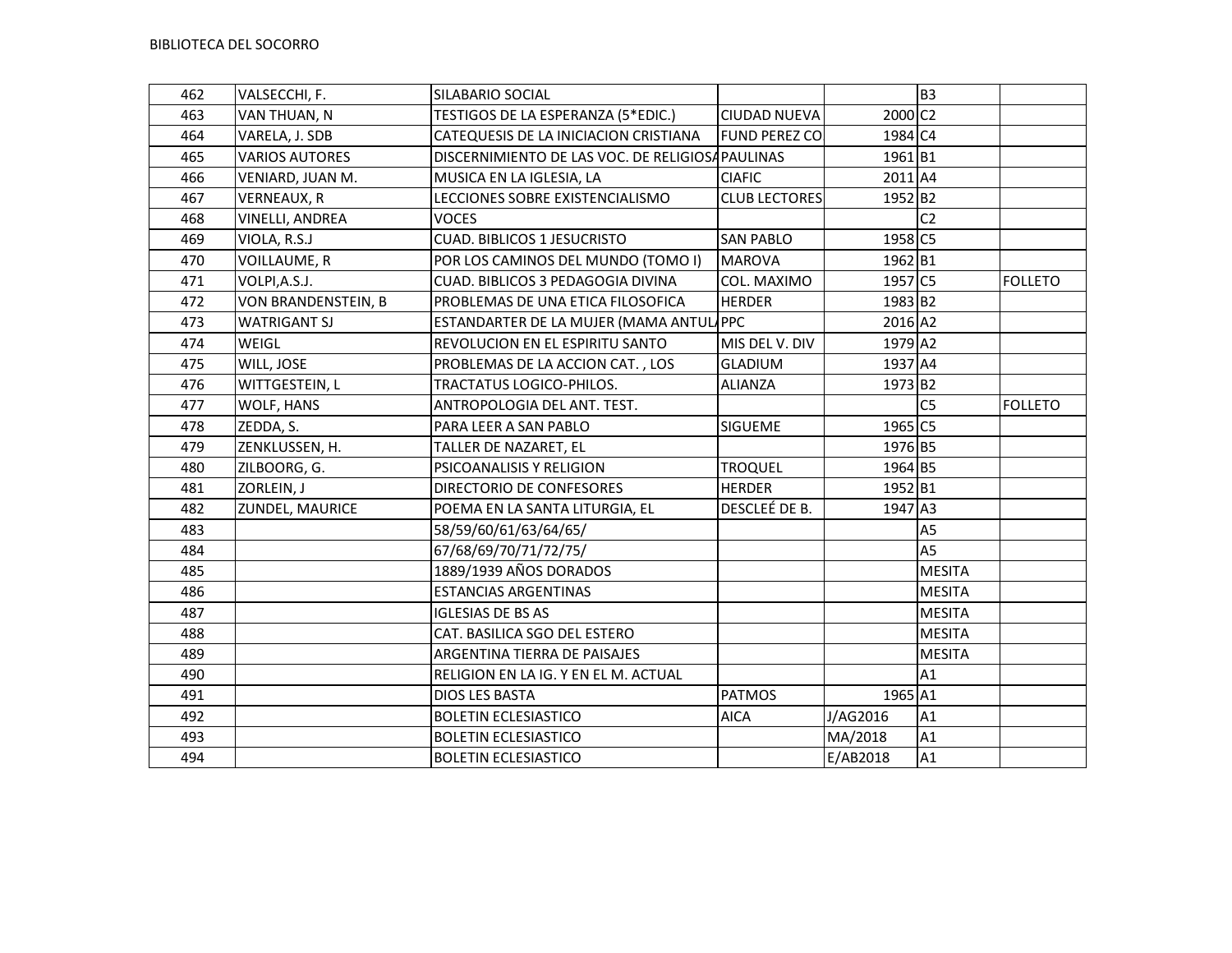| 495 | <b>BOLETIN ECLESIASTICO</b>                           |                | NOV/D.2018 A1       |                   |                  |
|-----|-------------------------------------------------------|----------------|---------------------|-------------------|------------------|
| 496 | <b>BOLETIN ECLESIASTICO</b>                           |                | Jun-14 A1           |                   |                  |
| 497 | <b>BOLETIN ECLESIASTICO</b>                           |                | Jul-14 A1           |                   |                  |
| 498 | <b>GUIA ECLESIASTICA</b>                              | <b>AICA</b>    | 2000 A1             |                   |                  |
| 499 | <b>GUIA ECLESIASTICA</b>                              | <b>AICA</b>    | 1985 A1             |                   |                  |
| 500 | LES DOY MI ESPIRITU                                   |                |                     | A1                | <b>FOLLLETOS</b> |
| 501 | CAMINO A LA MISION                                    |                |                     | A1                | <b>FOLLLETOS</b> |
| 502 | JESUS BUENA NOTICIA                                   |                |                     | A1                | <b>FOLLLETOS</b> |
| 503 | JUNTARNOS ES EL T. 2020                               |                |                     | A1                | <b>FOLLLETOS</b> |
| 504 | <b>SINODO 1.2.3</b>                                   |                |                     | A1                | <b>FOLLLETOS</b> |
| 505 | DEVOL. DEL PROCESO SINODAL 2017/19                    |                |                     | A1                | <b>FOLLLETOS</b> |
| 506 | <b>MEDITACION CRISTINA</b>                            |                |                     |                   |                  |
| 507 | PENTECOSTES, NACIMIENTO IGLESIA                       |                |                     | A2                | <b>FOLLETOS</b>  |
| 508 | UN SANTO PARA CADA DIA                                | LIBRO LAT.     | 1999 A2             |                   |                  |
| 509 | MISTERIO EUCARISTICO, EL                              |                | 1958 A4             |                   |                  |
| 510 | NOCIONES PRIMORDIALES DE ACCION CAT. JUNT CENTRAL     |                | 1941 A4             |                   |                  |
| 511 | <b>REVISTA LITURGIA</b>                               |                |                     | A5                |                  |
| 512 | REVISTA CIENCIA Y FE                                  |                |                     | A <sub>5</sub>    |                  |
| 513 |                                                       |                |                     |                   |                  |
| 514 | MISAL ROMANO 2009                                     |                |                     | A <sub>5</sub>    |                  |
| 515 | MISAL ROMANO 2009                                     |                |                     | A <sub>5</sub>    |                  |
| 516 | LAICOS CRISTIANOS, LOS (50 RESP CHRISTIFIICLARETIANAS |                | 1989 B1             |                   | <b>FOLLETO</b>   |
| 517 | FILOSOFIA IN-SISTENCIAL Y EDUCACION                   | <b>DEPALMA</b> | 1981 B2             |                   |                  |
| 518 | ANTROPOLOGIA FIL. IN-SISTENCIAL                       |                | 1983 B2             |                   |                  |
| 519 | CULPABLE, ES UN ENFERMO O UN PECADOR?                 |                | 1952 B <sub>2</sub> |                   |                  |
| 520 | <b>DE GRATIA</b>                                      |                |                     | <b>B2</b>         |                  |
| 521 | DOCUMENTOS DE LA IGLESIA                              |                | 1890/2000           | <b>D EN CAJAS</b> |                  |
| 522 | CRUZADA DE ORACION EN FAMILIA                         |                |                     | A1                | <b>FOLLETO</b>   |
| 523 |                                                       |                |                     |                   |                  |
| 524 |                                                       |                |                     |                   |                  |
| 525 |                                                       |                |                     |                   |                  |
| 526 |                                                       |                |                     |                   |                  |
| 527 |                                                       |                |                     |                   |                  |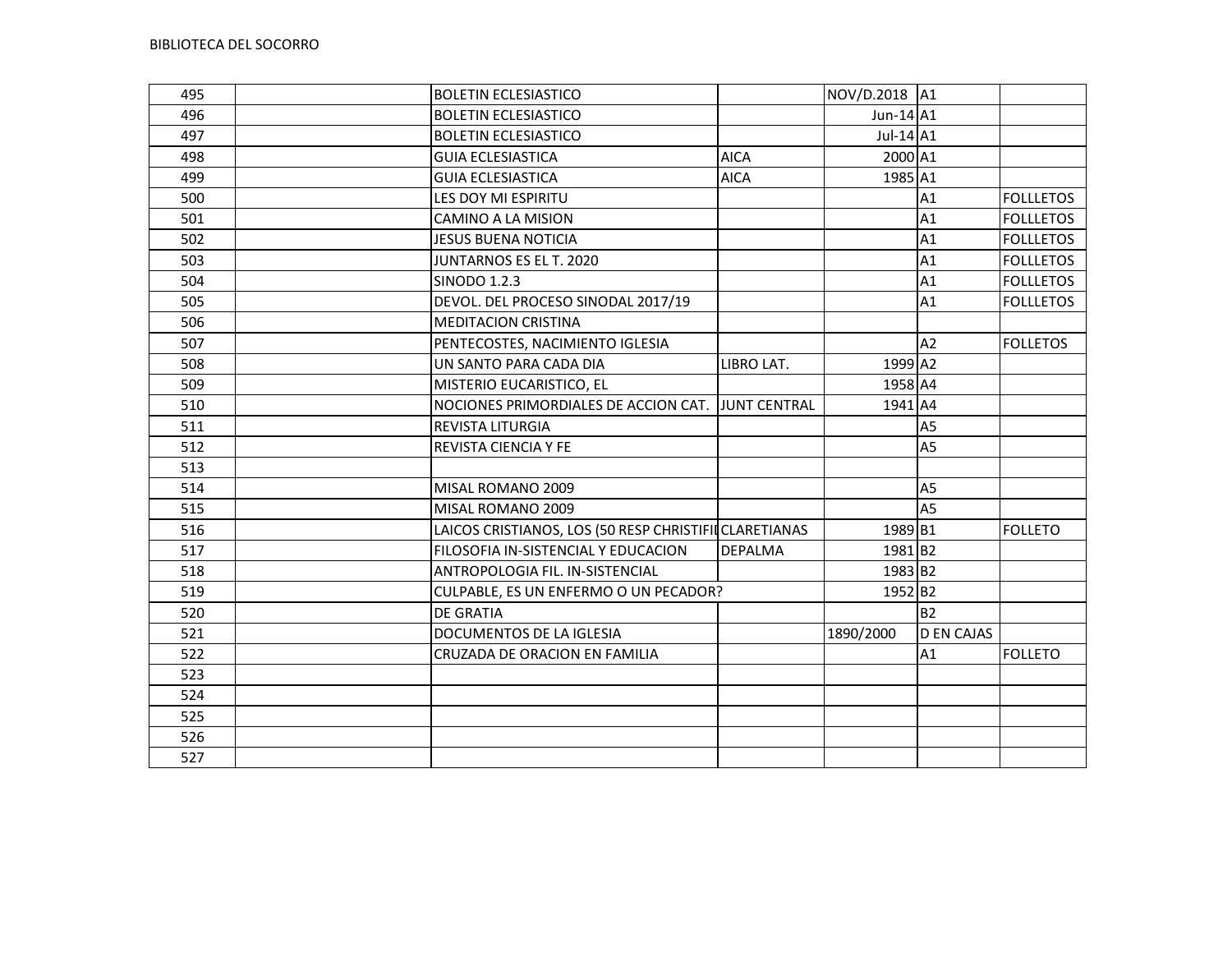| 528 |                                            |                     |         |                |                 |
|-----|--------------------------------------------|---------------------|---------|----------------|-----------------|
| 529 |                                            |                     |         |                |                 |
| 530 |                                            |                     |         |                |                 |
| 531 | MEDUGORJE                                  |                     |         | <b>B5</b>      | <b>FOLLETO</b>  |
| 532 | VIRGEN DE GUADALUPE, LA                    |                     | 1978 B5 |                | <b>FOLLETO</b>  |
| 533 | MISAL ROMANO (ORDINARIO)                   |                     | 1997 B6 |                |                 |
| 534 | TESORO DE LA JUVENTUD (TOMO 9)             | JACSON, ED.         | 1957 B6 |                |                 |
| 535 | TESORO DE LA JUVENTUD (TOMO 12)            | JACSON, ED.         | 1957 B6 |                |                 |
| 536 | TESORO DE LA JUVENTUD (TOMO 14)            | JACSON, ED.         | 1957 B6 |                |                 |
| 537 | INICIACION EN LA VIDA CRISTIANA (CAT.)     | <b>BONUM</b>        | 1961 C4 |                | <b>FOLLETO</b>  |
| 538 | CUADERNOS PEDAG. RELIGIOSA                 | APOST. PRENSA       | 1968 C4 |                |                 |
| 539 | TRAD. DEL NUEVO MUNDO DE SDAS ESC.         |                     | 1987 C4 |                |                 |
| 540 | <b>ESCUCHANDO AL PAPA</b>                  |                     |         | C <sub>4</sub> |                 |
| 541 | NUEV. TESTAMENTO CON SALMOS                | <b>GEDEONES</b>     | 1960 C5 |                |                 |
| 542 | NUEV. TESTAMENTO CON SALMOS                | <b>GEDEONES</b>     | 1961 C5 |                |                 |
| 543 | LIBRO DE LA ANT.ALIANZA; SALMOS            | <b>BONUM</b>        | 1972 C5 |                |                 |
| 544 | COLECCIÓN HEROES BIBLICOS (HISTORIETAS     |                     |         | C <sub>5</sub> | <b>FOLLETOS</b> |
| 545 | SANTOS EVANGELIOS, LOS                     | <b>PAULINAS</b>     | 1959 C5 |                |                 |
| 546 | SANTOS EVANGELIOS, LOS                     | <b>VERBO DIVINO</b> | 1963 C5 |                |                 |
| 547 | <b>CUATRO EVANGELIOS, LOS</b>              | <b>PAULINAS</b>     | 1986 C5 |                |                 |
| 548 | DIOS HABLA A SUS HIJOS (ALG. TEXTOS BIBL.) |                     | 2003 C5 |                |                 |
| 549 | BUENA NOTICIA ESC. POR SAN MATEO           | PAN Y TRABAJO       |         |                |                 |
| 550 | BUENA NOTICIA ESC. POR SAN MATEO           | PAN Y TRABAJO       |         | C <sub>5</sub> |                 |
| 551 | <b>BUENA NOTICIA ESC. POR SAN MARCOS</b>   | PAN Y TRABAJO       |         | C <sub>5</sub> |                 |
| 552 | <b>BUENA NOTICIA ESC. POR SAN MARCOS</b>   | PAN Y TRABAJO       |         | C <sub>5</sub> |                 |
| 553 | BUENA NOTICIA ESC. POR SAN LUCAS           | PAN Y TRABAJO       |         | C <sub>5</sub> |                 |
| 554 | BUENA NOTICIA ESC. POR SAN LUCAS           | PAN Y TRABAJO       |         | C <sub>5</sub> |                 |
| 555 | BUENA NOTICIA ESC. POR SAN JUAN            | PAN Y TRABAJO       |         | C <sub>5</sub> |                 |
| 556 | BUENA NOTICIA ESC. POR SAN JUAN            | PAN Y TRABAJO       |         | C <sub>5</sub> |                 |
| 557 | LIBRO DE LA NUEVA ALIANZA, EL              | <b>SAN PABLO</b>    | 1978 C5 |                |                 |
| 558 | LIBRO DE LA NUEVA ALIANZA, EL              | <b>SAN PABLO</b>    | 1986 C5 |                |                 |
| 559 | SANTOS EVANGELIOS, LOS (STRAUB. 1ed.)      | <b>SAN PABLO</b>    | 1945 C5 |                |                 |
| 560 | SALTERIO, EL (STRAUB.                      | <b>GUADALUPE</b>    | 1943 C5 |                |                 |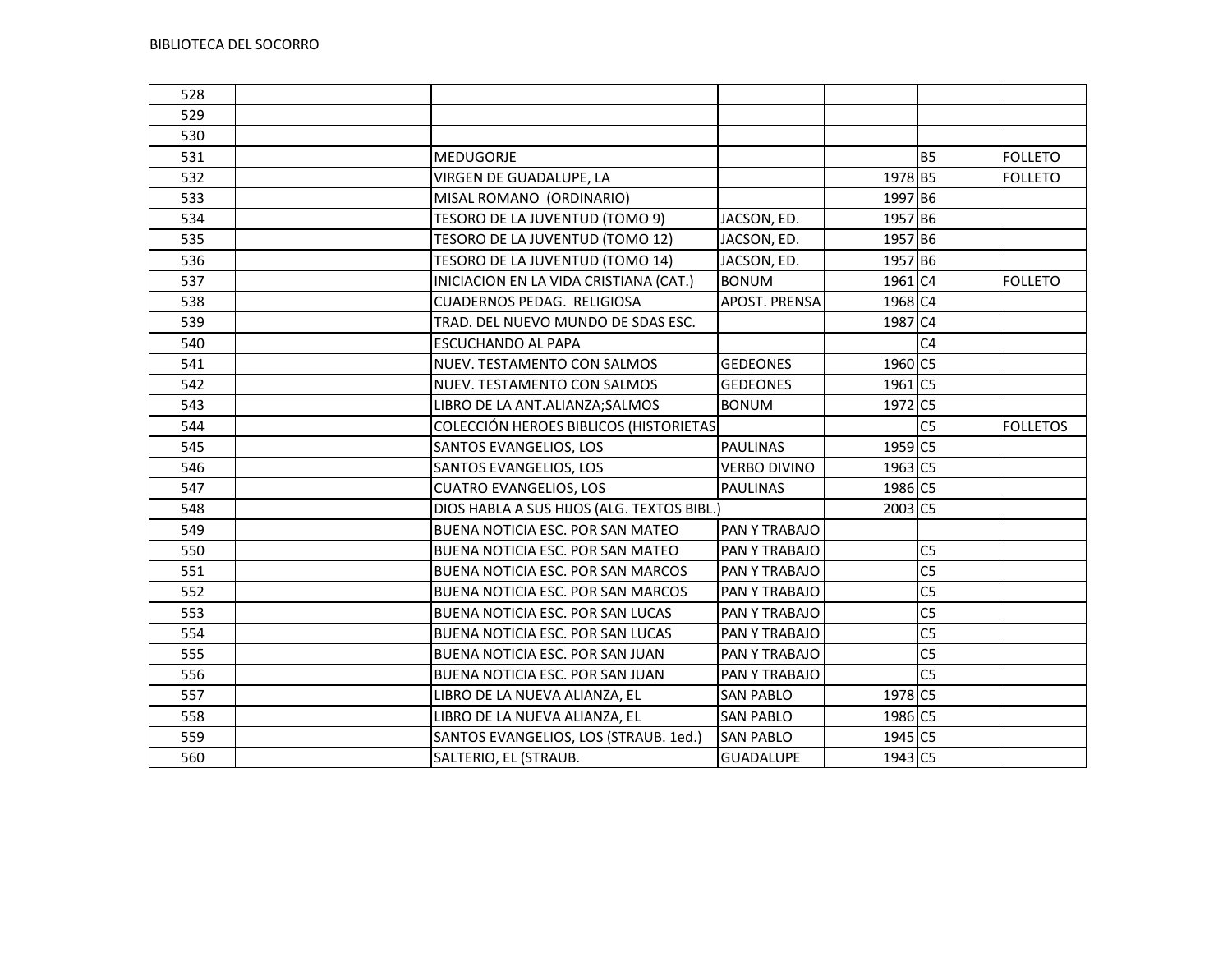| 561 | YOUCAT                              | 2011 A3   |                |  |
|-----|-------------------------------------|-----------|----------------|--|
| 562 |                                     |           |                |  |
| 563 |                                     |           |                |  |
| 564 |                                     |           |                |  |
| 565 |                                     |           |                |  |
| 566 |                                     |           |                |  |
| 567 |                                     |           |                |  |
| 568 |                                     |           |                |  |
| 569 |                                     |           |                |  |
| 570 |                                     |           |                |  |
| 571 |                                     |           |                |  |
| 572 |                                     |           |                |  |
| 573 | OSSERVATORE ROMANO, L' (44 NUMEROS) | 1993/1994 | C <sub>6</sub> |  |
|     |                                     |           |                |  |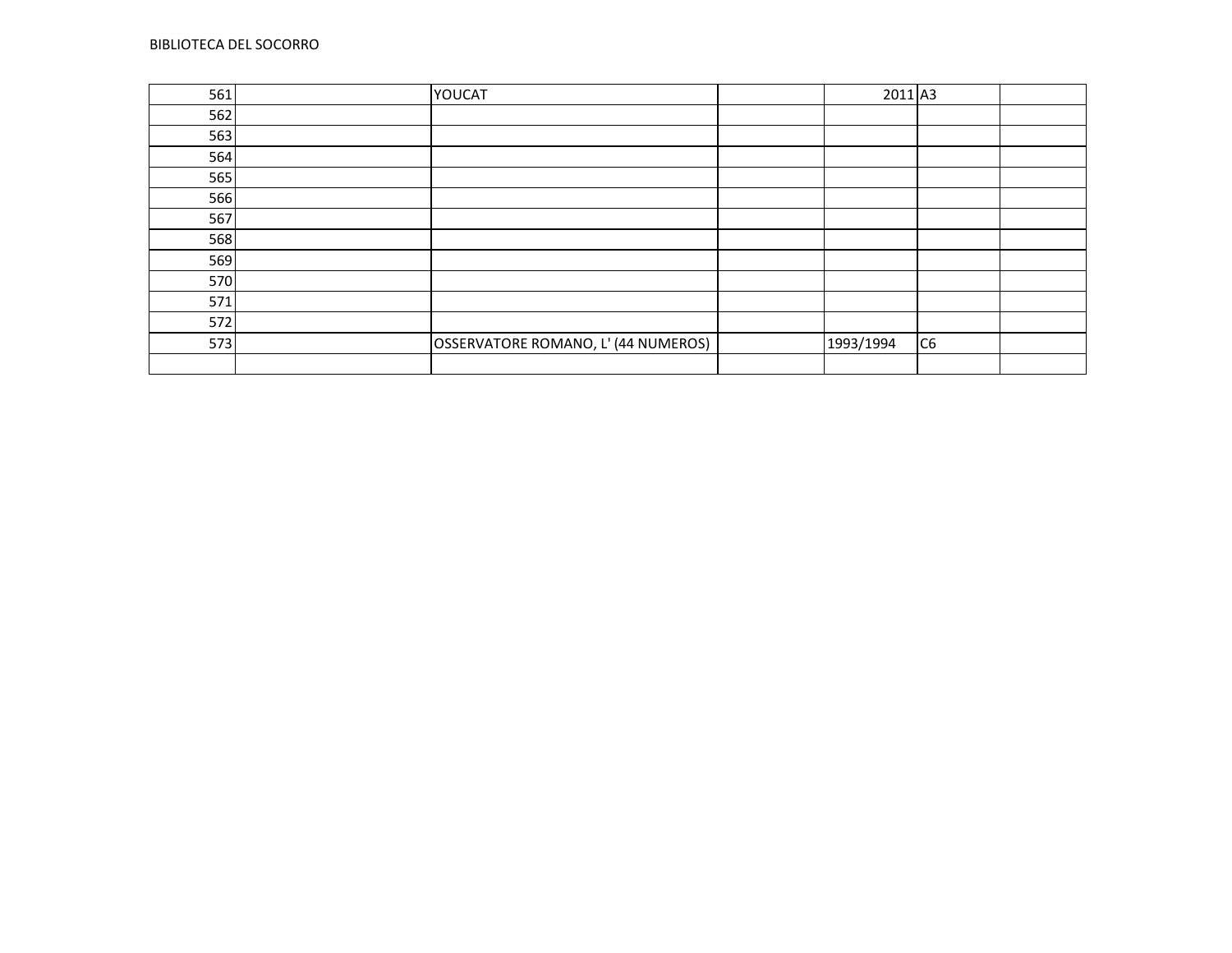| <b>TITULO</b>                       | <b>AUTOR</b>          | <b>EDITORIAL</b>   |
|-------------------------------------|-----------------------|--------------------|
| 1889/1939 AÑOS DORADOS              |                       |                    |
| 20 AÑOS DE ACCION CAT. (1931/51)    | <b>JUNTA CENTRAL</b>  |                    |
| 30 AÑOS DE ACCION CAT.              | <b>JUNTA CENTRAL</b>  |                    |
| 58/59/60/61/63/64/65/               |                       |                    |
| 67/68/69/70/71/72/75/               |                       |                    |
| 76/77/78/79                         | A.A.                  |                    |
| A TRAVES DE MARIA (NIÑOS)           | PFIRTER, E.           |                    |
| ABRIENDO EL CORAZON (MEJUDGORE)     | SILVEYRA, JESUS M.    | <b>MIR</b>         |
| ACCION CAT. Y FILOSOFIA TOMISTA, LA | POLLET, VICENTE       | <b>GLADIUM</b>     |
| ACEPTACION DE SI MISMO, EDADES      | <b>GUARDINI, R</b>    | LUMEN              |
| ADOLESCENCIA Y RELIGION             | RODRIGUEZ AMENABAR    | UNIV.SALVADOF      |
| ALCOHOLICOS ANONIMOS                | A.A.                  |                    |
| ALCOHOLICOS ANONIMOS                | A.A.                  |                    |
| ALEGRIA DE SER CATEQUISTA, LA       | DURKA, G.             | <b>SAN PABLO</b>   |
| ANTES QUE SE CASEN (CURS PREMAT.)   | <b>SEC PERM FLIA</b>  | <b>PAULINAS</b>    |
| ANTROPOLOGIA DEL ANT. TEST.         | WOLF, HANS            |                    |
| ANTROPOLOGIA FIL. IN-SISTENCIAL     |                       |                    |
| AÑO CRISTIANO ABRIL                 | <b>COSTA Y BORRÁS</b> | <b>BARCELONA</b>   |
| AÑO CRISTIANO AGOSTO                | <b>COSTA Y BORRÁS</b> | <b>BARCELONA</b>   |
| AÑO CRISTIANO DICIEMBRE             | <b>COSTA Y BORRÁS</b> | <b>BARCELONA</b>   |
| AÑO CRISTIANO ENERO                 | <b>COSTA Y BORRÁS</b> | <b>BARCELONA</b>   |
| AÑO CRISTIANO FEBRERO               | <b>COSTA Y BORRÁS</b> | <b>BARCELONA</b>   |
| AÑO CRISTIANO JULIO                 | <b>COSTA Y BORRÁS</b> | <b>BARCELONA</b>   |
| AÑO CRISTIANO JUNIO                 | <b>COSTA Y BORRÁS</b> | <b>BARCELONA</b>   |
| AÑO CRISTIANO MARZO                 | <b>COSTA Y BORRÁS</b> | <b>BARCELONA</b>   |
| AÑO CRISTIANO MAYO                  | <b>COSTA Y BORRÁS</b> | <b>BARCELONA</b>   |
| AÑO CRISTIANO NOVIEMBRE             | <b>COSTA Y BORRÁS</b> | <b>BARCELONA</b>   |
| AÑO CRISTIANO OCTUBRE               | <b>COSTA Y BORRÁS</b> | <b>BARCELONA</b>   |
| AÑO CRISTIANO SEPTIEMBRE            | <b>COSTA Y BORRÁS</b> | <b>BARCELONA</b>   |
| AÑO LITURGICO                       | LOPEZ MARTIN, J       | <b>BAC POPULAR</b> |
| AÑO LITURGICO                       | PROHASZKA, MONS.      | <b>POBLET</b>      |
| AÑO LITURGICO, EL I                 | PARSCH, DON PIO       | DESCLEÉ DE B.      |
| AÑO LITURGICO, EL II                | PARSCH, DON PIO       | DESCLEÉ DE B.      |
| AÑO LITURGICO, EL III               | PARSCH, DON PIO       | DESCLEÉ DE B.      |
| AÑO LITURGICO, EL IV                | PARSCH, DON PIO       | DESCLEÉ DE B.      |
| AÑO LITURGICO, EL V                 | PARSCH, DON PIO       | DESCLEÉ DE B.      |
| APRENDIENDO A ORAR CON LA FE        | JALICS, FRANCISCO     | <b>SAN PABLO</b>   |
| ARGENTINA TIERRA DE PAISAJES        |                       |                    |
| ARS ARTIUM VADEMECUM                | SCANDROGLIO,C (DON B) | DON BOSCO          |
| BIENAVENTURANZAS, VIDA Y TESTIMONIO | HARING, B.            | <b>PAULINAS</b>    |
| <b>BOLETIN ECLESIASTICO</b>         |                       | <b>AICA</b>        |
| <b>BOLETIN ECLESIASTICO</b>         |                       |                    |
| <b>BOLETIN ECLESIASTICO</b>         |                       |                    |
| <b>BOLETIN ECLESIASTICO</b>         |                       |                    |
| <b>BOLETIN ECLESIASTICO</b>         |                       |                    |
| <b>BOLETIN ECLESIASTICO</b>         |                       |                    |
| BREVE RELACION VIDA CURA BROCHERO   | PARAVANO, P.          | <b>CRISOL</b>      |
| BUENA NOTICIA ESC. POR SAN JUAN     |                       | PAN Y TRABAJO      |
| BUENA NOTICIA ESC. POR SAN JUAN     |                       | PAN Y TRABAJO      |
|                                     |                       |                    |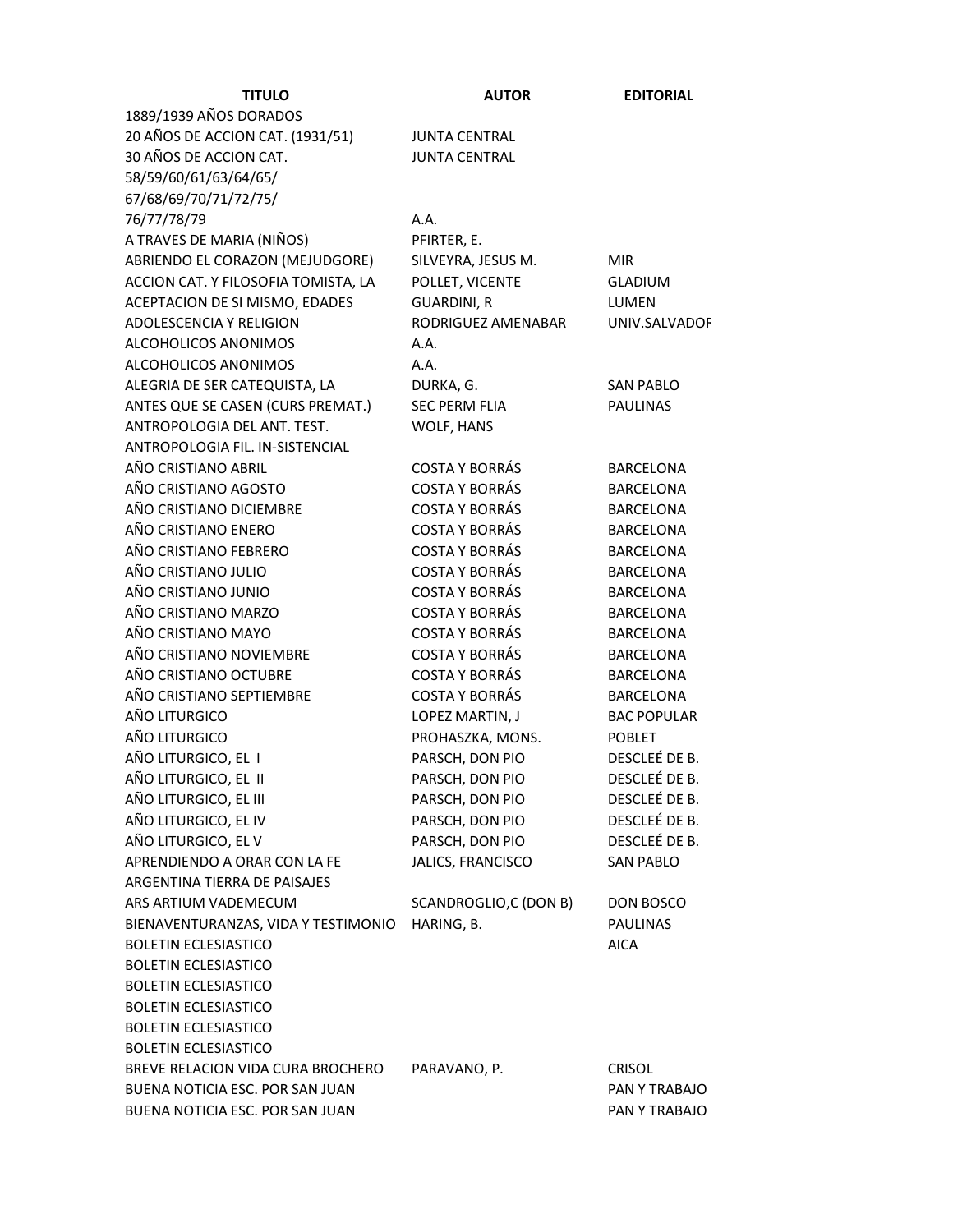BUENA NOTICIA ESC. POR SAN LUCAS **PAN Y TRABAJO** BUENA NOTICIA ESC. POR SAN LUCAS PAN Y TRABAJO BUENA NOTICIA ESC. POR SAN MARCOS PAN Y TRABAJO BUENA NOTICIA ESC. POR SAN MARCOS PAN Y TRABAJO BUENA NOTICIA ESC. POR SAN MATEO **Example 20 September 1999 PAN Y TRABAJO** BUENA NOTICIA ESC. POR SAN MATEO **PAN Y TRABAJO** BUSCO TU ROSTRO (SALMOS MED.) VALLÉS, C<br>
VALLÉS, C CALIFORNIA DEWITT, JONES CAMINO A LA MISION CAMINO DE LA AUTODEPENDENCIA, EL BUCAY, J SUDAMER. CAMINO DE LAS LAGRIMAS, EL BUCAY, J SUDAMER. CAMINO DE SENCILLEZ MADRE TERESA DE CALC. PLANETA CAMINO DEL CORAZON, EL NOUWEN, H GUADALUPE CANTO Y MUSICA EN CEL. LITURGICA SOSA, ROSA E SAN BENITO CARDENAL PIRONIO GERLERO, JOSE LUIS GUADALUPE CARTA ABIERTA A JESUCRISTO BRUCKBERGER EMECE CAT. BASILICA SGO DEL ESTERO CATECISMO DE LA IG. CAT. SANTA SEDE CONF. EPI. AR CATECISMO DE LA IG. CAT. SANTA SEDE ASOC ED. CATEC CATECISMO DE LA IG. CAT. SANTA SEDE ASOC ED. CATEC CATECISMO DE LA IG. CAT. SANTA SEDE CONF. EPI. AR CATECISMO ESPIRITUAL D'OISY, E. P.C. CATECISMO JUNIOR EQUIPO HERDER CATEQUESIS ANTIGUA, LA SEAGE, A. S.D.B. APIS CATEQUESIS DE LA INICIACION CRISTIANA VARELA, J. SDB FUND PEREZ CO. CATEQUESIS YERBIADAS III MENAPACE, M. PATRIA GRANDE CATEQUIZAR MISSER, S. ESTELA CELEBRACION COM. BAUTISMO PAST.LIT LO DE ZAMORA CELEBREMOS SUS MARAVILLAS (F. PADRES) OF. DE QUEBEC BONUM CINCO MINUTOS CON DIOS, LOS MILAGRO, A. CLARETIANA CITA CON JESUCRISTO QUOIST, M SIGUEME CLAROSCURO DE LA RELIGIOSIDAD ARG. BONAMIN, MONS.V. COLECCIÓN HEROES BIBLICOS (HISTORIETAS COMENTARIOS PARA CAT. BIBLICO HOGAR MARTIN, R. BONUM COMENTARIOS Y APLIC. DEL EVANGELIO T.II ENRIQUE Y TARACÓN, V. J. VILAMALA COMO PREPARAR PASCUA Y PENTECOSTES EQUIPO EL DOMINGO SAN PABLO COMO SER SI MISMO QUILES, I. DEPALMA COMP. PSYCHOGIAE RAT. ENNIS, A. COMPENDIO DE MEDICINA PASTORAL NIERDERMEYER COMPENDIO DOC. SOC. DE LA IGLESIA PONT CONS.JUST. Y PAZ CONF. EPI. AR COMPENDIUM THEOLOGIAE MORALIS T. 2 GURY FERRERES COMPENDIUM THEOLOGIAE MORALIS T.1 GURY FERRERES COMUNION DISTRIB POR LAICOS FARNES, PEDRO REGINA CON LAS MANOS ABIERTAS NOUWEN, H. LUMEN CONC. VAT II DOCUMENTOS SANTA SEDE BAC CONC. VAT II DOCUMENTOS SANTA SEDE PAULINAS CONCEPTO CRISTANO DE LA DEMOCRACIA TONIOLO, G CLUB DE LECT. CONCILIO Y LAS RELIGIONES, EL CARDENAL RENAR FAX CONFESIONES AGUSTIN DE HIPONA CLARETIANA CONFESIONES SAN AGUSTIN SAN PABLO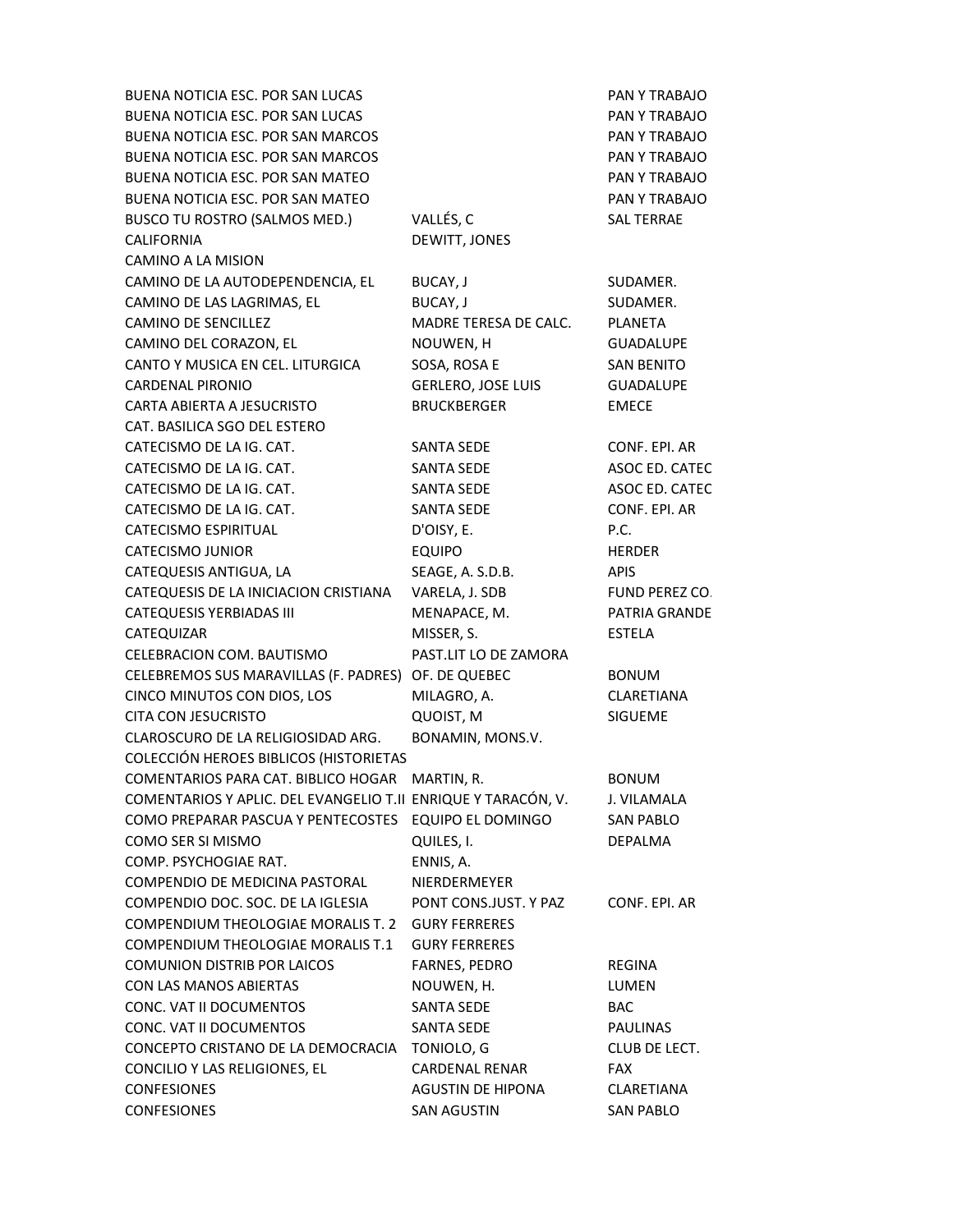| <b>CONFESIONES</b>                                              | <b>SAN AGUSTIN</b>         | LONGSELLER        |  |
|-----------------------------------------------------------------|----------------------------|-------------------|--|
| <b>CONFESIONES</b>                                              | <b>SAN AGUSTIN</b>         | <b>PAULINAS</b>   |  |
| CONSTRUCCION DEL REINO, LA                                      | PAOLI, ARTURO              | LATINO            |  |
| CONT. BASICOS DE CAT. LITURGICA                                 | MUÑOZ, HECTOR              | <b>SAN BENITO</b> |  |
| CORAZON COMO MORADA, EL                                         | NOUWEN, H.                 | LUMEN             |  |
| CRECIENDO EN LA FE CON NUESTRO HIJO                             | OEYEN, P.                  | <b>PAULINAS</b>   |  |
| CREDO DEL PUEBLO DE DIOS, EL                                    | SANTA SEDE                 | <b>BAC</b>        |  |
| <b>CREER EN CRISTO</b>                                          | DOSSIN, A                  | <b>PAULINAS</b>   |  |
| CREO EN DIOS                                                    | TOTH, TIHAMER              | <b>POBLET</b>     |  |
| CREO EN EL ESP. SANTO 1 CONSOLADOR                              | MARTINEZ GUERRA CMF        | <b>COCULSA</b>    |  |
| CREO EN EL ESP. SANTO 2 PENTECOSTÉS                             | <b>MARTINEZ GUERRA CMF</b> | COCULSA           |  |
| CREO EN JESUCRISTO EL MESIAS                                    | TOTH, TIHAMER              | <b>POBLET</b>     |  |
| CREO EN JESUCRISTO EL REDENTOR                                  | TOTH, TIHAMER              | <b>POBLET</b>     |  |
| CREO EN LA IGLESIA                                              | TOTH, TIHAMER              | <b>POBLET</b>     |  |
| CREO EN LA VIDA PERDURABLE                                      | TOTH, TIHAMER              | <b>POBLET</b>     |  |
| CRISIS DE LA EDUCACION OCCIDENTAL, LA                           | DAWSON, CHISTOPHER         | <b>EMECE</b>      |  |
| CRISTALES PARA LA CATEDRAL DEL ALMA                             | BUSSO, A.                  | LUMEN             |  |
| CRISTIANOS ANTE LAS ELECCIONES                                  | <b>CEA</b>                 | OF. DEL LIBRO     |  |
| <b>CRISTO REY</b>                                               | TOTH, TIHAMER              | <b>POBLET</b>     |  |
| CRITICA COGNITIVA                                               | BAZZANO, O.                | <b>ESPASA</b>     |  |
| CRUZADA DE ORACION EN FAMILIA                                   |                            |                   |  |
| CRUZANDO EL UMBRAL DE LA ESPERANZA                              | <b>JUAN PABLO II</b>       | PLAZA JANES       |  |
| <b>CUAD. BIBLICOS 1 JESUCRISTO</b>                              | VIOLA, R.S.J               | <b>SAN PABLO</b>  |  |
| CUAD. BIBLICOS 2 LA BIBLIA; LIBROS Y PLAN                       | STORNI, F. S.J.            | COL. MAXIMO       |  |
| CUAD. BIBLICOS 3 PEDAGOGIA DIVINA                               | VOLPI, A.S.J.              | COL. MAXIMO       |  |
| CUAD. BIBLICOS 3 TIERRA PROMETIDA                               | LORENZI, J.L.S.J           | <b>SAN PABLO</b>  |  |
| CUAD. BIBLICOS 4 ORIGEN Y DEST. DEL HBRE SANCHEZ GUERRA, J.S.J. |                            | <b>SAN PABLO</b>  |  |
| CUADERNOS PEDAG. RELIGIOSA                                      |                            | APOST. PRENSA     |  |
| <b>CUATRO EVANGELIOS, LOS</b>                                   |                            | <b>PAULINAS</b>   |  |
| <b>CUENTOS BREVES PARA LARGAS NOCHES</b>                        | VADELL, EDUARDO            | <b>PROSA</b>      |  |
| CULPABLE, ES UN ENFERMO O UN PECADOR?                           |                            |                   |  |
| <b>CURSILLOS DE CRISTIANDAD</b>                                 | SAIZ MENESES, MONS.        | EDIBESA           |  |
| <b>CURSO DE SOCIOLOGIA</b>                                      | POVIÑA, A.                 | <b>ASSANDRI</b>   |  |
| <b>CURSUS PHILOSOFIAE</b>                                       | BOYER,                     | <b>DEDEBEC</b>    |  |
| DE GRATIA                                                       |                            |                   |  |
| DE LA IMITACION DE CRISTO                                       | KEMPIS, T                  | <b>POBLET</b>     |  |
| DECENIO CRITICO, EL (DE 16 A 26 AÑOS)                           | ASESOR ACCION CATOLICA     | <b>PAULINAS</b>   |  |
| DEFECTOS DE LOS SANTOS, LOS                                     | URTEAGA, J                 | <b>PATMOS</b>     |  |
| DEJAR A DIOS SER DIOS                                           | VALLES, C.                 | <b>SAN PABLO</b>  |  |
| DEL SUFRIMIENTO A LA PAZ                                        | LARRAÑAGA, I.              | LUMEN             |  |
| DESCUBRIENDO A SAN JOSE                                         | SATO, NESTOR               |                   |  |
| DESIERTO FERTIL, EL                                             | CAMARA, HELDER             | <b>SUIGUEME</b>   |  |
| DESTRUCCION DE GANDHI, LA                                       | LEGUINECHE, M.             | ARGOS VERG.       |  |
| DEVOL. DEL PROCESO SINODAL 2017/19                              |                            |                   |  |
| DIA DE LA BUENA PRENSA                                          | COMIS.EPISC.ARGENTINO      |                   |  |
| DICCIONARIO DE LA LITURGIA                                      | DOTRO, HELDER              | INST. SALECIANA   |  |
| DILEMA DEL MAT. ALCOHOLICO, EL                                  | A.A.                       |                   |  |
| DIMENSIONES DEL DIREC. CATEQ. GRAL                              | MONTAÑA, C.                | CLARETIANA        |  |
| DIOS, EL HOMBRE Y LA CONCIENCIA                                 | <b>CEA</b>                 | CEA               |  |
| DIOS EXISTE, YO LO ENCONTRÉ                                     | FROSSARD, A.               | PLANETA           |  |
|                                                                 |                            |                   |  |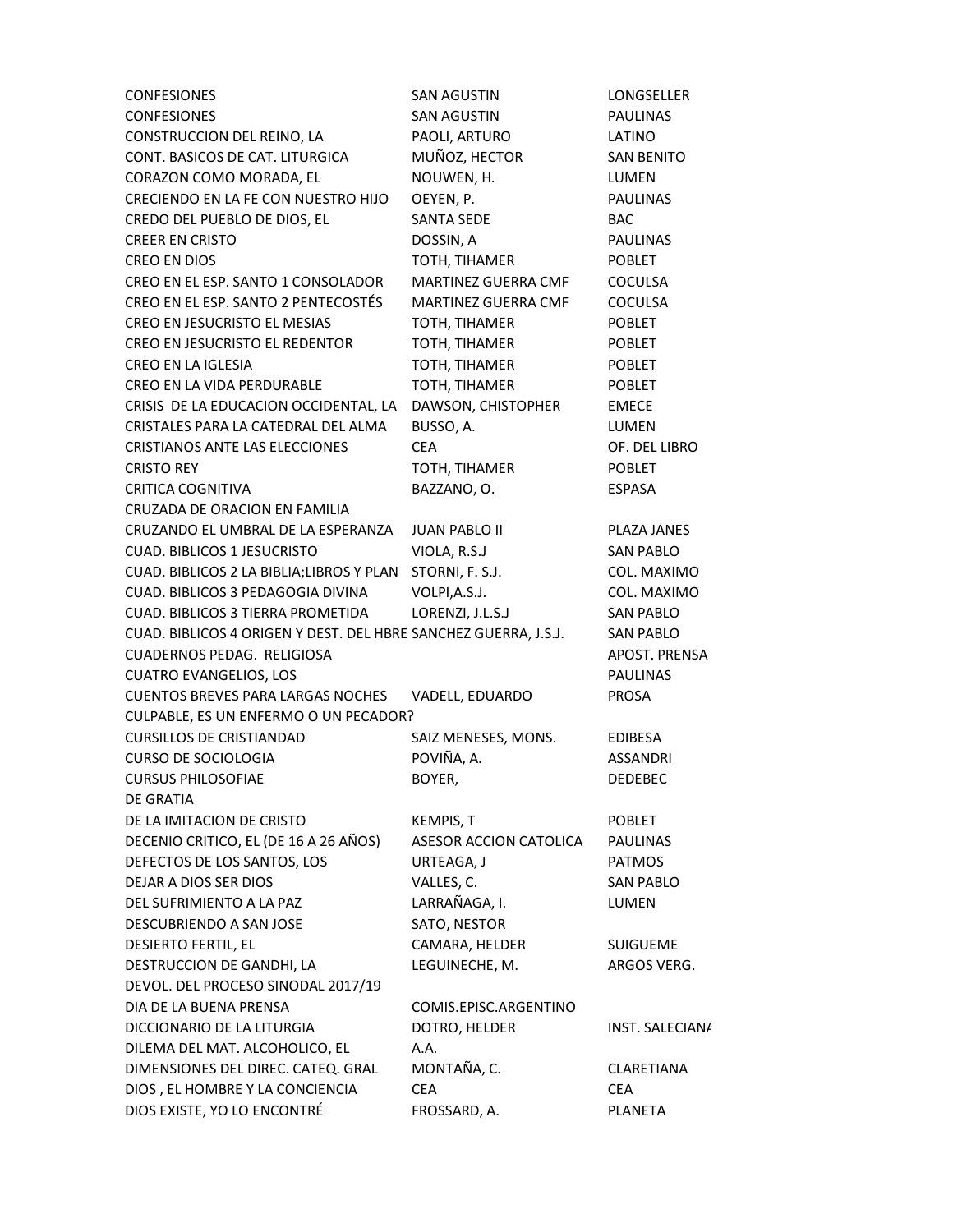| DIOS HABLA A SUS HIJOS (ALG. TEXTOS BIBL.)             |                            |                       |
|--------------------------------------------------------|----------------------------|-----------------------|
| <b>DIOS LES BASTA</b>                                  |                            | <b>PATMOS</b>         |
| DIOS NOS LLAMA A CRECER (1* COMUN.)                    | JUNTA CAT. CENTRAL         | <b>PAULINAS</b>       |
| <b>DIOS NOS SALVA</b>                                  | <b>ESTEPA LLAURENS</b>     | <b>MAROVA</b>         |
| DIOS NUESTRO SALVADOR                                  | DE LA HERRAN, P.           | <b>MAGISTERIO ESI</b> |
| DIOS SE ENTREGA (ANT.TEST.) I                          | <b>ANDREAE Y PESCH</b>     | <b>PAULINAS</b>       |
| DIOS VIVIENTE, PADRE DE NTRO SR. JESUC. I.P.A          |                            | <b>STELLA</b>         |
| DIRECCION ESP. DE LAS RELIGIONES                       | EHL, A.                    | <b>HECHOS Y DICH(</b> |
| DIRECTORIO DE CONFESORES                               | ZORLEIN, J                 | <b>HERDER</b>         |
| DISCERNIMIENTO DE LAS VOC. DE RELIGIOSA VARIOS AUTORES |                            | <b>PAULINAS</b>       |
| DISCIPULOS DEL SEÑOR                                   | SCHULZ, A                  | <b>HERDER</b>         |
| DOC. DE MEDELLIN                                       | EPISC LATIN.               | <b>PAULINAS</b>       |
| DOC. DE PUEBLA                                         | EPISC LATIN.               | CONF. EPISC AR        |
| DOC. PONTIFICIO SOBRE VIDA PERFECTA                    | <b>MERLIN</b>              |                       |
| DOCE PASOS, LOS                                        | A.A.                       |                       |
| DOCT. SOCIAL DE LA IGLESIA                             | <b>RUTTEN</b>              |                       |
| DOCTRINA BIBLICA DE LA VIRGEN, LA                      | LEGRAND, LUCIA             | EDV                   |
| DOCTRINA SOCIAL DE LA IGLESIA                          | <b>BUTTER</b>              |                       |
| DOCUMENTOS DE LA IGLESIA                               |                            |                       |
| ECLESIOLGIA DE LA VIDA RELIG.                          | GAMBARI, HELIO             |                       |
| EDUC. CAT. EN LA LITURGIA                              | SEGURA, ERNESTO            | <b>SURCO</b>          |
| EDUCACION Y PROYECTO DE VIDA                           | EQUIP EPISC EDUC. CAT.     | OFICINA LIBRO         |
| ELEMENT DE TEOL. Y PAST. LITURGICA                     | ORSI, HUGO PBRO            | CONF. EPIS ARG.       |
| ELEMENTOS REFLEXION IV CONF.                           | EPISC LATIN.               | CELAM                 |
| EN DEFENSA DEL CLERO                                   | PRIERE, FRANCISCO          |                       |
| EN MARIA (CAT. MARIANO)                                | OLIVERA, B.                | CLARETIANA            |
| EN QUE DIOS CREEMOS?                                   | ROCHA Y OTROS              | <b>SAN PABLO</b>      |
| EN SINTONIA CON EL PAPA (JUAN PAB II)                  | FRAT. SAC SANJ DE AVILS    | <b>ESTEL FORJA</b>    |
| EN TORNO A LA EVANGELICA TESTIFICATIO                  | MADRE ABADESA STA ESC.     |                       |
| <b>ENCUENTRO (MANUAL ORACION)</b>                      | LARRAÑAGA, I.              | <b>MULTIPLE</b>       |
| ENCUENTRO CON EL EVANGELIO, EL                         | PAOLI, ARTURO              | LATINO                |
| ENCUENTRO CON EL EVANGELIO, EL                         | PAOLI, ARTURO              | LATINO                |
| <b>ENCUENTRO, EL</b>                                   | PAOLI, ARTURO              | LATINO                |
| <b>ENCUENTROS CON EL ESP. SANTO</b>                    | FERNANDEZ, V.M.            | <b>PAULINAS</b>       |
| ENSAYOS SOBRE AUT. Y OBEDIENCIA                        | <b>ROUSTANG Y OTROS</b>    | <b>HEROICA</b>        |
| ENSEÑANZA SOCIAL DEL EVANGELIO                         | IRIATE, G OMI              | CLAR.                 |
| <b>EPISTOLAS DOMINICALES</b>                           | <b>BOVER</b>               | MENS.CORAZON          |
| <b>ES CRISTO QUE PASA</b>                              | <b>ESCRIVA DE BALAGUER</b> | <b>RIALP</b>          |
| ESCUCHA A TUS HIJOS, SEÑOR (DEVOCIONA. CEA             |                            |                       |
| <b>ESCUCHANDO AL PAPA</b>                              | SAUVAGE                    |                       |
| <b>ESCUCHANDO AL PAPA</b>                              |                            |                       |
| <b>ESCUELA PARA PADRES 1</b>                           | GIBERTI, EVA               | CAMPANA               |
| <b>ESCUELA PARA PADRES 2</b>                           | GIBERTI, EVA               | CAMPANA               |
| <b>ESCUELA PARA PADRES 3</b>                           | GIBERTI, EVA               | CAMPANA               |
| <b>ESENCIA DEL LIBERALISMO</b>                         | CASTELLANI, L.             | <b>HUEMUL</b>         |
| ESP. STO EN LA VIDA CRISTIANA, EL                      | GARDEIL, A                 | <b>PATMOS</b>         |
| ESPIR. PARA TIEMPO DE RENOVACION                       | CENTRO EST. TEOL.ESP.      | ED DE ESPIR.          |
| ESPIRITU DEL HOMBRE Y LA VERDAD, EL                    | HAECKER, T.                | <b>CEPA</b>           |
| <b>ESTANCIAS ARGENTINAS</b>                            |                            |                       |
| ESTANDARTER DE LA MUJER (MAMA ANTULAWATRIGANT SJ       |                            | <b>PPC</b>            |
|                                                        |                            |                       |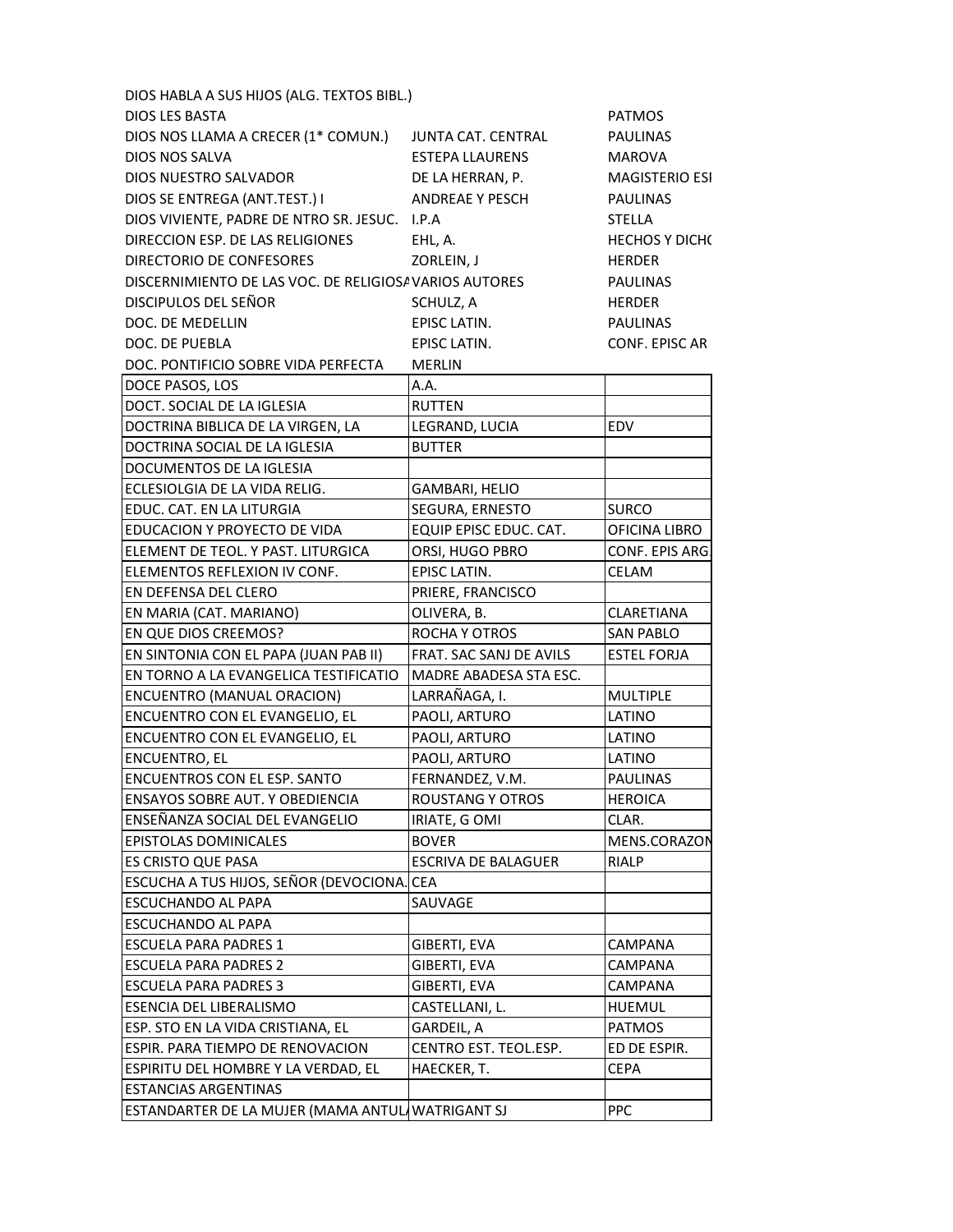| ESTER Y EL MISTERIO DEL PUEBLO JUDIO                | STRAUBINGER, MON.         | <b>DEDEBEC</b>       |
|-----------------------------------------------------|---------------------------|----------------------|
| ESTRÉS: UN MAL DE NUESTRO TIEMPO                    | ROCHA Y OTROS             | <b>SAN PABLO</b>     |
| ETERNO PRESENTE, EL (PERFIL ESP. DEL H.)            | TILLICH, P                | <b>DIANA</b>         |
| ETICA A NICOMACO                                    | <b>ARISTOTELES</b>        | <b>ESPASA</b>        |
| <b>EUCARISTIA</b>                                   | TOTH, TIHAMER             | <b>POBLET</b>        |
| EUCARISTIA EN LA VIDA DE LA RELIG, LA               | SEC NAC. DE LITURGIA      | <b>PPC</b>           |
| EUGENESIA Y CATOLICISMO                             | TOTH, DR                  | SOC.ED. ATENAS       |
| EVANGELIO CONTADO A LOS NIÑOS, EL                   | BONATO, J.                | SAPIENTIA            |
| EVANGELIO SEGÚN S. MARCOS (4 IDIOMAS) SAN MARCOS    |                           | COM. JORNADA         |
| EVANGELIZACION DE LA CULTURA, LA                    | CASTAÑO, H                |                      |
| EVANGELIZACION MUNDO CONTEMPORANE PABLO VI          |                           | CLARETIANA           |
| <b>EXIGENCIAS DEL AMOR</b>                          | MENAPACE, M.              | PATRIA GRANDE        |
| EXPOSICION DE LA FE CRISTIANA                       | <b>BECKER Y OTROS</b>     | SIGUEME              |
| FE, LA                                              | FERNANDEZ, VICTOR         | <b>PAULINAS</b>      |
| FICHAS CULT. RELIGIOSA JOVENES                      | DENTIN, PY EQUIPO         | APOST. PRENSA        |
| FILOSOFIA DE LA RELIGION                            | CASTELLANO, F             | <b>DIFUSION</b>      |
| FILOSOFIA IN-SISTENCIAL Y EDUCACION                 |                           | <b>DEPALMA</b>       |
| FILOSOFIA MEDIEVAL t.II                             | MAURER, AA                | <b>EMECE</b>         |
| <b>FILOSOFIA RELIGIOSA</b>                          | SHEEN, F                  | <b>EMECE</b>         |
| FLORECILLAS DE SAN FRANCISCO                        | SAN FRANCISCO DE ASIS     | CLARETIANA           |
| FLORES DEL CARMELO II                               | JOSE DE STA TERESA        |                      |
| <b>FLORES DEL CARMELO III</b>                       | JOSE DE STA TERESA        |                      |
| <b>FRANCISCO</b>                                    | PIQUÉ, ELIZ               | <b>EL ATENEO</b>     |
| <b>FRANCISCO Y BENEDICTO</b>                        | FERNANDEZ VEGA, J.        | <b>FCE</b>           |
| FRAY MARTIN DE PORRES                               | <b>GONZALEZ RONDA</b>     | <b>CANTABRICA</b>    |
| FUNDADORES, LOS PROP. DE SAN PABLO (TUNOUGUES, M.A. |                           |                      |
|                                                     |                           | <b>CLUB LECTORES</b> |
| <b>FUNDAMENTOS CRISTIANOS</b>                       | VALADEZ GIMENEZ, A.       |                      |
| FUNDAMENTOS DE LA JOC                               | GANCHEGUI, O              |                      |
| FUNDAMENTOS TEOL.DEL MINISTERIO PAST SPIAZZI, RO.P. |                           | <b>STUDIUM</b>       |
| <b>GLORIAS DE MARIA, LAS</b>                        | LIGORIO, SAN A. MA        | APOST. PRENSA        |
| GRACIA DE MARIA Y LOS DONES, LA                     | BERTERO, R.A.             |                      |
| GRACIA Y LA GLORIA, LA (TOMO I)                     | TERRIEN, JB. S.J.         |                      |
| GRACIA Y LA GLORIA, LA (TOMO II)                    | TERRIEN, JB. S.J.         |                      |
| GRACIAS, CLARA Y FRANCISCO (TEXTOS)                 | <b>CLARA Y FRANCISCO</b>  | LUMEN                |
| GRAN DIVORCIO, EL UN SUEÑO                          | LEWIS, C.S.               | ANDRES BELLO         |
| <b>GRANDEZAS Y DEBERES DEL SACERDOCIO</b>           | EUDES, SAN JUAN           |                      |
| GUIA DE ALMAS                                       | VACA, CESAR O.E.S.A       | RELIG Y CULT.        |
| GUIA DIDACT. DEL CATECISMO ESC.                     | LOPEZ, A.M.               | <b>ITER</b>          |
| <b>GUIA ECLESIASTICA</b>                            |                           | <b>AICA</b>          |
| <b>GUIA ECLESIASTICA</b>                            |                           | <b>AICA</b>          |
| GUIA LIT. DEL CATEQUISTA MISA NIÑOS                 | AZCARATE, A.              | ED. SAN BENITO       |
| GUIA PARA COMPRENDER LA SDA ESCRIT.3                | SEC.NAC.CATEQUESIS        | <b>HEROES</b>        |
| <b>GUIONES LITURGICOS</b>                           | <b>COM.PAST LITURGICA</b> | COM.PAST. LIT.       |
| GUIONES LITURGICOS DIST. CIRCUNST.                  | EQUIP EL DOMINGO          | <b>SAN PABLO</b>     |
| GUIONES LITURGICOS SANTA MISA C.A                   | EQUIP EL DOMINGO          | <b>SAN PABLO</b>     |
| GUIONES LITURGICOS SANTA MISA C.B                   | <b>EQUIP EL DOMINGO</b>   | <b>SAN PABLO</b>     |
| GUIONES LITURGICOS SANTA MISA C.C                   | EQUIP EL DOMINGO          | <b>SAN PABLO</b>     |
| GUSTAD Y VED (DONES ESP. SANTO) (6*ED.)             | VALLES, C.                | <b>SAL TERRAE</b>    |
| HABITA ENTRE NOSOTROS                               | TALTAVULL, J.             | <b>BONUM</b>         |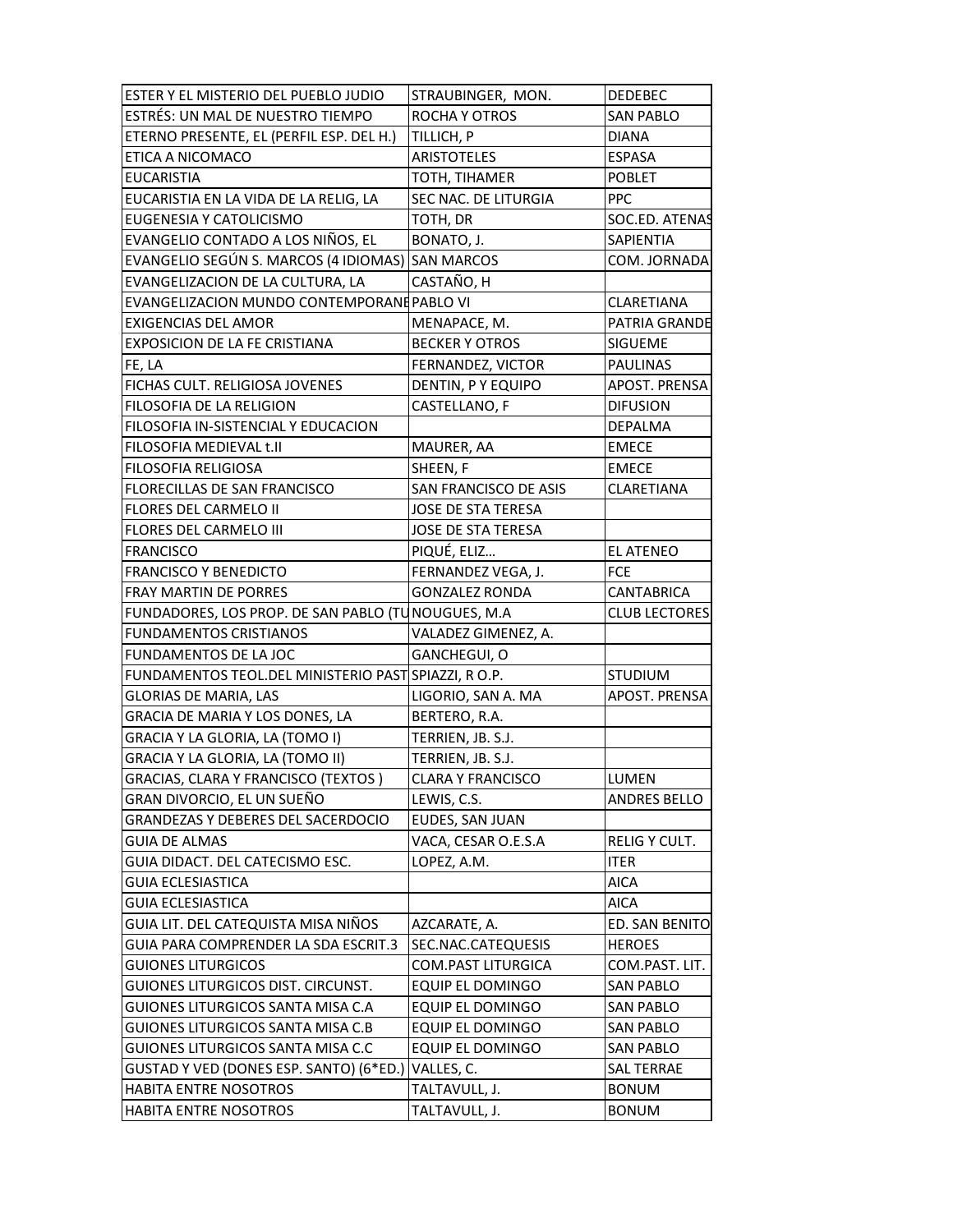| HABLAR DE DIOS t. 1 ADV. NAVIDAD                     | <b>FERNANDEZ CARVAJAL</b> | PALABRA               |
|------------------------------------------------------|---------------------------|-----------------------|
| HABLAR DE DIOS t. 1 ADV. NAVIDAD                     | FERNANDEZ CARVAJAL        | PALABRA               |
| HABLAR DE DIOS T. 3 SMA I/XII                        | FERNANDEZ CARVAJAL        | PALABRA               |
| HABLAR DE DIOS T. V SMA XXIV/XXXIV                   | <b>FERNANDEZ CARVAJAL</b> | PALABRA               |
| HABLEMOS FRANC. SOBRE EL MATRIMONIO MEYER, FULG. OFM |                           | <b>GUADALUPE</b>      |
| HACIA LA NUEVA UNIVERSIDAD                           | <b>DERISI Y OTROS</b>     | <b>HOMBRE VIDA</b>    |
| HE VISTO EL ROSTRO DE LA IGLESIA                     | D'AGOSTINO                | <b>PAULINAS</b>       |
| HERMAN DE ASIS, EL                                   | LARRAÑAGA, I.             | <b>PAULINAS</b>       |
| HISTORIA DE UN ALMA                                  | SANTA TERESITA            | LUMEN                 |
| HISTORIA DE UN ALMA                                  | SANTA TERESITA            | CARM.DESCAL.          |
| HOGUERAS MAS ALTAS, LAS (CUENTOS)                    | <b>GONZALEZ LEON</b>      | <b>GOYANARTE</b>      |
| HOMBRE NUEVO EN AM. LAT., EL                         | PIRONIO, CARDENAL         | <b>ED.PATRIA GRAN</b> |
| HOMBRE Y DIOS, EL                                    | FATONE, V.                | COLUMBA               |
| HOMILIAS (DESDE EL CAMP. SAN NICOLAS)                | CASTAGNA, D.              |                       |
| HORA SEXTA, LA                                       | PERO SANZ                 | <b>PATMOS</b>         |
| HUMANISMO Y LO HUMANO, EL                            | CHARMOT, F. S.J.          | <b>DIFUSION</b>       |
| IGLESIA EN LOS ORIGENES HECHOS APOST.                | GALBIATI, MONS E.         | GAETANO               |
| IGLESIA NOS DA LA VIDA DE DIOS, LA                   |                           |                       |
|                                                      | <b>ESTEPA LLAURENS</b>    | <b>MAROVA</b>         |
| <b>IGLESIA Y BIBLIA, LA</b>                          | STRAUBINGER, MON.         | <b>GUADALUPE</b>      |
| IGLESIA Y LO SOCIAL, LA (NOTAS DIARIO)               | SACHERI, C.               |                       |
| <b>IGLESIAS DE BS AS</b>                             |                           |                       |
| IL NUOVO CATECHISMO                                  | DELLA FIORE, F.           | SOCIETA EDITR         |
| ILUSTRISIMOS SEÑORES                                 | LUCIANI, A (JUAN P. I)    | <b>BAC</b>            |
| IMAGEN DE CRISTO EN ESC. PAULINOS                    | GUARDINI, ROMANO          | <b>AGAPE</b>          |
| <b>IMITACION DE CRISTO</b>                           | <b>KEMPIS</b>             | LUMEN                 |
| <b>IMITACION DE CRISTO</b>                           | KEMPIS, TOMAS DE          | SAN PABLO             |
| IN MATITUTINIS MEDITABOR IN TE (VOL I)               | ANGRISANI, J MONS.        | PARS VERNA            |
| IN MATITUTINIS MEDITABOR IN TE (VOL II)              | ANGRISANI, J MONS.        | <b>PARS VERNA</b>     |
| IN MATITUTINIS MEDITABOR IN TE (VOL III)             | ANGRISANI, J MONS.        | PARS VERNA            |
| IN MATITUTINIS MEDITABOR IN TE (VOL IV)              | ANGRISANI, J MONS.        | <b>PARS VERNA</b>     |
| INICIACION AL EST. DE LA BIBLIA                      | <b>ISAAC BONEO, E</b>     |                       |
| INICIACION EN LA VIDA CRISTIANA (CAT.)               |                           | <b>BONUM</b>          |
| INICIACION RELIGIOSA DE LOS NIÑOS                    | D ÁUBIGNY                 | <b>DIFUSION</b>       |
| INTELIGENCIA EN EL CATOLICISMO, LA                   | CASARES                   |                       |
| INTIMIDAD EN NTRAS RELACIONES CON DIOINOUWEN, H.     |                           | <b>GUADALUPE</b>      |
| INTRODUCCION A LA SOCIOLOGÍA                         | ATHAYDE, T. DE            | <b>CLUB LECTORES</b>  |
| INTRODUCCION A LA VIDA DEVOTA                        | SALES, SAN FRANCISCO      | PALABRA               |
| <b>ITINERIO LITURGICO</b>                            | PEREZ DE URBEL, FRAY      | POBLET                |
| JALONES PARA UNA TEOL. DEL LAICADO                   | CONGAR, I                 | <b>ESTELA</b>         |
| JESUCRISTO, IDEAL DEL MONJE                          | MARMION, DOM COL.         | ELE                   |
| JESUITA, EL                                          | <b>RUBIN Y AMBROGETTI</b> | VERGARA               |
| JESUITA, EL                                          | RUBIN, S Y OTRA           | VERGARA               |
| <b>JESUS BUENA NOTICIA</b>                           |                           |                       |
| JESUS CAMINO, VERDAD Y VIDA                          | MARTI, V.                 | <b>BALMES</b>         |
| <b>JESUS CHRISTUS</b>                                | ADAM, K.                  | BIB. DOC. CAT.        |
| JESUS EVANGELIZADOR Y PEREGRINO                      | ORTEGA RIQUELME, M.       | CELAM                 |
| JESUS, CAMINO, VERDAD Y VIDA 4                       | HERRERO, R.               | <b>HNOS MARISTAS</b>  |
| JOB, EL LIBRO DEL CONSUELO                           | STRAUBINGER, MON.         | GUADALUPE             |
| JOVEN CREYENTE, EL                                   | TOTH, TIHAMER             | <b>POBLET</b>         |
| JOVEN DE CARÁCTER, EL                                | TOTH, TIHAMER             | <b>POBLET</b>         |
|                                                      |                           |                       |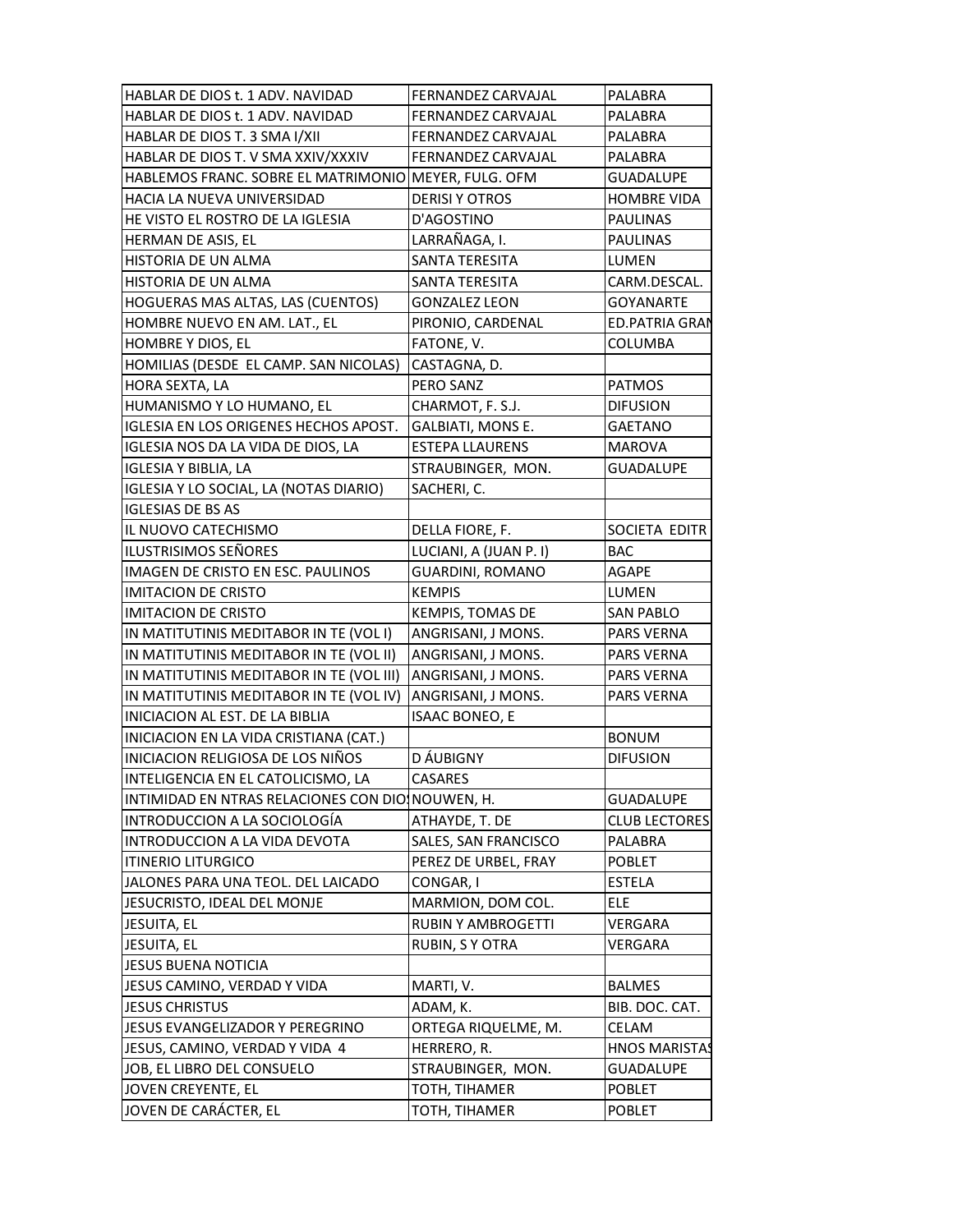| JOVEN DE PORVENIR, EL                      | TOTH, TIHAMER           | <b>POBLET</b>        |
|--------------------------------------------|-------------------------|----------------------|
| JOVEN OBSERVADOR, EL                       | TOTH, TIHAMER           | <b>POBLET</b>        |
| JOVEN RICO, EL                             | TOTH, TIHAMER           | <b>POBLET</b>        |
| JOVEN Y CRISTO, EL                         | TOTH, TIHAMER           | <b>POBLET</b>        |
| JUAN PABLO II, LAGRIMAS Y SILENCIO         | <b>GONZALEZ Y MALLO</b> | ED. SAN MA           |
| <b>JUAN XXIII</b>                          | LUBICH, G.              | LA NACION            |
| JUNTARNOS ES EL T. 2020                    |                         |                      |
| LAICADO EN LA IGLESIA, EL                  | SPIAZZI, RO.P.          | <b>HERDER</b>        |
| LAICOS CRISTIANOS, LOS (50 RESP CHRISTIFID |                         | <b>CLARETIANAS</b>   |
| LE HABLO DE DIOS A MI HIJO                 | <b>EQUIPO</b>           | <b>PAULINAS</b>      |
| LECCIONES SOBRE EXISTENCIALISMO            | VERNEAUX, R             | <b>CLUB LECTORES</b> |
| LES DOY MI ESPIRITU                        |                         |                      |
| LEY DE CRISTO, LA                          | HARING, B               |                      |
| LIBRO DE LA ANT.ALIANZA;SALMOS             |                         | <b>BONUM</b>         |
| LIBRO DE LA NUEVA ALIANZA, EL              |                         | <b>SAN PABLO</b>     |
| LIBRO DE LA NUEVA ALIANZA, EL              |                         | <b>SAN PABLO</b>     |
| LIBRO DEL ACOLITO, EL                      | DEL VALLE, F.A.         |                      |
| LIT. Y ARTE FUNERARIO                      | GARAY, F.               | ED SAN BENITO        |
| LIT. Y PAST. DE LA SMA SANTA               | COM.PAST LITURGICA      | COM.PAST. LIT.       |
| LITURGIA DE LOS DIFUNTOS, LA (T.IV)        | APOST. LIT. URUGUAY     | APOST. LIT. UR.      |
| LITURGIA Y ACCION CATOLICA                 | LEFEBVRE, DOM OSB       | <b>GLADIUM</b>       |
| LO QUE NO ESTABA EN EL CATECISMO           | FISCHER, B.             | <b>SAN GREGORIO</b>  |
| LOS DIEZ MANDAMIENTOS                      |                         | <b>POBLET</b>        |
| LOS QUE CAMINAN POR LA VIDA                | TOTH, TIHAMER           |                      |
|                                            | PARAMIO, REMIGIO        | CLARETIANAS          |
| LUZ EN EL CAMINO                           | FORESI, PASCUAL         | CIUDAD NUEVA         |
| MAGDALENA                                  | DOBRACZYNSKI, J.        | ARCADUZ              |
| MANUAL DE LOS SACRAMENTOS                  | SADA-MONROY             | PALABRA              |
| MANUAL PARA LOS MIN. EXTRAOR. DE EUC       | ARQ. BS AS              | <b>ARQUIDIOCESIS</b> |
| MANUAL PARA MINIST COMUNION (EDI. ACT      | RUSSO, A.               | CLARETIANA           |
| MARIA, HOY                                 | ASIAN, JUSTO            | <b>BONUM</b>         |
| MARIA, YO Y EL ELEFANTE                    | BOMCHIL, S.             |                      |
| MARTIRIOLOGIO ROMANO                       | SANCHEZ RUIZ SJ         | APOST. PRENSA        |
| MASCARAS DE LA VIOLENCIA, LAS              | ROCHA Y OTROS           | <b>SAN PABLO</b>     |
| <b>MATRIMONIO CRISTIANO, EL</b>            | TOTH, TIHAMER           | <b>POBLET</b>        |
| MATRIMONIO Y DIVORCIO, EL                  | SCANDROGLIO, CARLOS     | DON BOSCO            |
| MATRIMONIO, EL                             | GRUN, A                 | <b>SAN PABLO</b>     |
| MEDIA SOTANA Y UN SIGLO                    | LUCHIA PUIG, A.         | <b>ESQUIU</b>        |
| <b>MEDICINA Y MORAL</b>                    | GARCIA BAYON, CMF       |                      |
| <b>MEDITACION CRISTIANA</b>                | <b>FREEMAN OSB</b>      | <b>BONUM</b>         |
| <b>MEDITACION CRISTINA</b>                 |                         |                      |
| <b>MEDITACIONES (T.I)</b>                  | <b>HAMON</b>            | <b>GUADALUPE</b>     |
| <b>MEDITACIONES (T.II)</b>                 | <b>HAMON</b>            | <b>GUADALUPE</b>     |
| MEDJUGORJE, TRIUNFO CORAZON                | <b>SOR EMMANUEL</b>     | PAULINAS             |
| MEDJUGORJE, TRIUNFO DEL CORAZON            | <b>SOR EMMANUEL</b>     | PAULINAS             |
| MEDUGORJE                                  |                         |                      |
| MEMORIA DE DIOS (GUIA PARA ORAR)           | DE SORA, NILO           | <b>NARCEA</b>        |
| MENSAJE CRISTINO                           | VALLA, H                | DIDASCALIA           |
| MES DE MARIA                               | MUÑOZ CANTOS            | INS PIO X            |
| METODO DE ORACION CONTINUA                 | <b>BORST, JAMES</b>     | <b>STUDIUM</b>       |
| MI ORACION PARA LOS SACERDOTES             | PLUS, RAUL SJ           | EXCELSA              |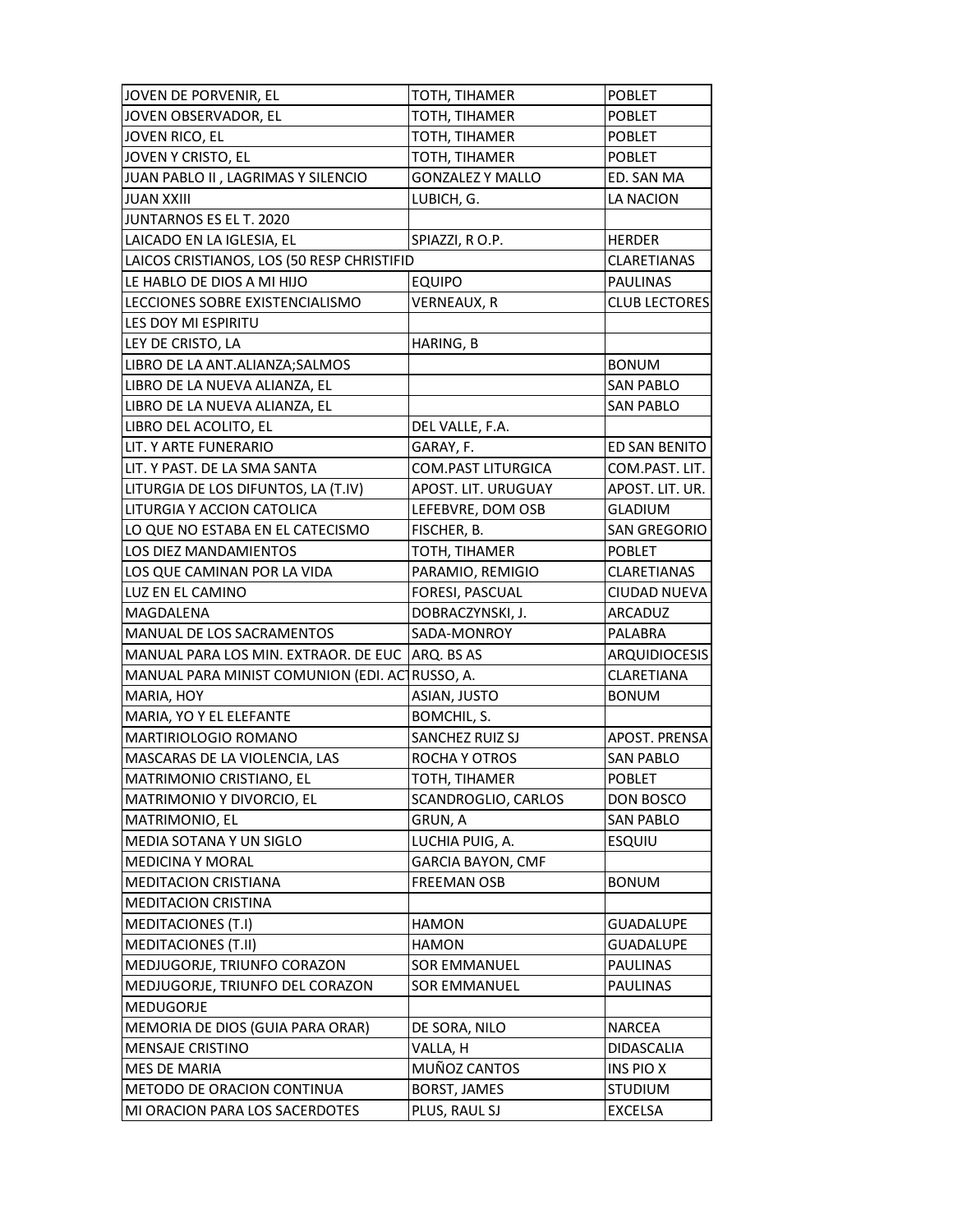| MI PADRE CELESTIAL ME ESCUCHA                                           | CANOVAI                                   |                             |
|-------------------------------------------------------------------------|-------------------------------------------|-----------------------------|
| MI VIDA CON LOS SANTOS                                                  | MARTIN, JAMES                             | LUMEN                       |
| MINISTERIO CRIST. Y AÑO LITURGICO                                       | <b>BARSOTTI, D</b>                        | SIGUEME                     |
| MINISTROS DE LA EUCARISTIA                                              | TRUCCO, EDG.                              | <b>BONUM</b>                |
| MIRADAS DE JESUS                                                        | FERNANDEZ, VICTOR                         | <b>SAN BENITO</b>           |
| MISA Y ENC. JUAN PABLO II ARGENTINA                                     | <b>CEA</b>                                |                             |
| MISAL ROMANO (ORDINARIO)                                                |                                           |                             |
| MISAL ROMANO 2009                                                       |                                           |                             |
| MISAL ROMANO 2009                                                       |                                           |                             |
| MISION DE LOS SEGLARES EN LA IGL.                                       | PHILIPS, G                                | PRISMA                      |
| MISTERIO DEL CORAZÓN DE CRISTO, EL                                      | <b>ANZORENA Y OTROS</b>                   | EGDA                        |
| MISTERIO EUCARISTICO, EL                                                |                                           |                             |
| MUESTRAME TU ROSTRO                                                     | LARRAÑAGA, I                              | <b>PAULINAS</b>             |
| MUSICA EN LA IGLESIA, LA                                                | VENIARD, JUAN M.                          | <b>CIAFIC</b>               |
| NATZA Y ESPIRITUALIDAD DEL CLERO DIOC.                                  | THILS, G                                  | DESCLEÉ DE B.               |
| NOCIONES PRIMORDIALES DE ACCION CAT.                                    |                                           | <b>JUNT CENTRAL</b>         |
| NOSOTROS COMO CIUDADANOS, NOS                                           | BERGOGLIO, J CARD.                        | <b>CLARETIANAS</b>          |
| NOTRE DAME DE PARIS (TURISMO)                                           | CHRIST, Y.                                | <b>VILO</b>                 |
| NUESTRO DIOS CERCANO                                                    | GRUN, A                                   | <b>AGAPE</b>                |
| NUEV. TESTAMENTO CON SALMOS                                             |                                           | <b>GEDEONES</b>             |
| NUEV. TESTAMENTO CON SALMOS                                             |                                           | <b>GEDEONES</b>             |
| NUEVO TESTAMENTO, EL                                                    | <b>STRAUBINGER (COMENT)</b>               | <b>CLUB LECTORES</b>        |
| NVA EVANG. PARA A. LAT. NOMBRE MISION ARZOP. BS AS                      |                                           | ALBA                        |
| OBRAS DE SAN JUAN DE LA CRUZ                                            | SAN JUAN DE LA CRUZ                       | MONTE CARM.                 |
| <b>ORAR</b>                                                             | <b>JUAN PABLO II</b>                      | <b>PLANETA</b>              |
|                                                                         |                                           |                             |
|                                                                         |                                           |                             |
| ORDEN DE SAN BENITO, LA                                                 | <b>BRUNO AVILA</b>                        | <b>CEPA</b>                 |
| ORDENES MAYORES, LAS (T. V)                                             | APOST. LIT. URUGUAY                       | APOST. LIT. UR.             |
| ORIEN. ACTUALES DE PSICOLOGIA PASTORAI HAGMAIER, G.                     |                                           | <b>SAL TERRAE</b>           |
| ORIENTACION VOCACIONAL                                                  | CARRASCAL, JUAN S.J.                      | <b>SAL TERRAE</b>           |
| <b>OSCAR ROMERO</b>                                                     | MOROZZO DELLA R.                          | <b>TALITAKUM</b>            |
| OSSERVATORE ROMANO, L' (44 NUMEROS)                                     |                                           |                             |
| PADRE NUESTRO                                                           | TOTH, TIHAMER                             | <b>POBLET</b>               |
| PAN PARA EL VIAJE                                                       | NOUWEN, H.                                | PAULINAS                    |
| PAPA FRANCISCO                                                          | PARIS, DIANA                              | AGUILAR                     |
| PAPEL SOCILA DE LA IGLESIA, EL                                          | CHENO, E                                  |                             |
| PARA CRISTO PARTE 1                                                     | OLIVERA, B.                               | SOLEDAD MAR.                |
| PARA LEER A SAN PABLO                                                   | ZEDDA, S.                                 | SIGUEME                     |
| PARA UNA CAT. DE LA ADOLESCENCIA                                        | DOSSIN, A                                 | PAULINAS                    |
| PARABOLAS DEL REINO DE LOS CIELOS, LAS                                  | MONSCHNER, F.                             |                             |
| PASTORAL ORGÁNICA PARA N. EVANGELIZ.                                    | ARZOPISPADO DE BS AS                      | PAN Y TRABAJO               |
| PEDAGOGIA DEL CATECISMO                                                 | NEGROMONTE, A.                            | <b>DIFUSION</b>             |
| PENSAMIENTO ANTIGUO, EL                                                 | MONDOLFO, R                               | LOSADA                      |
| PENSAMIENTO ANTIGUO, EL                                                 | MONDOLFO, R                               | LOSADA                      |
| PENTECOSTES, NACIMIENTO IGLESIA                                         |                                           |                             |
| PEREGRINA DE LOS ESTADOS (ANTONIA PAZ                                   | <b>SUAREZ, CINTHIA</b>                    |                             |
| PIEDRAS DEL ESCANDALO EN EL A. TEST.                                    | BIERBAUM O.F.M.                           | <b>GUADALUPE</b>            |
| PIO XII Y LA ACCION CATOLICA                                            | CAVAGNA, ALFREDO                          | <b>DIFUSION</b>             |
| POBRE DE NAZARET, EL                                                    | LARRAÑAGA, I                              | <b>SAN PABLO</b>            |
| POEMA EN LA SANTA LITURGIA, EL<br>POLITICA DOCENTE A LA LUZ CONC.VAT II | ZUNDEL, MAURICE<br>GARCIA CARRASCO, F.S.C | DESCLEÉ DE B.<br><b>BAC</b> |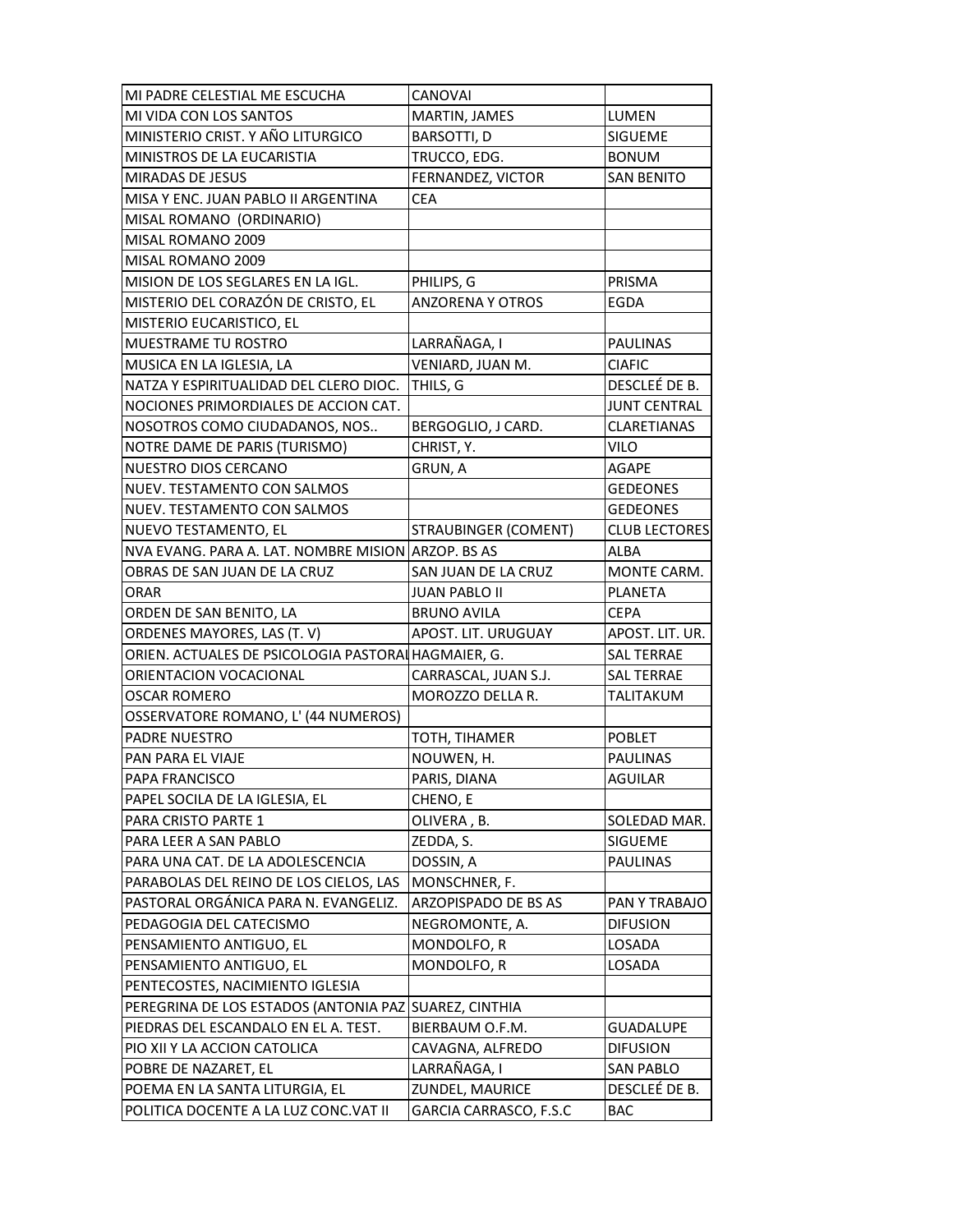| PONERSE LA PATRIA AL HOMBRO                              | BERGOGLIO, CARDENAL           | <b>CLARETIANA</b>    |
|----------------------------------------------------------|-------------------------------|----------------------|
| POR LOS CAMINOS DEL MUNDO (TOMO I)                       | VOILLAUME, R                  | <b>MAROVA</b>        |
| POR QUE ERES CRISTIANO                                   | <b>EQUIPO</b>                 | DON BOSCO            |
| PREDIC. DE MORAL DESP. CONCILIO                          | <b>HARING</b>                 | <b>PAULINAS</b>      |
| PRENSA Y CATEDRA                                         | TOTH, TIHAMER                 | <b>POBLET</b>        |
| PRESIDENCIA DE LA CARIDAD (HOMILIAS)                     | MARTINI, C.M.                 | <b>PAULINAS</b>      |
| PRIMERA COMUNION (GUIA)                                  | RUBI, SEBASTIAN               |                      |
| PRIMEROS PASOS HACIA EL SEÑOR (5 A 7 A.) ESTEPA LLAURENS |                               | <b>MAROVA</b>        |
| PROBLEMAS DE HIGIENE SEXUAL                              | MEDICOS CATOL.                | <b>CRITERIO</b>      |
| PROBLEMAS DE LA ACCION CAT., LOS                         | CAGGIANO, MONS                | <b>DIFUSION</b>      |
| PROBLEMAS DE LA ACCION CAT., LOS                         | WILL, JOSE                    | GLADIUM              |
| PROBLEMAS DE UNA ETICA FILOSOFICA                        | VON BRANDENSTEIN, B           | <b>HERDER</b>        |
| PROGRAMACION DE LA CATEQUESIS                            | CONF. EPISC.ARGT.             | <b>PAULINAS</b>      |
| PROPUESTA PEDAGOGICA                                     | STRADA, A.                    | <b>PATRIS</b>        |
| PROTESTENTISMO ANTE LA BIBLIA, EL                        | DE PAPIOL, R.                 | <b>DIFUSION</b>      |
| PROTESTENTISMO Y BIBLIA                                  | CARBALLO, F.                  | <b>PAULINAS</b>      |
| PSICASTENIA, LA                                          | DERISI, O.                    | <b>GLADIUM</b>       |
| PSICOANALISIS DE LA AMISTAD                              | LEPP, I.                      | <b>LOHLE</b>         |
| PSICOANALISIS Y RELIGION                                 | ZILBOORG, G.                  | TROQUEL              |
| PSICOLOGIA PAST. PRACTICA                                | DEMAL, W.                     | RELIG Y CULT.        |
| PSICOLOGIA Y PENSAMIENTO EXIST. (T. II)                  | LOPEZ QUINTAS, Y OTROS        | GUADARRAMA           |
| PSIQUIATRIA PASTORAL                                     | BLESS, H.                     | <b>POBLET</b>        |
| PSIQUIATRIA PASTORAL                                     | LACHAPELLE, P.                | <b>DIFUSION</b>      |
| PUDOR INSTINTIVO, EL                                     | DE LA VAISSIERE, J.           | <b>RAZON Y FE</b>    |
| PUEDES BEBER ESTE CALIZ?                                 | NOUWEN, H.                    | <b>PPC</b>           |
| PUSTINI (REFELXION DE UNA RUSA)                          | <b>HUEC DOHERTY</b>           | <b>NARCEA</b>        |
| QUE ES LA BIBLIA (POR QUE LLERLA)                        | CHASLES, M.                   | <b>PAULINAS</b>      |
| QUE ES UN EVANGELIO                                      | RIVAS,                        | <b>CLARETIANAS</b>   |
| QUÉ SIGNIFICA LA EUC. PARA NTRO TIEMPO LUBICH, Y OTROS   |                               | CIUDAD NUEVA         |
| QUEREMOS BAUTIZAR A NUESTRO HIJO                         | MAÑAS, RAFAEL                 | DON BOSCO            |
| QUIERO QUE CREAN EN MI                                   | LLORENTE, TOMAS               | <b>SAN PABLO</b>     |
| REFLEX. ACTUALES SOBRE UN LIBRO ETERNOCHAULEUR O.F.M.    |                               | <b>PAULINAS</b>      |
| REFLEXIONANDO DESDE LA VIDA                              | PARAMIO, R.                   | CLARETIANA           |
| REGRESO DEL CABALLERO DE LA ARMAD.                       | FISHER, R                     | <b>OBELISCO</b>      |
| REGRESO DEL HIJO PRÓDIGO, EL                             | NOUWEN, H.                    | <b>PPC</b>           |
| RELIGION EN LA IG. Y EN EL M. ACTUAL                     |                               |                      |
| RELIGION Y CULTURA                                       | GERA, L.                      | SEDOI                |
| RELIGIOSOS EN POS DE CRISTO I                            | HOLTZ, LEON                   | EDIT PAULINAS        |
| RELIGIOSOS EN POS DE CRISTO II                           | HOLTZ, LEON                   | <b>EDIT PAULINAS</b> |
| REVISION DE VIDA SACERDOTAL                              | <b>CHARRIER Y OTROS</b>       | SIGUEME              |
| REVISION DE VIDA, LA                                     | MARECHAL, ALBERT              | <b>NOVA TERRA</b>    |
| <b>REVISTA CIENCIA Y FE</b>                              |                               |                      |
| REVISTA DIDASCALIA (ALGUNOS N*)                          | <b>CONGREGACION SALESIANA</b> |                      |
| REVISTA LITURGIA                                         |                               |                      |
| REVOLUCION EN EL ESPIRITU SANTO                          |                               | MIS DEL V. DIV       |
| REZO ECLESIATICO, EL                                     | WEIGL                         |                      |
|                                                          | PIERDAT                       | ED. BENEDICT.        |
| ROSA Y EL FUEGO, LA                                      | LARRAÑAGA, I.                 | OBRA BNA P.          |
| SABER ESCOGER                                            | VALLÉS, C                     | SAL TERRAE           |
| SABIDURIA COTIDIANA                                      | <b>GUITTON, JEAN</b>          | SUDAMERICANA         |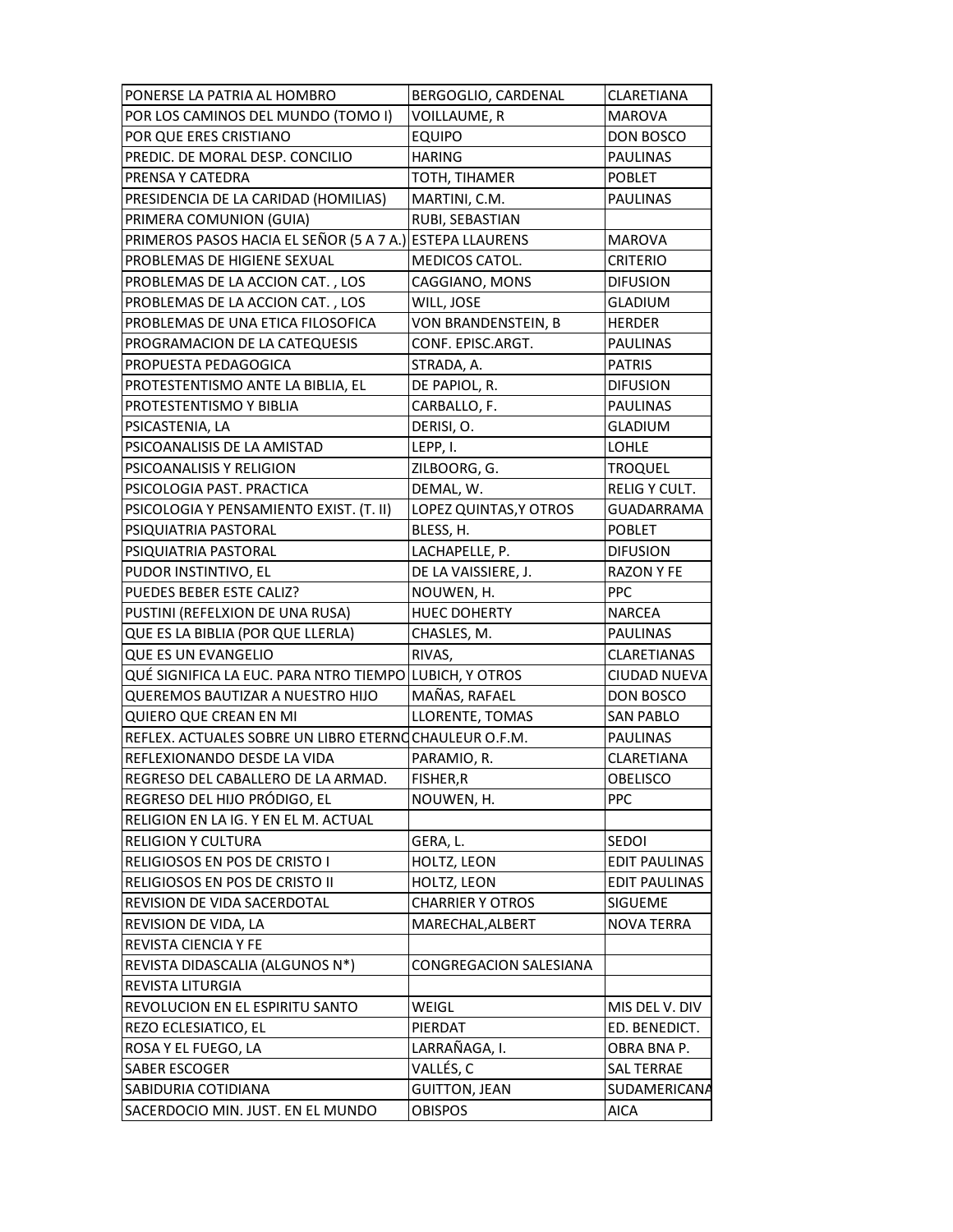| SACERDOCIO Y LAICADO                                             | CONGAR, I                  | <b>ESTELA</b>          |
|------------------------------------------------------------------|----------------------------|------------------------|
| SACERDOCIO, EL                                                   | SAN J CRISOSTOMO           | PAULINAS               |
| SACERDOTE DE HOY, EL                                             | SCHULTE, C. O.F.M          | PAX ET BONUM           |
| SACERDOTE Y SU FORMACION, EL                                     | ALONSO GONZALEZ, JL        | <b>MAROVA</b>          |
| SACERDOTE Y SU MINISTERIO, EL                                    | SUAREZ, FED.               | <b>RIALP</b>           |
| SALARIO FAMILIAR                                                 | FERNANDEZ POUSO, M         | <b>APIS</b>            |
| SALMOS COMENTADOS POR LA BIBLIA, LOS GUICHOU, P.                 |                            | SIGUEME                |
| SALMOS PARA LA VIDA                                              | LARRAÑAGA, I               | <b>SAN PABLO</b>       |
| SALTERIO, EL (STRAUB.                                            |                            | GUADALUPE              |
| SAN PABLO, VIDA, CARTAS, TEOLOGIA                                | RIVAS, L.H.                | <b>SAN BENITO</b>      |
| SANTA MISA, LA                                                   | ROPS, DANIEL               | <b>CARALT EDITOR</b>   |
| SANTA TERESA DE LISIEUX                                          | <b>KEATRING, JAMES</b>     | LUMEN                  |
| SANTIFICACION CRIT. EN NUESTRO TIEMPO                            | CENTRO ESTUDIOS ESP.       | TEOL. ESPIRT.          |
| SANTO TOMAS DE AQUINO                                            | GRABMANN                   | <b>CEPA</b>            |
| SANTORAL DE CADA DIA                                             | URBEL, FRAY JUSTO OSB      | <b>POBLET</b>          |
| SANTOS EVANGELIOS, LOS                                           |                            | PAULINAS               |
| SANTOS EVANGELIOS, LOS                                           |                            | <b>VERBO DIVINO</b>    |
| SANTOS EVANGELIOS, LOS (STRAUB. 1ed.)                            |                            | <b>SAN PABLO</b>       |
| SÉ SOBRIO                                                        | TOTH, TIHAMER              | POBLET                 |
| SE TRATA DE AMAR MUCHO                                           | TERESA DE JESUS            | PAULINAS               |
| SED LUZ (TOMO II CICLO PASCUAL)                                  | BAUR, B                    | <b>HERDER</b>          |
| <b>SEGUIR A CRISTO</b>                                           | DOSSIN, A                  | <b>PAULINAS</b>        |
| SEMANA SANTA (TOMO X)                                            | APOST. LIT. URUGUAY        | APOST. LIT. UR.        |
| SENDERO DE LA VIDA, EL                                           | <b>BILL</b>                | A.A                    |
| SER VOLUNTARIO, UN ESTADO DE VIDA                                | FALOLA, HNA ANA            | <b>SAN PABLO</b>       |
|                                                                  |                            |                        |
|                                                                  |                            |                        |
| SERVIDORES DE LA PALABRA                                         | OFIC. DEL LIBRO            | <b>CEA</b>             |
| SIERVOS DE CRISTO                                                | RAHNER, K.                 | <b>HERDER</b>          |
| SIERVOS DEL PUEBLO                                               | PABLO VI                   | <b>SIGUEME</b>         |
| SILABARIO SOCIAL                                                 | VALSECCHI, F.              |                        |
| SILABARIO SOCIAL (t.1)                                           | VALSECCHI                  |                        |
| SINODO 1.2.3                                                     |                            |                        |
| SITIO (MEDIT. PARA SACERDOTES)                                   | TOMASELLI, DON J. S.D.B    |                        |
| SOLO DE MUJER                                                    | DI GENARO, BEBA            |                        |
| SOLO EL ASOMBRA ADORA (MED. ADV Y NAVDIEGO DE JESÚS              |                            | MON. CRISTO O          |
| STA MARIA DE LA JUV. (MES DE MAYO)                               | <b>GARCIA-SALVE</b>        | MENSAJERO              |
| SU SANTIDAD (JUAN PABLO II)                                      | BERNSTEIN.POLITI           | <b>NORMA</b>           |
| SUBE CONMIGO                                                     | LARRAÑAGA, I               | <b>PAULINAS</b>        |
| SUBE CONMIGO                                                     | LARRAÑAGA, I.              | <b>SAN PABLO</b>       |
| <b>SUFRIR: PASA</b>                                              | MENAPACE, M.               | PATRIA GRANDE          |
| SUMA TEOLOGICA MORALIS (PRE. TOMO II)                            | NOLDIN SCHIMTT             |                        |
| SUMA TEOLOGICA MORALIS (SAC. TOMO III) NOLDIN SCHIMTT            |                            |                        |
| <b>SURCO</b>                                                     | <b>ESCRIVA DE BALAGUER</b> | LOGOS                  |
| TALLER DE NAZARET, EL                                            | ZENKLUSSEN, H.             |                        |
| TAMBIEN LOS LAICOS HACEN IGLESIA                                 | LOPEZ AREVALO              | <b>STUDIUM</b>         |
| TEOLOGIA DEL CELIB. VIRGINAL                                     | RAU, E. MONS               | <b>PLANTIN</b>         |
| TEOLOGIA ESP. ENCARNADA                                          | FERNANDEZ, VICTOR          | <b>SAN PABLO</b>       |
| <b>TEOLOGIA MORAL</b>                                            | ARREGUI                    |                        |
| <b>TEOLOGIA MORAL</b>                                            | MONTANCHEZ                 |                        |
| TEOLOGIA Y ESP. DEL SACERDOTE<br>TESORO DE LA JUVENTUD (TOMO 12) | DILLENSCHNEIDER, C         | SIGUEME<br>JACSON, ED. |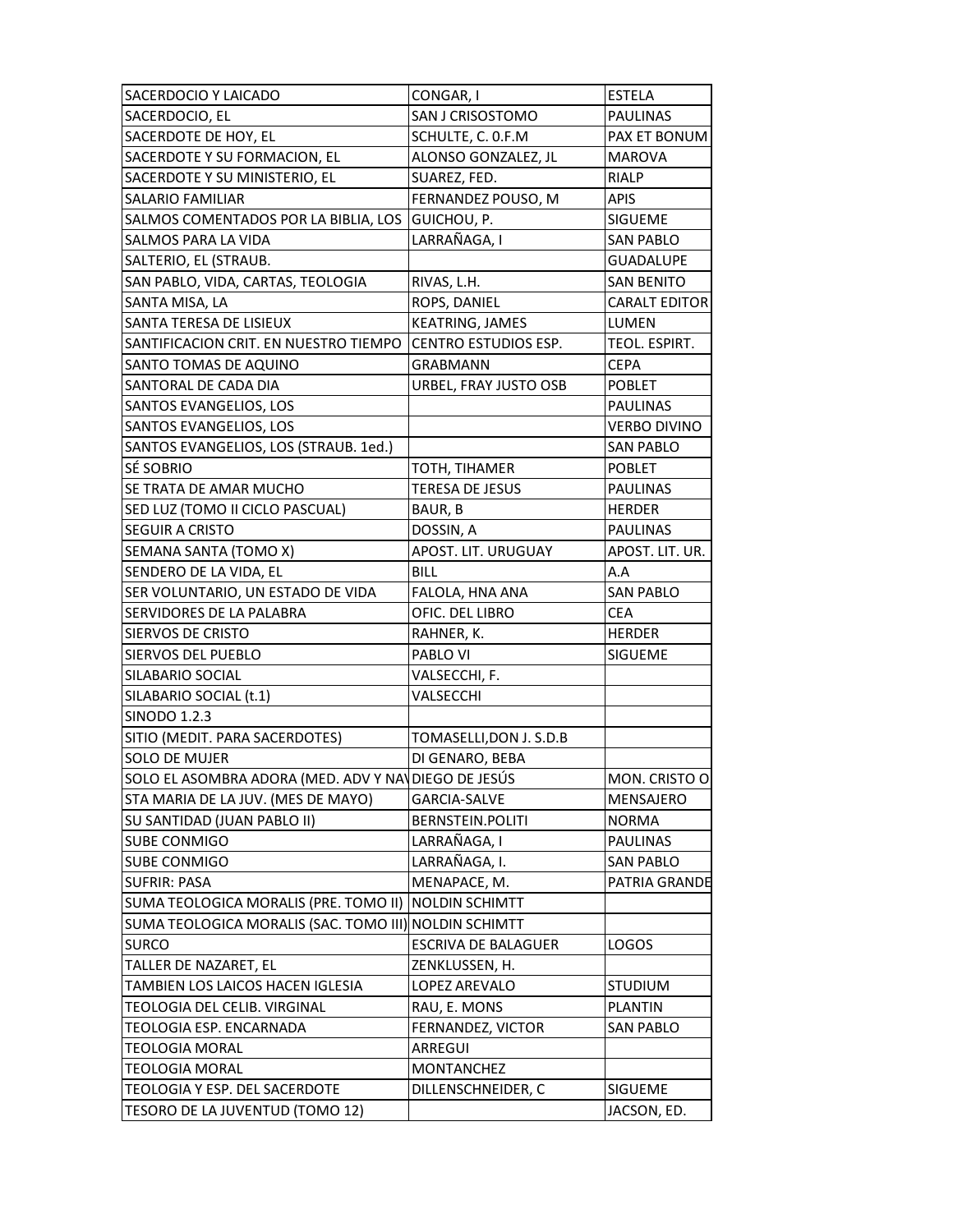| TESORO DE LA JUVENTUD (TOMO 14)                    |                                   | JACSON, ED.          |
|----------------------------------------------------|-----------------------------------|----------------------|
| TESORO DE LA JUVENTUD (TOMO 9)                     |                                   | JACSON, ED.          |
| TESTIGOS DE LA ESPERANZA (5*EDIC.)                 | VAN THUAN, N                      | CIUDAD NUEVA         |
| TESTIGOS DE LA LUZ (CONFIRMACION)                  | CASIELLO, B.                      | <b>GUADALUPE</b>     |
| TESTIMONIO, EXIGENCIA FUNDAMENTAL                  | GIL ATRIO, C.                     | <b>SIGUEME</b>       |
| <b>THEOLOGIA MORALIS</b>                           | LEHMKUHL                          |                      |
| <b>THEOLOGIA MORALIS</b>                           | <b>LEHMKUHL</b>                   |                      |
| TIEMPO PARA DIOS (GUIA DE ORACION)                 | PHILIPPE, J                       | <b>SAN PABLO</b>     |
| TIENDE TU ARCO                                     | MONTEVIDEO, A. (CAPCH)            | JUNTA NAC URU        |
| TOMANDO POR GUIA EL EVANGELIO                      | ALURRALDE, P                      | <b>PAULINAS</b>      |
| <b>TRACTATUS LOGICO-PHILOS.</b>                    | WITTGESTEIN, L                    | <b>ALIANZA</b>       |
| TRAD. DEL NUEVO MUNDO DE SDAS ESC.                 |                                   |                      |
| TRATADO DE SOCIOLOGIA CRISTIANA                    | <b>LLOVERA</b>                    | GILI                 |
| TRATO FAMILIAR CON DIOS, EL                        | SAN ALFSO DE LIGORIO              | <b>REDENTORISTAS</b> |
| TREINTA CARTAS SIN REMITE (cursillo)               | GALINDO, V.                       |                      |
| TRES ENFOQUES DE LITERATURA                        | <b>SORENSEN Y OTROS</b>           | <b>CARLOS PEREZ</b>  |
| TRES ETAPAS EN LA VIDA ESPIRITUAL                  | NOUWEN, H.                        | <b>PPC</b>           |
| TRES TENTAC. DEL APOST. MODERNO                    | DUMERY, HENRY                     | <b>FAX</b>           |
| <b>TRIUNFO</b>                                     | QUOIST, M                         | <b>ESTELA</b>        |
| TRIUNFO DE CRISTO, EL                              |                                   |                      |
| TU Y TU DIOS                                       | TOTH, TIHAMER<br><b>KENTENICH</b> | <b>POBLET</b>        |
|                                                    |                                   | <b>SINOPSIS</b>      |
| TURQUIA, PUERTA DE ORIENTE (TURISMO)               | TURHAN CAN                        | ORIENT               |
| UN FUEGO QUE ENCIENDE OTRO FUEGO                   | HURTADO, A. S.J.                  | <b>PAULINAS</b>      |
| UN SANTO PARA CADA DIA                             |                                   | LIBRO LAT.           |
| UNA RELIGION PARA NUESTRO TIEMPO                   | EVELY, L                          | <b>HINNENI</b>       |
| UNGIDOS PARA VIVIR EN LA FE (CAT CONF.)            | CARRASCO, J.                      | <b>SIGUEME</b>       |
| VALLE DE LA ESPERANZA                              | SANTOS GOMEZ,                     | <b>PAULINAS</b>      |
| VALOR DIVINO DE LO HUMANO, EL (17* ED.) URTEAGA, J |                                   | <b>RIALP</b>         |
| VALOR HUMANO DE LO SANTO                           | <b>BRUCKBERGER, P</b>             | <b>PATMOS</b>        |
| VALORES, LA OTRA LÓGICA                            | ROCHA Y OTROS                     | <b>SAN PABLO</b>     |
| VEINTE ENCUENTROS CON FRANCISCO                    | JAMUT, G.                         | <b>MATER</b>         |
| VEN, SE LUZ (CARTAS PRIVADAS)                      | MADRE TERESA DE CALC.             | <b>BOOKET</b>        |
| VENGA A NOS EL TU REINO                            | TOTH, TIHAMER                     | <b>POBLET</b>        |
| VERDADERA COMIDA, LA (EUCARISTIA)                  | FABING, SJ                        | PAULINAS             |
| <b>VIA CRUCIS</b>                                  | <b>ESCRIVA DE BALAGUER</b>        | RIALP                |
| VIDA DE JESUCRISTO                                 | MEZZACASA, SDB                    | ED. DON BOSCO        |
| VIDA DE JESUS                                      | SALGADO, PLINIO                   | <b>POBLET</b>        |
| VIDA DE LA FE                                      | <b>GUARDINI, R</b>                | LUMEN                |
| VIDA DE PERFECCION EN LA IG,LA                     | AGUILAR, F.S.                     | COCULSA              |
| VIDA EN LA PAZ DEL CLAUSTRO, LA                    | ROJO, AGUST.                      | LUZ                  |
| VIDA RELIG. A LA LUZ DEL VAT II                    | CASTRO O.P                        | <b>STUDIUM</b>       |
| VIRGEN DE GUADALUPE, LA                            |                                   |                      |
| VIRGEN DE NUESTRO SI MISIONERO                     | <b>ESQUERDA BIFET</b>             | <b>GUADALUPE</b>     |
| <b>VIVIR CON CRISTO</b>                            | DOSSIN, A                         | PAULINAS             |
| VIVIR EN EL HOY DE DIOS                            | SCHUTZ (P. DE TAIZE)              | ESTELA               |
| VIVIR, AMAR Y APRENDER                             | <b>BUSCAGLIA, LEO</b>             | <b>EMECE</b>         |
| VOCACION RELIG. VOCACION DE IGLESIA                | TILLARD                           | DESCLEÉ DE B.        |
| <b>VOCES</b>                                       | VINELLI, ANDREA                   |                      |
| <b>VOCES DE MEDITACION</b>                         | <b>RUHAMA</b>                     |                      |
| <b>VOLVIENDO A LAS FUENTES (CURSILLOS)</b>         | MONTEAGUDO, A.                    | DE COLORES           |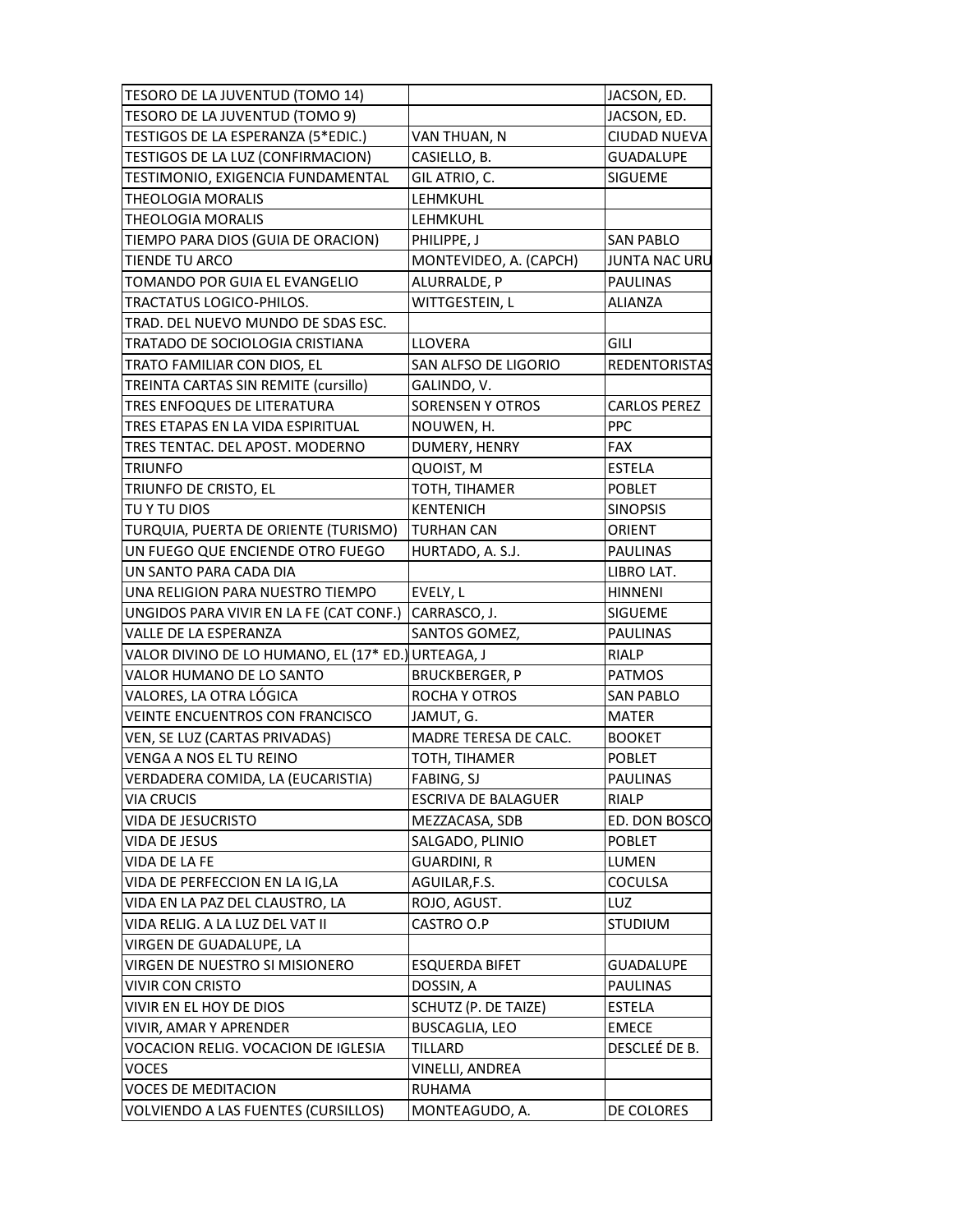| Y LA BIBLIA TENÍA RAZÓN            | KELLER, W.        | OMEGA            |
|------------------------------------|-------------------|------------------|
| Y VOSOTROS QUIEN DESIS QUE SOY YO? | CEA JUB. AÑO 2000 | OFICINA LIBRO    |
| YOUCAT                             | <b>SANTA SEDE</b> | <b>ENCUENTRO</b> |
| YOUCAT                             |                   |                  |
|                                    |                   |                  |
|                                    |                   |                  |
|                                    |                   |                  |
|                                    |                   |                  |
|                                    |                   |                  |
|                                    |                   |                  |
|                                    |                   |                  |
|                                    |                   |                  |
|                                    |                   |                  |
|                                    |                   |                  |
|                                    |                   |                  |
|                                    |                   |                  |
|                                    |                   |                  |
|                                    |                   |                  |
|                                    |                   |                  |
|                                    |                   |                  |
|                                    |                   |                  |
|                                    |                   |                  |
|                                    |                   |                  |
|                                    |                   |                  |
|                                    |                   |                  |
|                                    |                   |                  |
|                                    |                   |                  |
|                                    |                   |                  |
|                                    |                   |                  |
|                                    |                   |                  |
|                                    |                   |                  |
|                                    |                   |                  |
|                                    |                   |                  |
|                                    |                   |                  |
|                                    |                   |                  |
|                                    |                   |                  |
|                                    |                   |                  |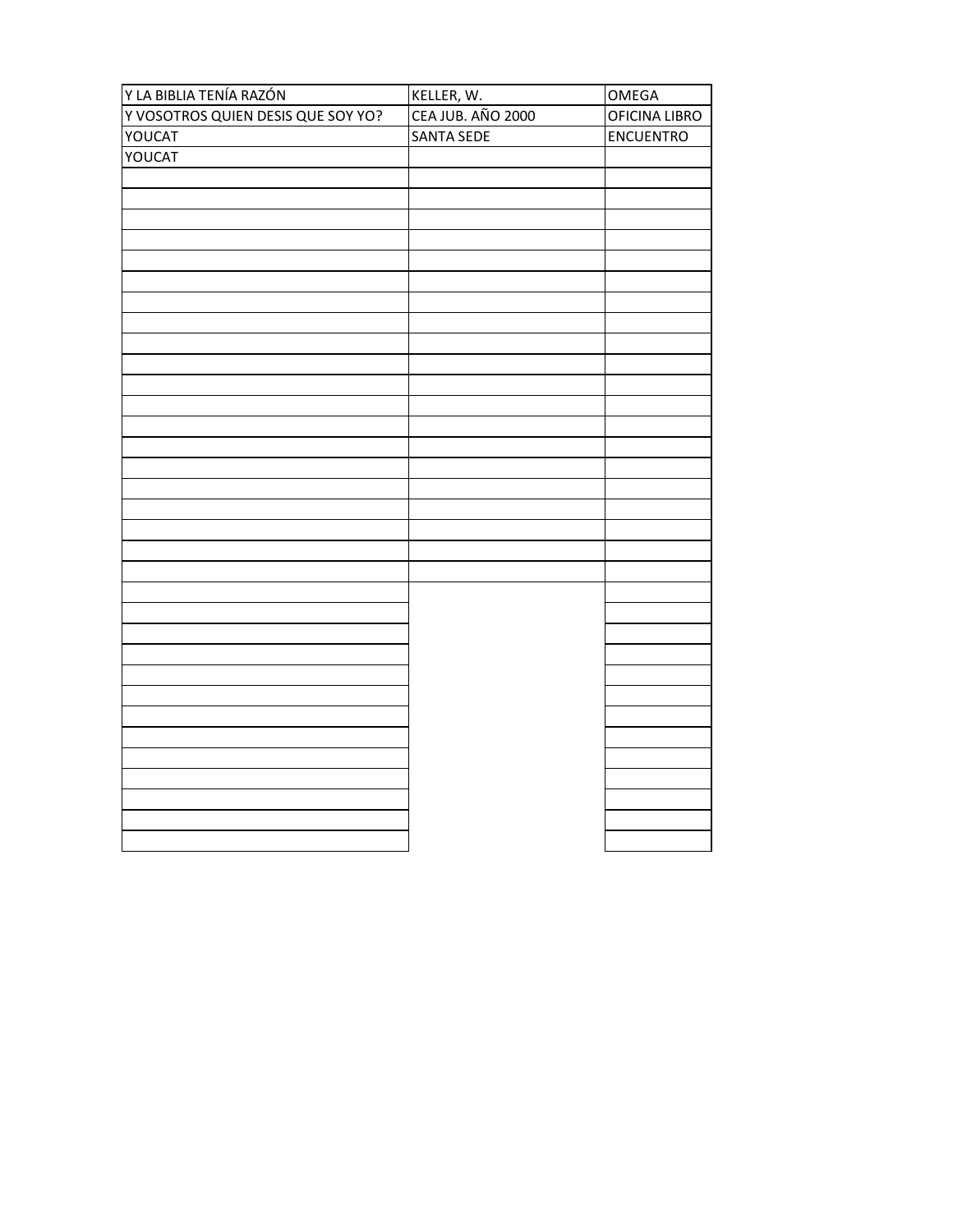| AÑO                  | <b>UBICAC</b>  | OBSERV.        |
|----------------------|----------------|----------------|
|                      | <b>MESITA</b>  |                |
| 1951 A4              |                |                |
| 1961 A4              |                |                |
|                      | A <sub>5</sub> |                |
|                      | A <sub>5</sub> |                |
| 1975 A4              |                | <b>FOLLETO</b> |
|                      | C <sub>2</sub> | <b>FOLLETO</b> |
|                      | A <sub>2</sub> |                |
| 1939 A4              |                |                |
| 1994 C1              |                |                |
| 1986 C1              |                |                |
|                      | A4             |                |
| 2008 A4              |                |                |
| 2002 C4              |                |                |
| 1983 A4              |                | <b>FOLLETO</b> |
|                      | C <sub>5</sub> | <b>FOLLETO</b> |
| 1983 B2              |                |                |
| 1882 C3              |                |                |
| 1882 C3              |                |                |
| 1882 C3              |                |                |
| 1882 C3              |                |                |
| 1882 C3              |                |                |
| 1882 C3              |                |                |
| 1882 C3              |                |                |
| 1882 C3              |                |                |
| 1882 C3              |                |                |
| 1882 C3              |                |                |
| 1882 C3              |                |                |
| 1882 C3              |                |                |
| 1984 A3              |                |                |
| 1947 A4              |                |                |
| 1948 A4              |                |                |
| 1948 A4              |                |                |
| 1948 A4              |                |                |
| 1948 A4              |                |                |
| 1948 A4              |                |                |
| 2001 A2              |                |                |
|                      | <b>MESITA</b>  |                |
| 1971 B1              |                |                |
| 1979 C2              |                |                |
| J/AG2016             | A1             |                |
| MA/2018              | A <sub>1</sub> |                |
| E/AB2018             | A1             |                |
| NOV/D.2018 A1        |                |                |
| Jun-14 A1            |                |                |
| Jul-14 A1<br>1972 C2 |                |                |
|                      | C <sub>5</sub> |                |
|                      | C <sub>5</sub> |                |
|                      |                |                |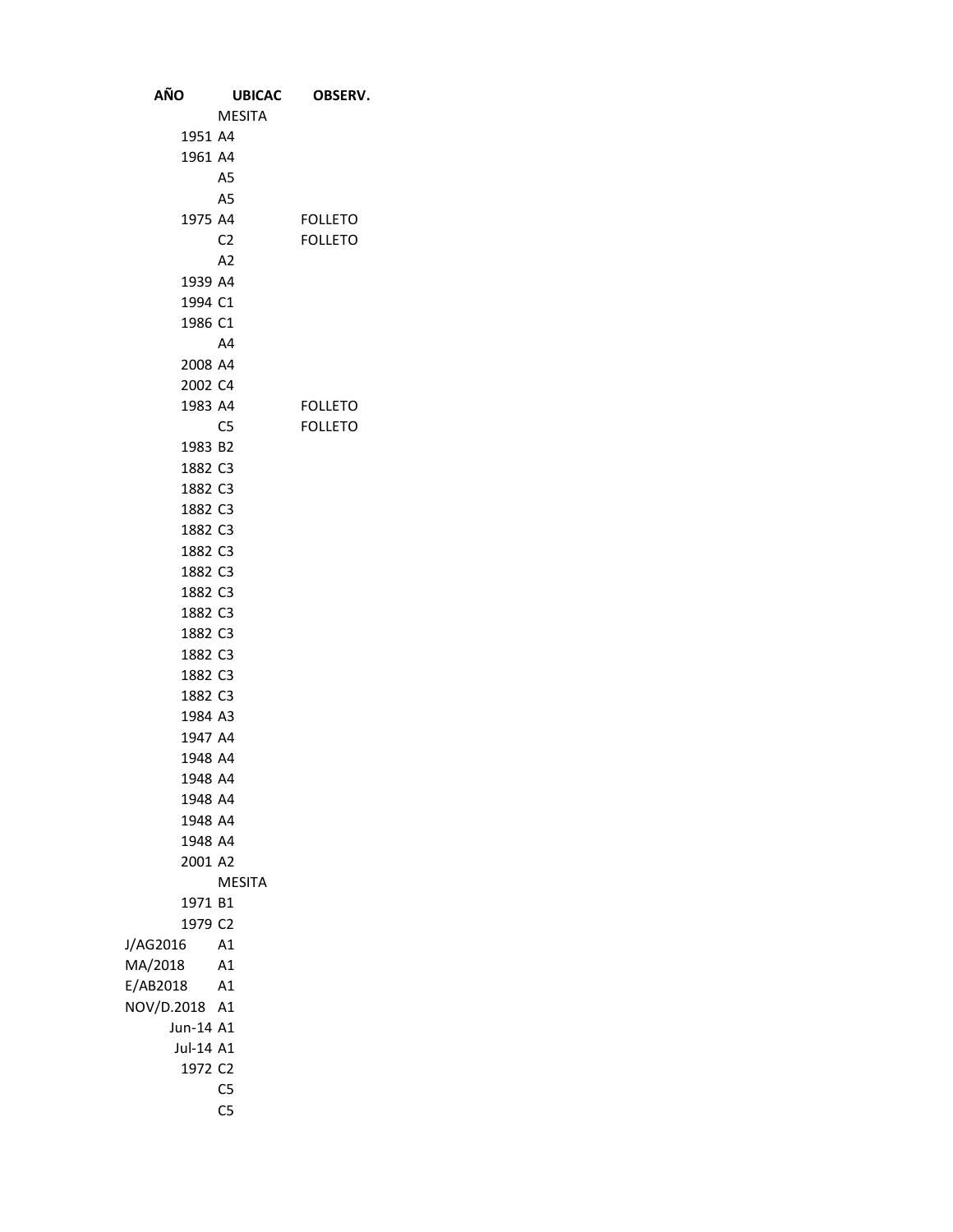|         | C <sub>5</sub> |                   |
|---------|----------------|-------------------|
|         | C <sub>5</sub> |                   |
|         | C <sub>5</sub> |                   |
|         | C <sub>5</sub> |                   |
|         |                |                   |
|         | C <sub>5</sub> |                   |
| 1994 C3 |                | 9* ED.            |
|         | <b>MESITA</b>  |                   |
|         | A1             | <b>FOLLLETOS</b>  |
| 2001 A2 |                |                   |
| 2001 A2 |                |                   |
| 1995 C2 |                |                   |
| 1981 B1 |                |                   |
| 2001 A4 |                |                   |
| 2007 A2 |                |                   |
| 1974 B5 |                |                   |
|         | <b>MESITA</b>  |                   |
| 2012 A3 |                |                   |
| 1992 A3 |                |                   |
| 1992 A3 |                |                   |
| 1993 A3 |                |                   |
| 1932 B5 |                |                   |
|         | C <sub>4</sub> |                   |
| 1953 C4 |                |                   |
| 1984 C4 |                |                   |
| 2012 C1 |                |                   |
| 1965 C4 |                |                   |
| 1960 A4 |                | <b>FOLLETO</b>    |
| 1965 C4 |                |                   |
| 1979 C2 |                |                   |
| 1977 C3 |                | 6* ED.            |
| 1964 C2 |                |                   |
|         | C <sub>5</sub> | <b>FOLLETOS</b>   |
| 1962 C4 |                |                   |
|         | C <sub>5</sub> | TOMO <sub>2</sub> |
| 1998 A2 |                |                   |
| 1991 B2 |                |                   |
| 1945 B5 |                |                   |
|         | <b>B2</b>      |                   |
| 2005 A4 |                |                   |
|         | B3             |                   |
|         | B3             |                   |
| 1973    | A <sub>3</sub> |                   |
| 1998 C1 |                |                   |
| 1975 A3 |                |                   |
| 1996 A3 |                |                   |
| 1959 B1 |                |                   |
| 1968 A1 |                |                   |
| 2004 B5 |                |                   |
| 2010 A2 |                |                   |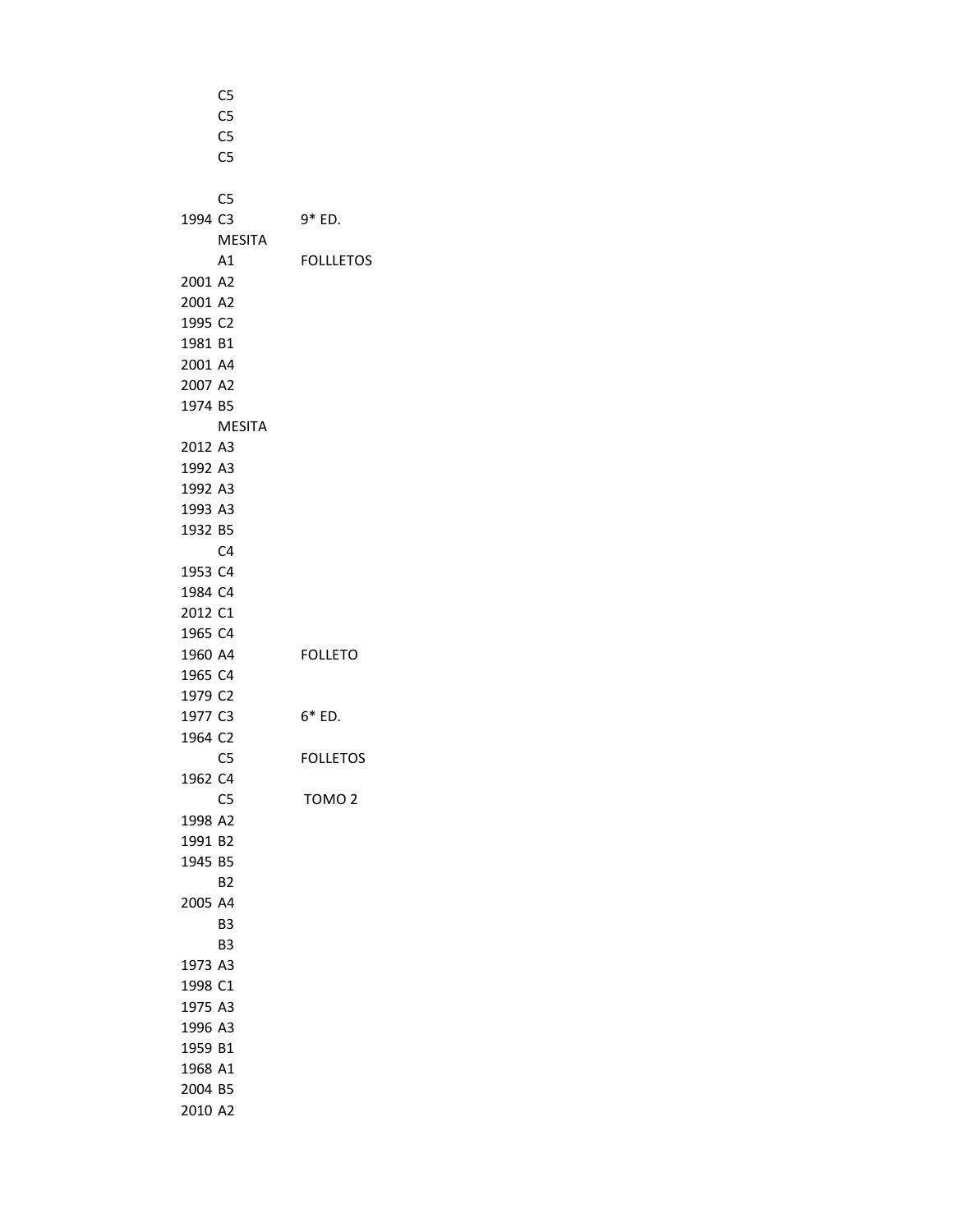| 2000 A2             |    |                  |
|---------------------|----|------------------|
| 1984 A2             |    |                  |
| 1968 C4             |    |                  |
| 2001 A4             |    |                  |
| 2001 B5             |    | <b>FOLLETO</b>   |
| 1975 C4             |    |                  |
| 1975 A3             |    |                  |
| 1963 C4             |    |                  |
| 1942 B6             |    |                  |
| 1961 C4             |    |                  |
| 1962 C4             |    |                  |
| 1942 B6             |    |                  |
| 1944 B6             |    |                  |
| 1943 B6             |    |                  |
| 1943 B6             |    |                  |
| 1963 C4             |    |                  |
| 1999 C1             |    |                  |
|                     | A1 | <b>FOLLETO</b>   |
| 1942 B6             |    |                  |
| 1946 B2             |    |                  |
|                     | Α1 | <b>FOLLETO</b>   |
| 1994 A2             |    |                  |
| 1958 C5             |    |                  |
| 1957 C5             |    | FOLLETO          |
| 1957 C5             |    | <b>FOLLETO</b>   |
| 1959 C5             |    | <b>FOLLETO</b>   |
| 1959 C5             |    | <b>FOLLETO</b>   |
| 1968 C4             |    |                  |
| 1986 C5             |    |                  |
| 2015 A2             |    |                  |
| 1952 B2             |    |                  |
| 2006 C2             |    |                  |
| 1950 B2             |    |                  |
| 1944 B2             |    |                  |
|                     |    |                  |
| 1951 C3             | B2 |                  |
| 1942 A4             |    |                  |
| 1980 C2             |    |                  |
|                     |    |                  |
| 1994 C2             |    |                  |
| 1984 C3             |    |                  |
| 2006 A2             |    |                  |
| 1972 A2             |    |                  |
| 1983 C <sub>2</sub> |    |                  |
|                     | Α1 | <b>FOLLLETOS</b> |
| 1958 A4             |    |                  |
| 2002 A2             |    |                  |
| 1976 A4             |    |                  |
| 1974 C4             |    |                  |
| 1987 A1             |    | <b>FOLLETO</b>   |
| 1995 C1             |    |                  |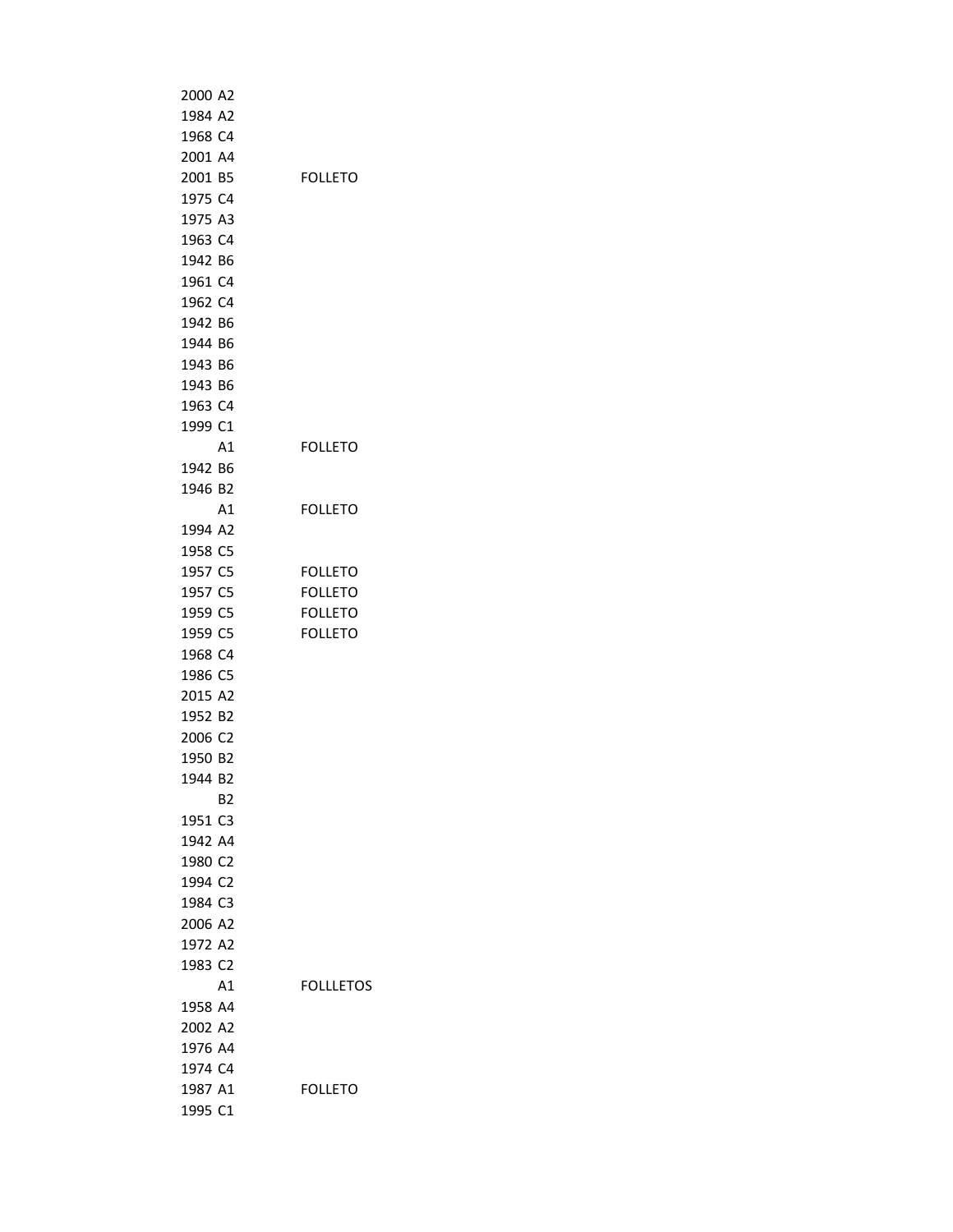| 1991?     | 2003 C5<br>1965 A1<br>1987 C4<br>1962 C4<br>1969 C4<br>1962 C5<br>1953 A1<br>1952 B1<br>1961 B1<br>1967 B1<br>1968 A3 | C <sub>4</sub>          | TOMO 1<br>$2*$ AÑO |
|-----------|-----------------------------------------------------------------------------------------------------------------------|-------------------------|--------------------|
|           | 1979 A3                                                                                                               |                         |                    |
|           | 1959 A1                                                                                                               |                         | VOL. 3             |
|           | 1970 A4                                                                                                               |                         | <b>FOLLETO</b>     |
|           |                                                                                                                       | C <sub>4</sub>          |                    |
|           | 1967 A1                                                                                                               |                         |                    |
|           |                                                                                                                       | B3<br><b>D EN CAJAS</b> |                    |
| 1890/2000 |                                                                                                                       |                         |                    |
|           | 1947 A4                                                                                                               | A1                      |                    |
|           |                                                                                                                       | C <sub>4</sub>          | <b>FOLLETO</b>     |
|           |                                                                                                                       |                         |                    |
|           | 1981 A3                                                                                                               |                         |                    |
|           | 1992 A3                                                                                                               |                         |                    |
|           | 1948 B1                                                                                                               |                         |                    |
|           | 1983 C2                                                                                                               |                         |                    |
|           | 2006 B5                                                                                                               |                         |                    |
|           | 1985 B1                                                                                                               |                         |                    |
|           | 1971 B1                                                                                                               |                         |                    |
|           | 2009 C2                                                                                                               |                         |                    |
|           | 1968 C4                                                                                                               |                         |                    |
|           | 1964 C4                                                                                                               |                         |                    |
|           | 1964 C4                                                                                                               |                         |                    |
|           | 1998 C1                                                                                                               |                         |                    |
|           | 1964 B1                                                                                                               |                         |                    |
|           | 1985 B1                                                                                                               |                         |                    |
|           | 1923 B5                                                                                                               |                         |                    |
|           | 1974 C3                                                                                                               |                         |                    |
|           | 2004 C2                                                                                                               |                         | <b>FOLLETO</b>     |
|           |                                                                                                                       | B3                      |                    |
|           |                                                                                                                       | C4                      |                    |
|           | 1964 C5                                                                                                               |                         |                    |
|           | 1964 C5                                                                                                               |                         |                    |
|           | 1964 C5                                                                                                               |                         |                    |
|           | 1961 C2                                                                                                               |                         |                    |
|           | 1998 B5                                                                                                               |                         |                    |
|           | 1978 B5                                                                                                               |                         |                    |
|           | 1937                                                                                                                  | B <sub>2</sub>          |                    |
|           |                                                                                                                       | <b>MESITA</b>           |                    |
|           | 2016                                                                                                                  | A2                      |                    |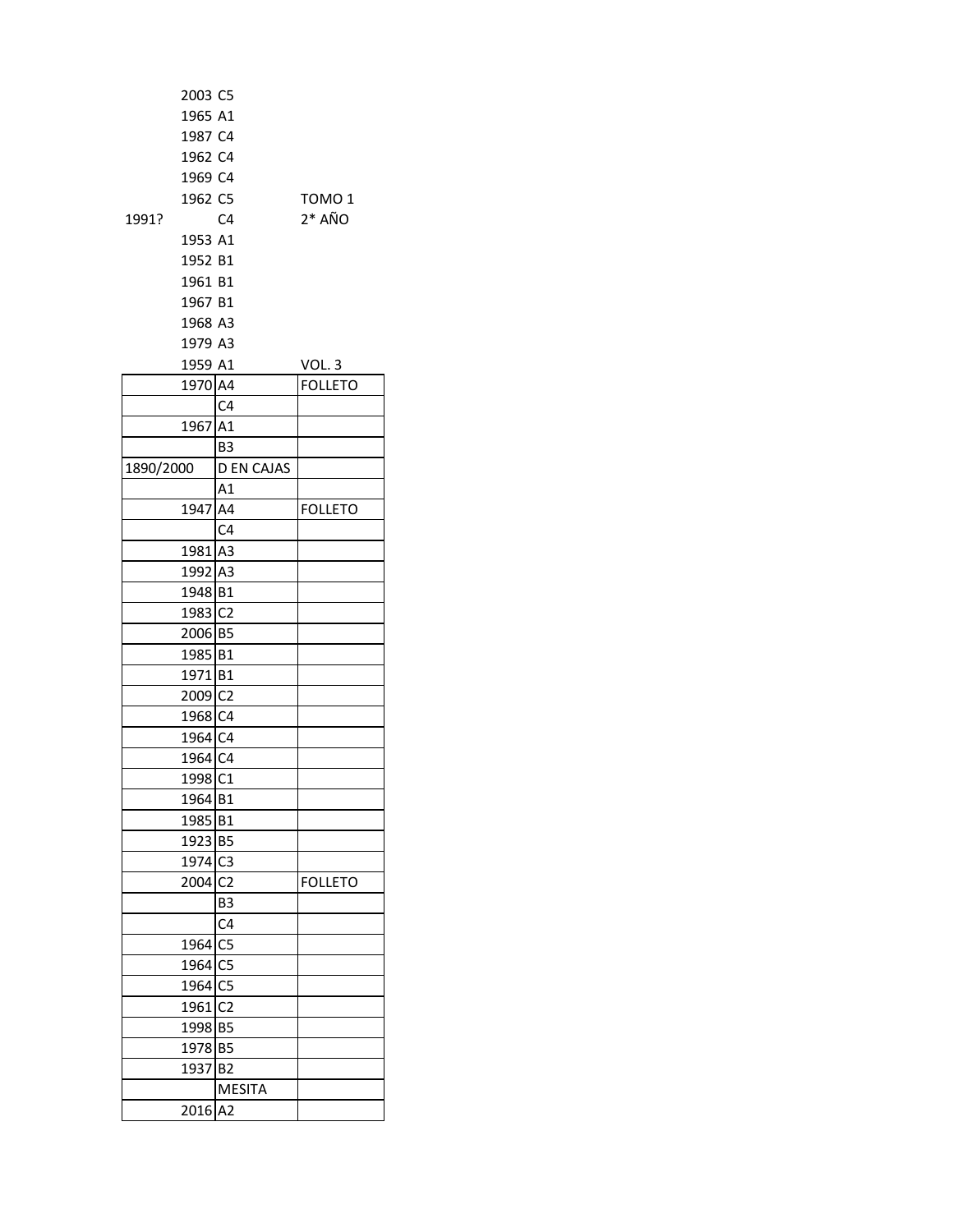| 1943 C5             |                |                   |
|---------------------|----------------|-------------------|
| 2006 A2             |                |                   |
| 1980 C3             |                |                   |
|                     | B <sub>2</sub> |                   |
| 1943 B6             |                |                   |
| 1971 A1             |                |                   |
| 1951 A3             |                |                   |
| 1944 C4             |                |                   |
| 2000 A2             |                |                   |
| 1988 A2             |                |                   |
| 1976 C2             |                |                   |
| 1988 C1             |                |                   |
| 1983 C4             |                |                   |
| 2012 A2             |                |                   |
| 1968 C4             |                |                   |
| 1947 B2             |                |                   |
| 1981 B2             |                |                   |
|                     |                |                   |
| 1967 B2             |                |                   |
| 1956 B2             |                |                   |
| 1978 C3             |                |                   |
| 1950 A 1            |                |                   |
| 1952 A 1            |                |                   |
| 2013 C3             |                |                   |
| 2016 C1             |                |                   |
| 1967 B5             |                |                   |
|                     |                |                   |
| 1976 C2             |                |                   |
|                     | C <sub>4</sub> | <b>FOLLETO</b>    |
| 1953 A3             |                |                   |
| 1962 B1             |                |                   |
| 1978 C1             |                |                   |
| 1986 C2             |                | <b>FOLLETO</b>    |
|                     | <b>B2</b>      |                   |
|                     | B2             |                   |
| 2007 A2             |                |                   |
| 1995 C1             |                |                   |
| 1941 B1             |                |                   |
| 1953 B1             |                |                   |
| 1970 C4             |                |                   |
| 2000 A1             |                |                   |
| 1985 A1             |                |                   |
| 1930 B5             |                |                   |
| 1977 C5             |                | TOMO <sub>3</sub> |
| 1958 B5             |                |                   |
| 2005 C1             |                |                   |
| 2005 C1             |                |                   |
| 2007 C1             |                |                   |
| 2007 C1             |                |                   |
| 1998 C <sub>2</sub> |                |                   |
| 1975 C4             |                |                   |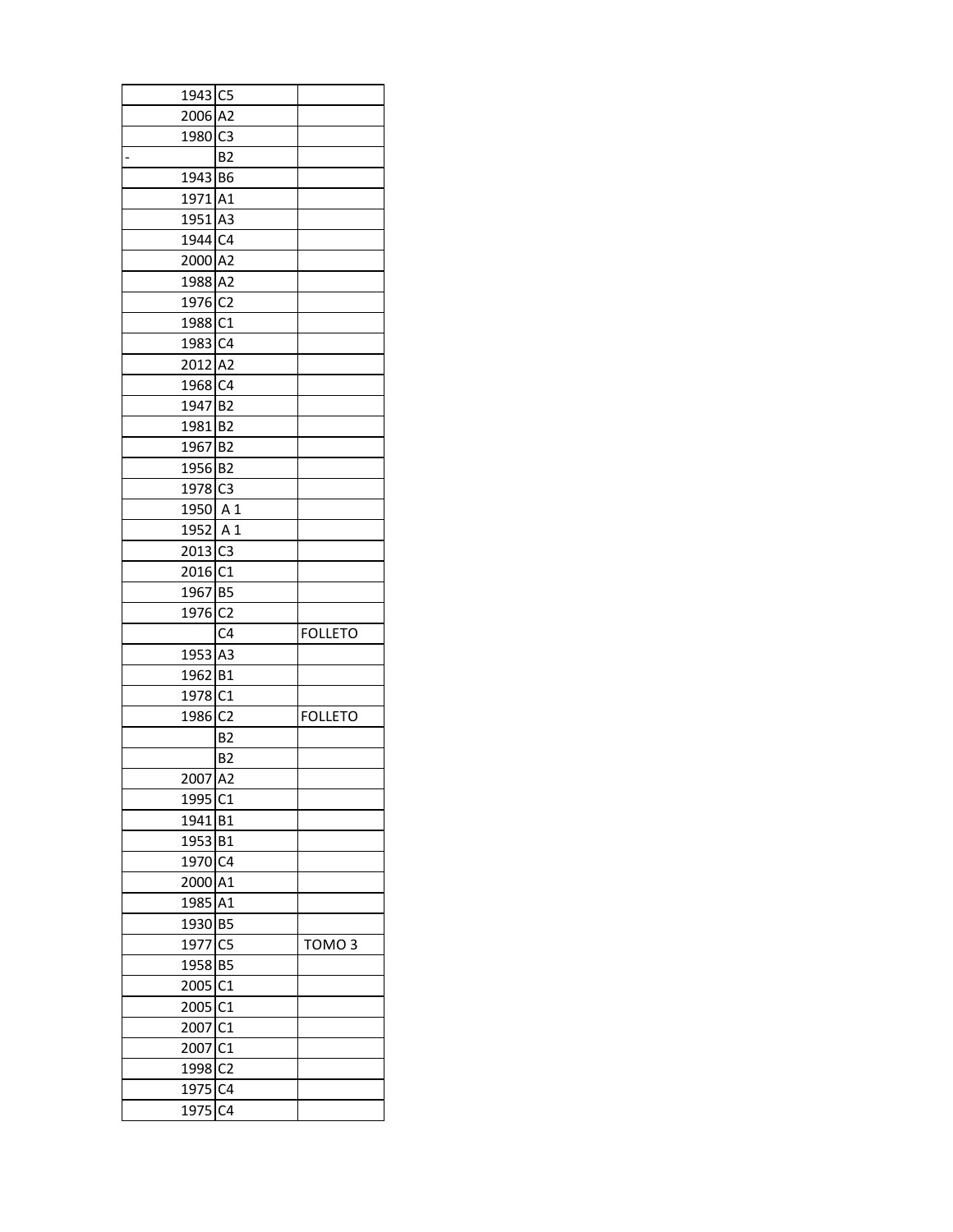| 1988 C1             |                |                  |
|---------------------|----------------|------------------|
| 1989 C1             |                |                  |
| 1990 C1             |                |                  |
| 1991 C1             |                |                  |
| 1945 A4             |                |                  |
| 1966 C4             |                |                  |
| 1965 C3             |                |                  |
| 1993 B5             |                |                  |
| 2004 A2             |                |                  |
| 1925 C1             |                |                  |
| 1957 B5             |                |                  |
| 1974 A2             |                |                  |
| 1963 C3             |                |                  |
| 2000 <sub>C2</sub>  |                |                  |
| 1978 C1             |                |                  |
| 1945 B2             |                |                  |
| 1972 C <sub>2</sub> |                |                  |
| 1962 C4             |                |                  |
| 1944 C4             |                |                  |
| 1972 <sub>IC2</sub> |                |                  |
|                     | <b>MESITA</b>  |                  |
| 1972 C4             |                |                  |
| 1978 A2             |                |                  |
| 2014 A2             |                |                  |
| 1999 A2             |                |                  |
| 2001 C <sub>2</sub> |                |                  |
| 1957 B1             |                |                  |
| 1957 B1             |                |                  |
| 1957 B1             |                |                  |
| 1957 B1             |                |                  |
| 1942 C5             |                |                  |
| 1961 C4             |                | <b>FOLLETO</b>   |
| 1945 C4             |                |                  |
| 1942 B <sub>2</sub> |                |                  |
| 1986                | C <sub>2</sub> |                  |
| 1942 B2             |                |                  |
| 1990 C1             |                |                  |
| 1945 A4             |                |                  |
| 1961 B1             |                |                  |
| 1945                | A1             |                  |
| 2002 C <sub>2</sub> |                |                  |
| 2010                | A <sub>2</sub> |                  |
|                     | A1             | <b>FOLLLETOS</b> |
| 1954                | <b>B5</b>      |                  |
| 1937 B5             |                |                  |
| 1996 <sub>C2</sub>  |                |                  |
| 1978 C4             |                |                  |
| 1944 C5             |                |                  |
| 1940                | B <sub>6</sub> |                  |
| 1940                | B6             |                  |
|                     |                |                  |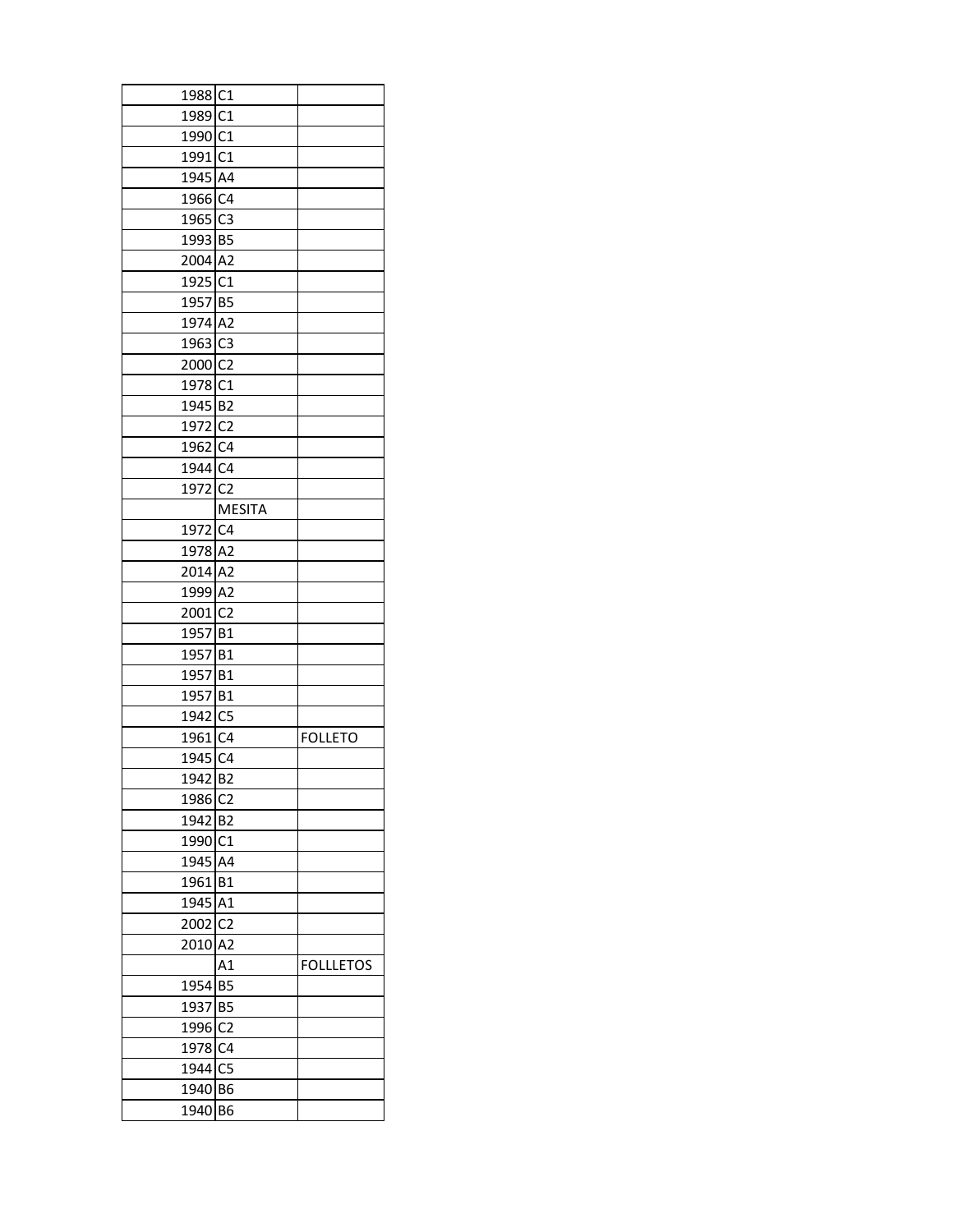| 1940 B6             |                |                  |
|---------------------|----------------|------------------|
| 1940 B6             |                |                  |
| 1940 B6             |                |                  |
| 1940 B6             |                |                  |
| 2007 A2             |                | <b>FOLLLETOS</b> |
| 2003 C1             |                |                  |
|                     | A1             | <b>FOLLLETOS</b> |
| 1964 B1             |                |                  |
| 1989 B1             |                | <b>FOLLETO</b>   |
| 1974 C4             |                |                  |
| 1952 B2             |                |                  |
|                     | A <sub>1</sub> | <b>FOLLLETOS</b> |
|                     | B <sub>3</sub> |                  |
| 1972 C5             |                |                  |
| 1978 C5             |                |                  |
| 1986 C5             |                |                  |
| 1944 B5             |                |                  |
| 1941 B5             |                |                  |
| 1959 B5             |                |                  |
| 1942 B5             |                |                  |
| 1940 A4             |                |                  |
| 1957 C4             |                |                  |
| 1942 B6             |                |                  |
| 1980 A2             |                |                  |
| 1967 C5             |                |                  |
| 1992 C1             |                |                  |
| 1989 C1             |                |                  |
| 1995 A2             |                |                  |
| 2004 C <sub>2</sub> |                |                  |
| 1973 C <sub>2</sub> |                |                  |
|                     | B <sub>5</sub> |                  |
| 1953 A3             |                |                  |
| 2006 A2             |                |                  |
| 1942 B6             |                |                  |
| 1958 A3             |                |                  |
| 2005 A2             |                |                  |
| 1986 <sub>C2</sub>  |                |                  |
| 1941 B2             |                |                  |
| 2007                | A <sub>2</sub> | <b>FOLLETOS</b>  |
|                     |                |                  |
| 1962 C3             |                |                  |
| 1962 C3             |                |                  |
| 1999 C1             |                |                  |
| 1996                | A <sub>2</sub> |                  |
|                     | <b>B5</b>      | <b>FOLLETO</b>   |
| 1991                | C <sub>3</sub> |                  |
| 1991 A2             |                |                  |
| 1974 B5             |                |                  |
| 1981                | A2             |                  |
| 1945                | <b>B1</b>      |                  |
|                     |                |                  |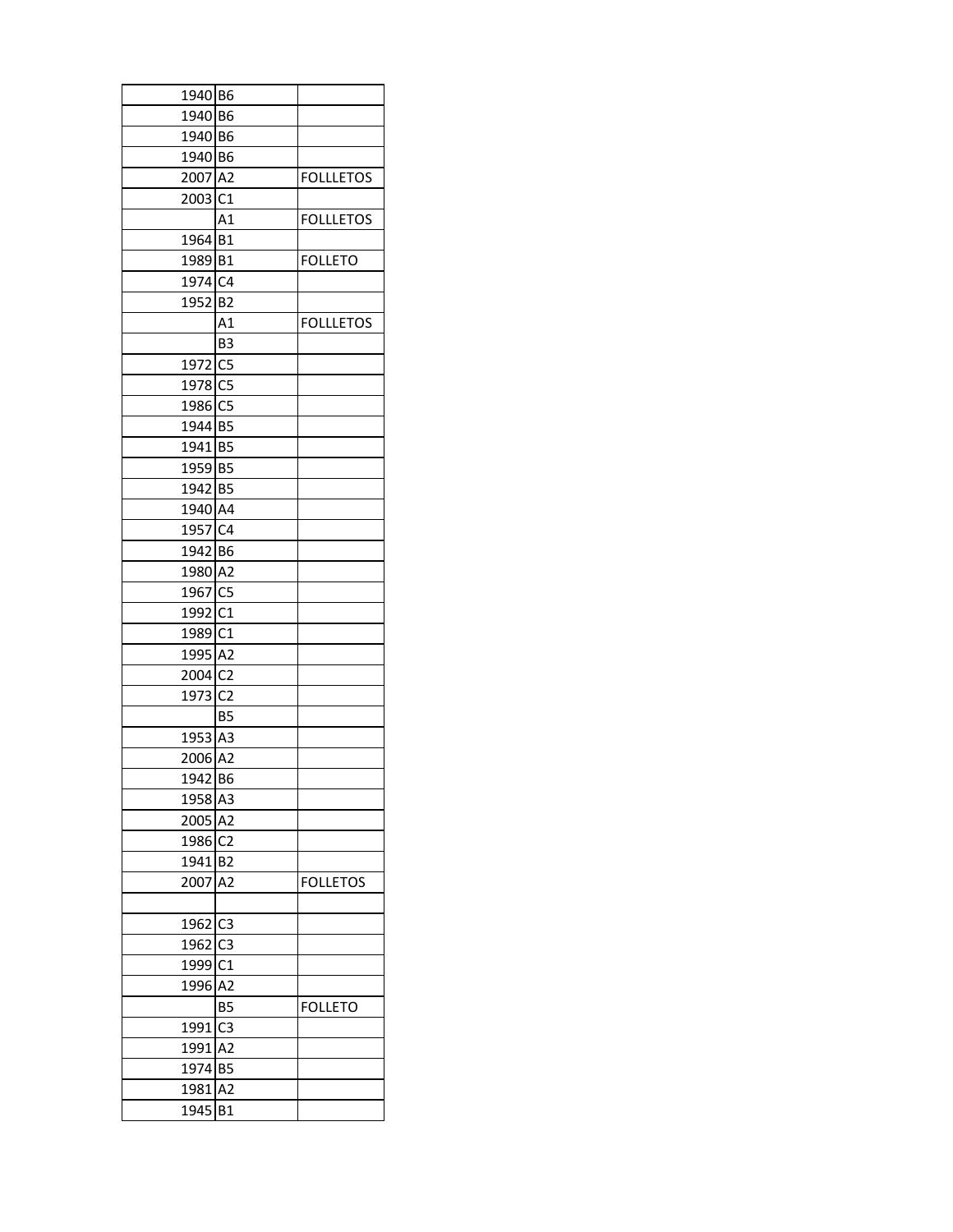| 1943 C3             |                |                 |
|---------------------|----------------|-----------------|
| 2009 C2             |                |                 |
| 1965 A4             |                |                 |
| 1986 A4             |                |                 |
|                     | A <sub>2</sub> |                 |
| 1987 C2             |                | <b>FOLLETO</b>  |
| 1997 B6             |                |                 |
|                     | A5             |                 |
|                     | A5             |                 |
| 1956 B1             |                |                 |
|                     | C <sub>3</sub> |                 |
| 1958 A4             |                |                 |
| 2000 A2             |                |                 |
| 2011 A4             |                |                 |
| 1947 B1             |                |                 |
|                     |                |                 |
| 1941 A4             |                |                 |
| 2013 B1             |                | <b>FOLLETO</b>  |
| 1972 B5             |                |                 |
| 2005 A2             |                |                 |
| 1960 C5             |                |                 |
| 1961 C5             |                |                 |
| 1948 A2             |                |                 |
| 2012 A2             |                |                 |
| 1940 C3             |                |                 |
| 1998 C1             |                |                 |
| 1943 A1             |                |                 |
| 1951 B5             |                |                 |
| 1961 B5             |                |                 |
| 1956 B1             |                |                 |
| 2015 C1             |                |                 |
| 1993/1994           | C <sub>6</sub> |                 |
| 1944 B6             |                |                 |
| 1984 C3             |                |                 |
| 2013 C <sub>2</sub> |                |                 |
|                     | B3             |                 |
| 1986                | C1             |                 |
| 1965 C5             |                |                 |
| 1964 C4             |                |                 |
| 1957 C4             |                |                 |
|                     | Α1             | <b>FOLLETO</b>  |
| 1945                | C <sub>4</sub> |                 |
| 1942                | B <sub>2</sub> |                 |
| 1942                | B <sub>2</sub> |                 |
|                     | A2             | <b>FOLLETOS</b> |
| 2015                | A <sub>2</sub> |                 |
| 1943 C5             |                |                 |
| 1945 A4             |                |                 |
| 1994 A2             |                |                 |
| 1947                | A <sub>3</sub> |                 |
| 1969                | C <sub>5</sub> |                 |
|                     |                |                 |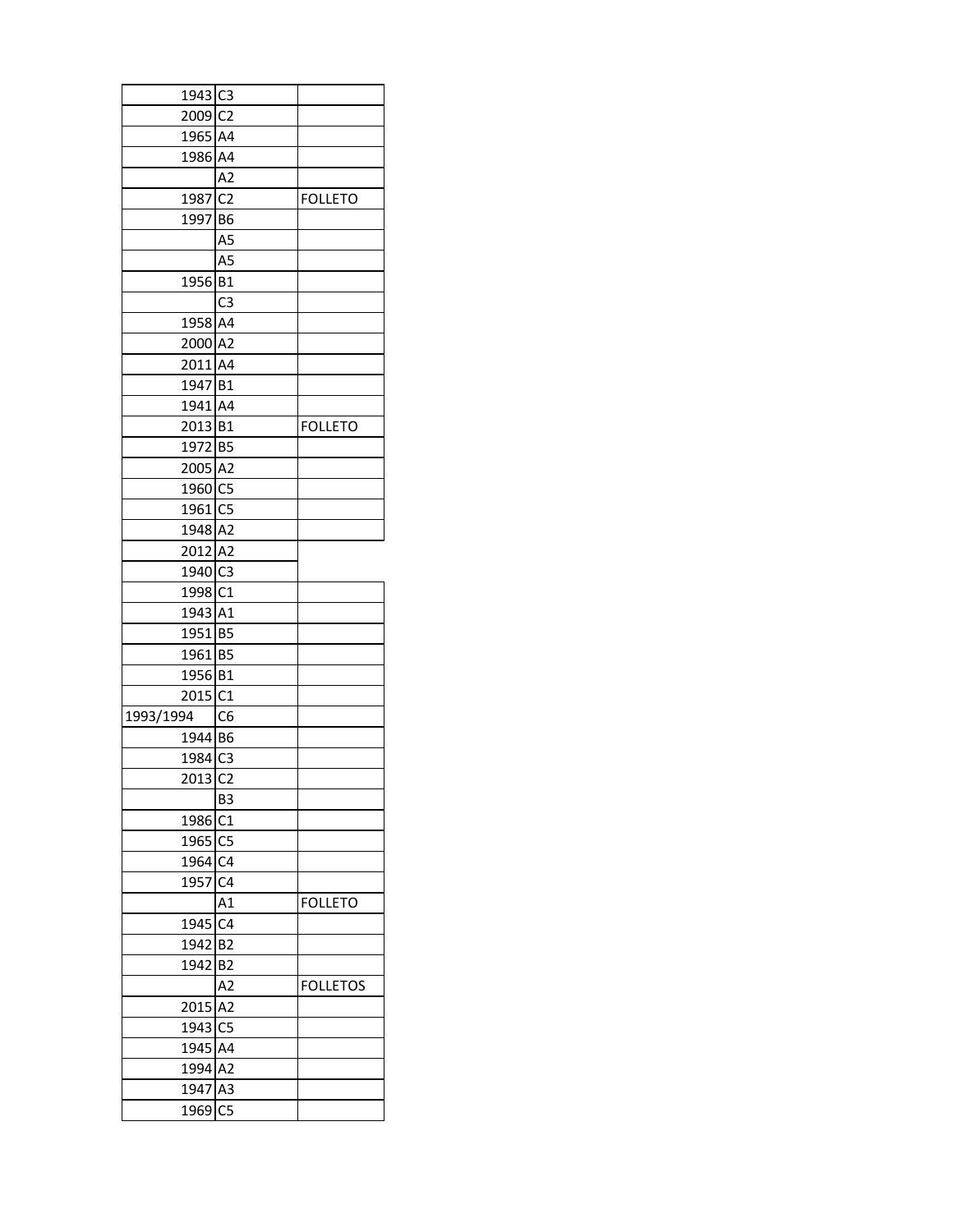| 2004 C2             |                |                |
|---------------------|----------------|----------------|
| 1962 B1             |                |                |
| 1975 C4             |                |                |
| 1966 B5             |                |                |
| 1944 B6             |                |                |
| 1987 B5             |                |                |
|                     |                |                |
| 1963 C4             |                |                |
| 1954 A4             |                |                |
| 1933 A3             |                |                |
| 1937 A4             |                |                |
| 1983 B2             |                |                |
| 1982 C4             |                |                |
| 1992 B5             |                |                |
| 1942 C5             |                |                |
| 1958 C5             |                |                |
| 1940 B1             |                |                |
| 1965 B5             |                |                |
| 1964 B5             |                |                |
| 1953 B5             |                |                |
| 1963 B5             |                |                |
| 1944 B5             |                |                |
| 1933 B5             |                |                |
| 1940 B5             |                |                |
| 1996 C1             |                |                |
| 1986 <sub>C3</sub>  |                |                |
| 1958 C5             |                |                |
|                     |                |                |
| 1984 A4             |                |                |
| 1979 A4             |                | <b>FOLLETO</b> |
| 2010 A2             |                |                |
| 1953 C5             |                |                |
| 1978 C <sub>2</sub> |                |                |
| 2010 A2             |                |                |
|                     |                |                |
|                     | C <sub>2</sub> |                |
|                     | Α1             |                |
|                     | <b>B2</b>      |                |
| 1967 A 1            |                |                |
| 1967                | A1             |                |
| 1967                | <b>B1</b>      |                |
| 1960                | A1             |                |
|                     | A5             |                |
|                     | A5             |                |
|                     | A5             |                |
| 1979                | A <sub>2</sub> |                |
| 1946                | A1             |                |
| 1998                | C <sub>2</sub> |                |
| 1986                | C <sub>3</sub> |                |
| 2002                | C <sub>3</sub> |                |
| 1973                | <b>B1</b>      | <b>FOLLETO</b> |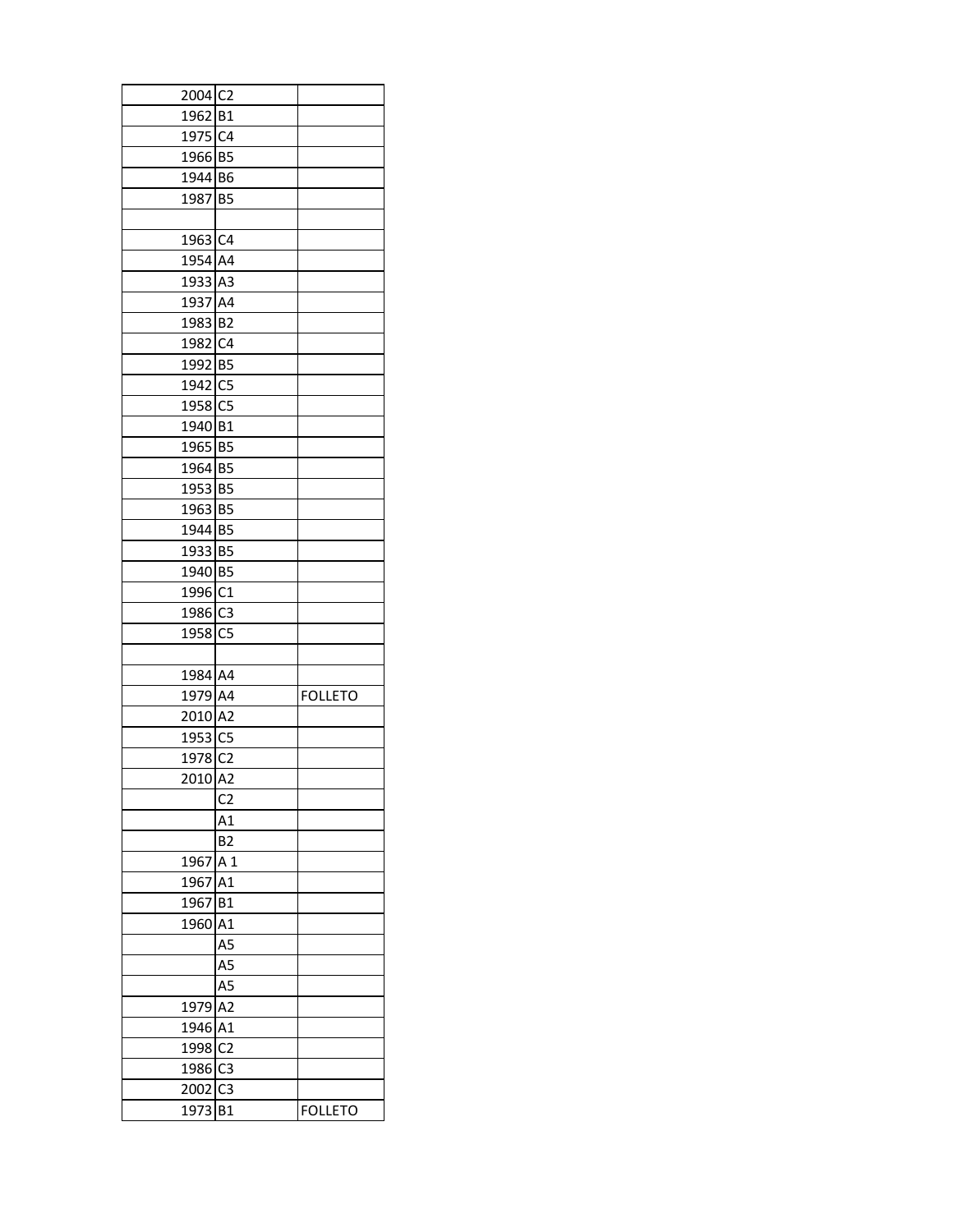| 1964 B1         |                |                  |
|-----------------|----------------|------------------|
| 1985 B1         |                |                  |
| 1946 B1         |                |                  |
| 1966 B1         |                |                  |
| 1969 B1         |                |                  |
| 1940 A4         |                |                  |
| 1966 C5         |                |                  |
| 2007 A2         |                |                  |
| 1943 C5         |                |                  |
| 2008 B5         |                |                  |
| 1953 A4         |                |                  |
| 2005 A2         |                | <b>FOLLETOS</b>  |
| 1975 B1         |                |                  |
| 1942 B2         |                |                  |
| 1939 A4         |                |                  |
| 1959 C5         |                |                  |
| 1963 C5         |                |                  |
| 1945 C5         |                |                  |
| 1943 B6         |                |                  |
| 1985 C2         |                |                  |
| 1965 B5         |                |                  |
|                 |                |                  |
| 1963<br>1943 B5 | C <sub>4</sub> |                  |
|                 |                |                  |
| 1967 A3         |                |                  |
|                 | A2             |                  |
| 2010 C2         |                |                  |
| 1970 B1         |                |                  |
| 1971 B1         |                |                  |
|                 | B <sub>3</sub> |                  |
| 1939 C4         |                |                  |
|                 | A1             | <b>FOLLLETOS</b> |
| 1984 B1         |                |                  |
| 1971 C2         |                | <b>FOLLETO</b>   |
| 2009 C3         |                |                  |
| 1968            | B <sub>5</sub> |                  |
| 1996            | C <sub>3</sub> |                  |
| 1979            | A <sub>2</sub> |                  |
| 1995            | C <sub>3</sub> |                  |
| 2005            | C1             |                  |
|                 | <b>B2</b>      |                  |
|                 | <b>B2</b>      |                  |
| 2016            | C <sub>5</sub> |                  |
| 1976            | <b>B5</b>      |                  |
| 1964            | <b>B1</b>      |                  |
| 1949            | <b>B1</b>      |                  |
| 2006            | A <sub>2</sub> |                  |
|                 | B <sub>3</sub> |                  |
|                 | B3             |                  |
| 1962            | <b>B1</b>      |                  |
| 1957            | B <sub>6</sub> |                  |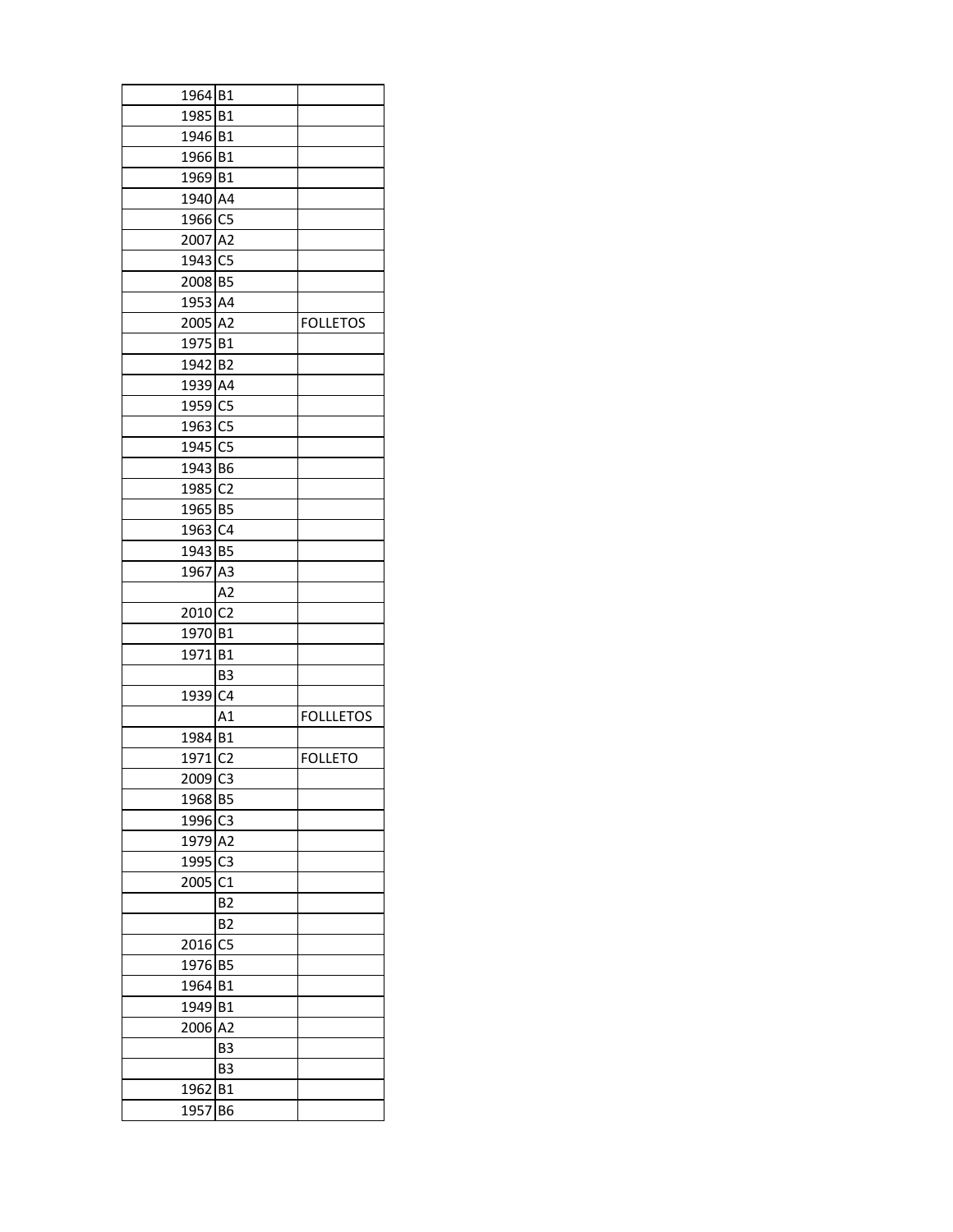| 1957 B6             |                |                |  |
|---------------------|----------------|----------------|--|
| 1957 B6             |                |                |  |
| 2000 C2             |                |                |  |
| 1974 C4             |                | <b>FOLLETO</b> |  |
| 1968 <sub>C2</sub>  |                |                |  |
|                     | B <sub>3</sub> |                |  |
|                     | B <sub>3</sub> |                |  |
| 2009 C3             |                |                |  |
| 1935 A4             |                |                |  |
| 1974 B1             |                |                |  |
| 1973 B2             |                |                |  |
| 1987 C4             |                |                |  |
| 1952 B2             |                |                |  |
| 1981 C3             |                |                |  |
| 1966 <sub>C2</sub>  |                |                |  |
| 1968 B5             |                |                |  |
| 1996 C2             |                |                |  |
| 1951 B1             |                |                |  |
| 1969 A2             |                |                |  |
| 1944 B6             |                |                |  |
| 2008 C2             |                |                |  |
| 1994 B5             |                |                |  |
| 2009 C1             |                |                |  |
|                     |                |                |  |
| 1999 A2             |                |                |  |
| 1973 C1             |                |                |  |
| 1968 C4             |                |                |  |
| 1990 A2             |                |                |  |
| 1970 <sub>C2</sub>  |                |                |  |
| 1953 B1             |                |                |  |
| 2006 A1             |                | <b>FOLLETO</b> |  |
| 2014 C2             |                |                |  |
| 2011 <sub>C2</sub>  |                |                |  |
| 1944 B6             |                |                |  |
| 2003 A2             |                |                |  |
| 1981 C2             |                |                |  |
| 1958 A2             |                |                |  |
| 1945 A2             |                |                |  |
| 1992 C1             |                |                |  |
| 1965 A 1            |                |                |  |
| 1946                | A1             |                |  |
| 1968                | A 1            |                |  |
| 1978 B5             |                | <b>FOLLETO</b> |  |
| 1982 A1             |                | <b>FOLLETO</b> |  |
| 1963 C4             |                |                |  |
| 1964 C3             |                |                |  |
| 1984 C <sub>2</sub> |                |                |  |
| 1970 A1             |                |                |  |
|                     | C <sub>2</sub> |                |  |
|                     | C2             | <b>FOLLETO</b> |  |
| 1997                | C <sub>2</sub> |                |  |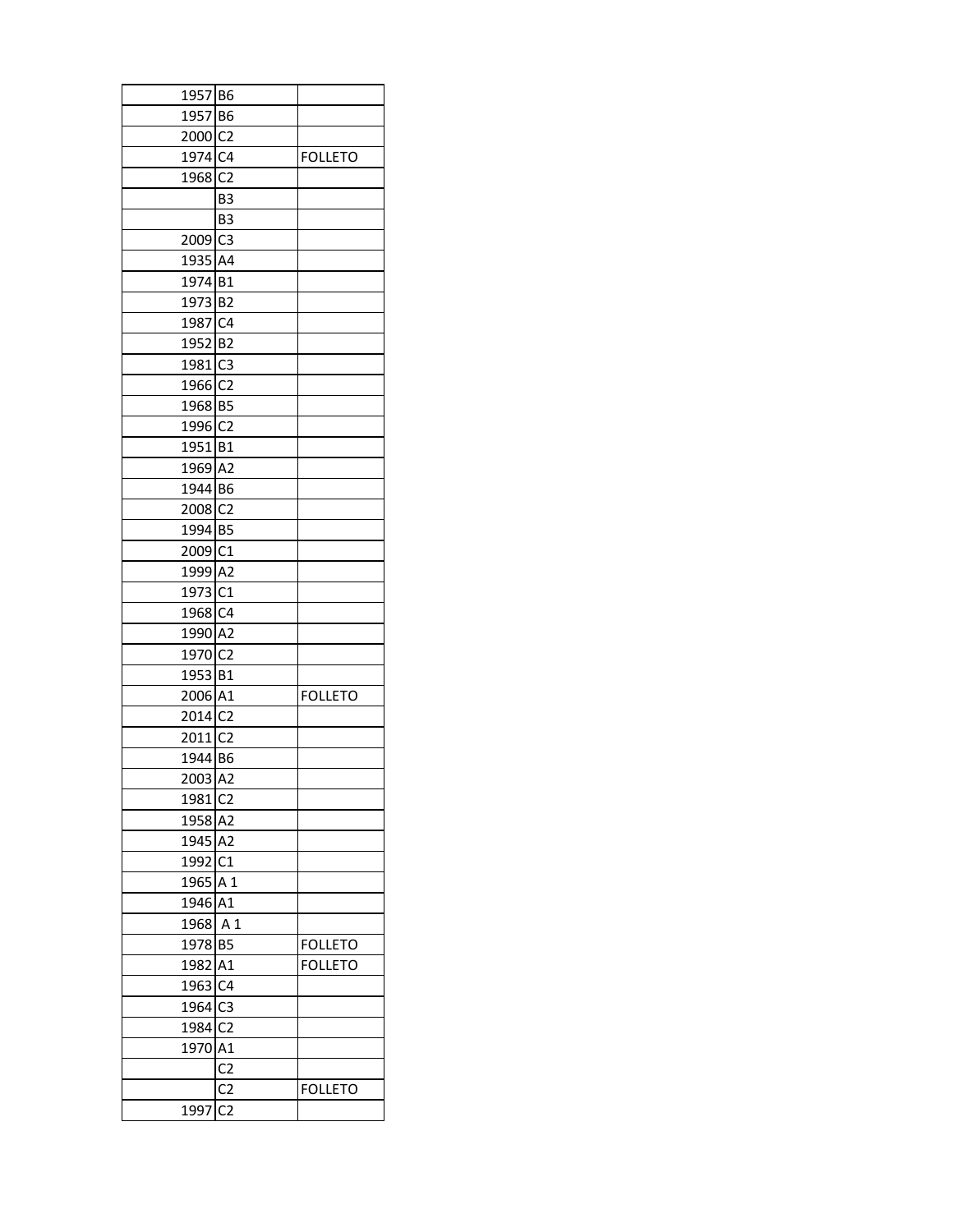| 1957 C4   |  |
|-----------|--|
| 1997 C2   |  |
| $2011$ A3 |  |
| $2011$ A3 |  |
|           |  |
|           |  |
|           |  |
|           |  |
|           |  |
|           |  |
|           |  |
|           |  |
|           |  |
|           |  |
|           |  |
|           |  |
|           |  |
|           |  |
|           |  |
|           |  |
|           |  |
|           |  |
|           |  |
|           |  |
|           |  |
|           |  |
|           |  |
|           |  |
|           |  |
|           |  |
|           |  |
|           |  |
|           |  |
|           |  |
|           |  |
|           |  |
|           |  |
|           |  |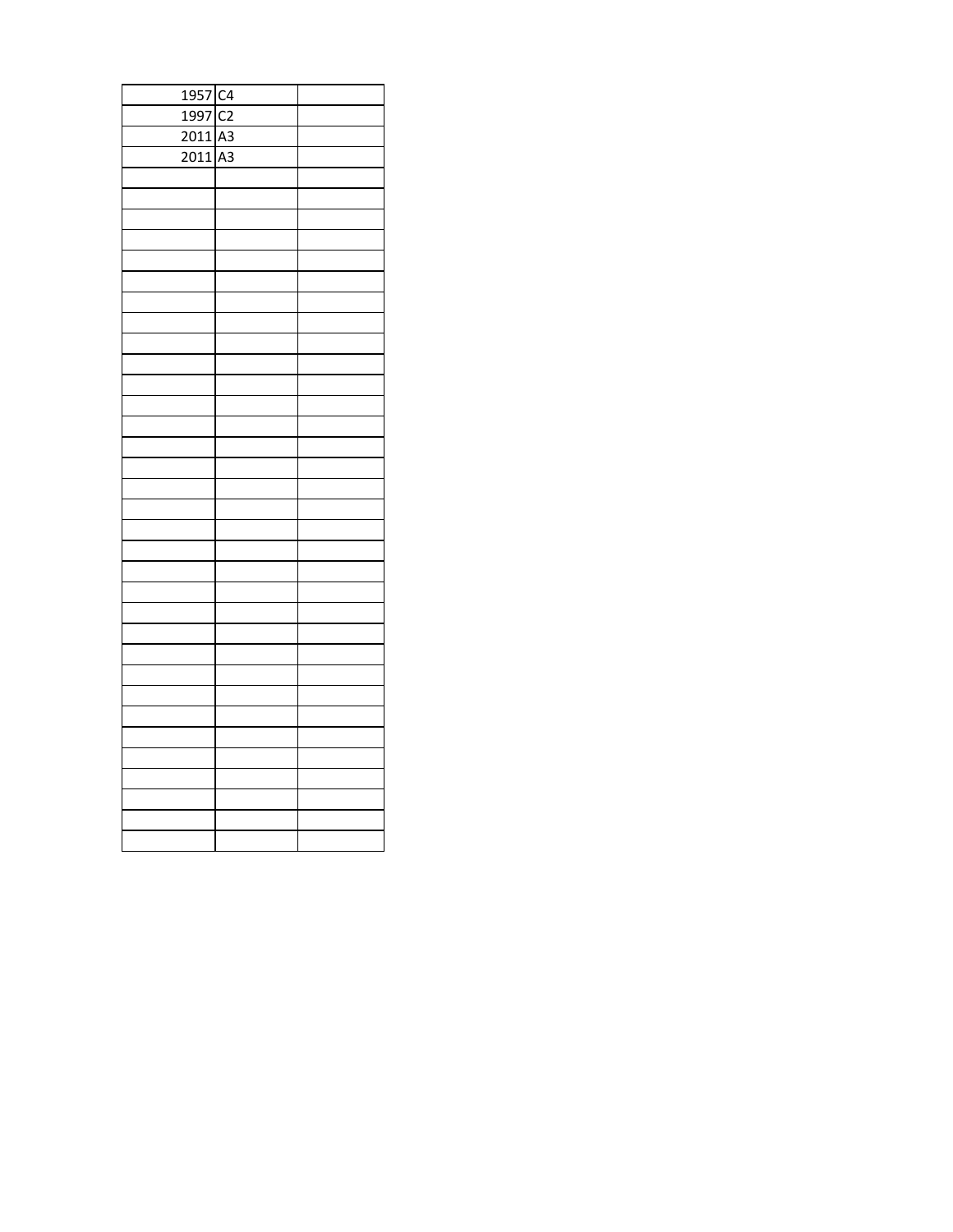| <b>FECHA</b> | <b>TITULO</b> | <b>AUTOR</b> | <b>UBICACIÓN</b> | <b>DATOS PRESTA</b> |
|--------------|---------------|--------------|------------------|---------------------|
|              |               |              |                  |                     |